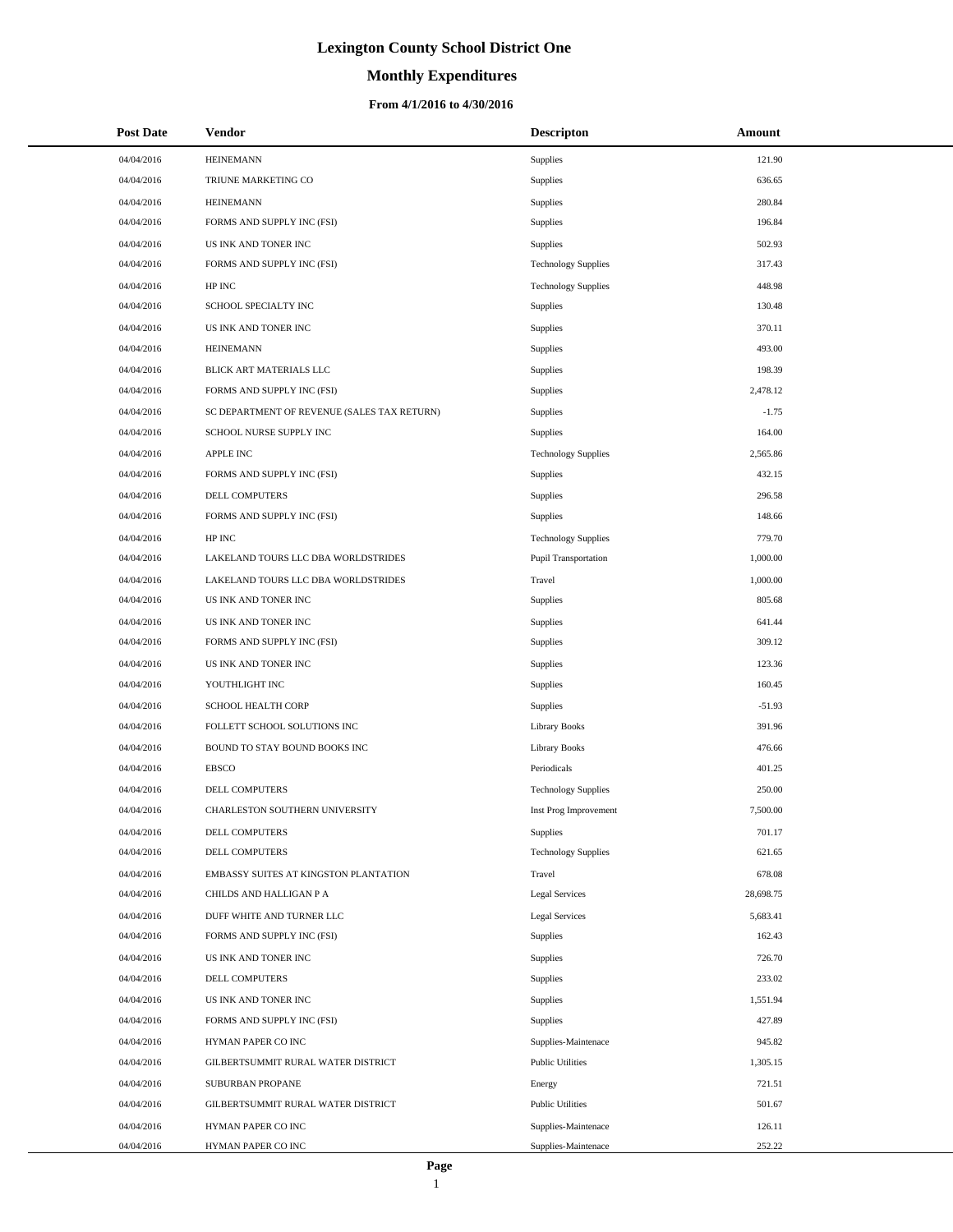# **Monthly Expenditures**

| <b>Post Date</b> | Vendor                                            | <b>Descripton</b>           | Amount    |
|------------------|---------------------------------------------------|-----------------------------|-----------|
| 04/04/2016       | SOUTHEASTERN PAPER                                | Supplies-Maintenace         | 1,119.06  |
| 04/04/2016       | FERGUSON ENTERPRISES INC FEI 27                   | Supplies-Maintenace         | 379.71    |
| 04/04/2016       | <b>GRAYBAR ELECTRIC CO INC</b>                    | Supplies-Maintenace         | 205.44    |
| 04/04/2016       | HYMAN PAPER CO INC                                | Supplies-Maintenace         | 315.28    |
| 04/04/2016       | SOUTHEASTERN PAPER                                | Supplies-Maintenace         | 1,568.62  |
| 04/04/2016       | HYMAN PAPER CO INC                                | Supplies-Maintenace         | 378.33    |
| 04/04/2016       | HYMAN PAPER CO INC                                | Supplies-Maintenace         | 315.28    |
| 04/04/2016       | CAROLINA WATER SERVICE INC                        | Energy                      | 2,119.45  |
| 04/04/2016       | HYMAN PAPER CO INC                                | Supplies-Maintenace         | 315.28    |
| 04/04/2016       | GATEWAY SUPPLY CO INC                             | Supplies-Maintenace         | 790.43    |
| 04/04/2016       | HYMAN PAPER CO INC                                | Supplies-Maintenace         | 252.22    |
| 04/04/2016       | <b>CITY OF CAYCE</b>                              | <b>Public Utilities</b>     | 5,504.15  |
| 04/04/2016       | HYMAN PAPER CO INC                                | Supplies-Maintenace         | 378.33    |
| 04/04/2016       | <b>CITY OF CAYCE</b>                              | <b>Public Utilities</b>     | 4,969.87  |
| 04/04/2016       | HYMAN PAPER CO INC                                | Supplies-Maintenace         | 378.33    |
| 04/04/2016       | OSWALD WHOLESALE LUMBER INC                       | Supplies-Maintenace         | 599.42    |
| 04/04/2016       | CITY OF WEST COLUMBIA WATER COLLECTION DIVISION   | <b>Public Utilities</b>     | 920.50    |
| 04/04/2016       | HYMAN PAPER CO INC                                | Supplies-Maintenace         | 504.44    |
| 04/04/2016       | GILBERTSUMMIT RURAL WATER DISTRICT                | <b>Public Utilities</b>     | 448.95    |
| 04/04/2016       | HYMAN PAPER CO INC                                | Supplies-Maintenace         | 378.33    |
| 04/04/2016       | PALMETTO PROPANE                                  | Energy                      | 522.90    |
| 04/04/2016       | HYMAN PAPER CO INC                                | Supplies-Maintenace         | 252.22    |
| 04/04/2016       | SIMPLEXGRINNELL                                   | Supplies-Maintenace         | 197.95    |
| 04/04/2016       | HYMAN PAPER CO INC                                | Supplies-Maintenace         | 378.33    |
| 04/04/2016       | GILBERTSUMMIT RURAL WATER DISTRICT                | <b>Public Utilities</b>     | 876.75    |
| 04/04/2016       | TERMINIX COMMERCIAL                               | Repairs and Maintenance     | 375.00    |
| 04/04/2016       | HYMAN PAPER CO INC                                | Supplies-Maintenace         | 252.22    |
| 04/04/2016       | MIDCAROLINA ELEC COOP INC                         | <b>Public Utilities</b>     | 15,404.00 |
| 04/04/2016       | SMITH AND JONES JANITORIAL SUPPLIES AND EQUIP INC | Supplies-Maintenace         | 866.70    |
| 04/04/2016       | MIDCAROLINA ELEC COOP INC                         | <b>Public Utilities</b>     | 11,506.00 |
| 04/04/2016       | SOUTHEASTERN PAPER                                | Supplies-Maintenace         | 288.69    |
| 04/04/2016       | OSWALD WHOLESALE LUMBER INC                       | Supplies-Maintenace         | 599.41    |
| 04/04/2016       | GECP (GENERAL ELECTRIC)                           | Supplies-Maintenace         | 538.00    |
| 04/04/2016       | GILBERTSUMMIT RURAL WATER DISTRICT                | <b>Public Utilities</b>     | 499.13    |
| 04/04/2016       | MIDCAROLINA ELEC COOP INC                         | <b>Public Utilities</b>     | 6,425.00  |
| 04/04/2016       | HYMAN PAPER CO INC                                | Supplies-Maintenace         | 378.33    |
| 04/04/2016       | HYMAN PAPER CO INC                                | Supplies-Maintenace         | 378.33    |
| 04/04/2016       | HYMAN PAPER CO INC                                | Supplies-Maintenace         | 504.44    |
| 04/04/2016       | HYMAN PAPER CO INC                                | Supplies-Maintenace         | 1,261.10  |
| 04/04/2016       | HYMAN PAPER CO INC                                | Supplies-Maintenace         | 252.22    |
| 04/04/2016       | ASMAR, HAYA A                                     | <b>Pupil Transportation</b> | 215.46    |
| 04/04/2016       | <b>BATCHLER, NICHOLE</b>                          | <b>Pupil Transportation</b> | 639.36    |
| 04/04/2016       | COLE, SUSAN                                       | Pupil Transportation        | 563.76    |
| 04/04/2016       | GARDNER, BARBARA                                  | Pupil Transportation        | 225.72    |
| 04/04/2016       | HAMMOND, ROSE                                     | Pupil Transportation        | 162.00    |
| 04/04/2016       | KEMP, LISA                                        | Pupil Transportation        | 291.60    |
| 04/04/2016       | PURCHASED SERVICE                                 | Pupil Transportation        | 615.60    |
| 04/04/2016       | PEARCE, TIM                                       | Pupil Transportation        | 797.04    |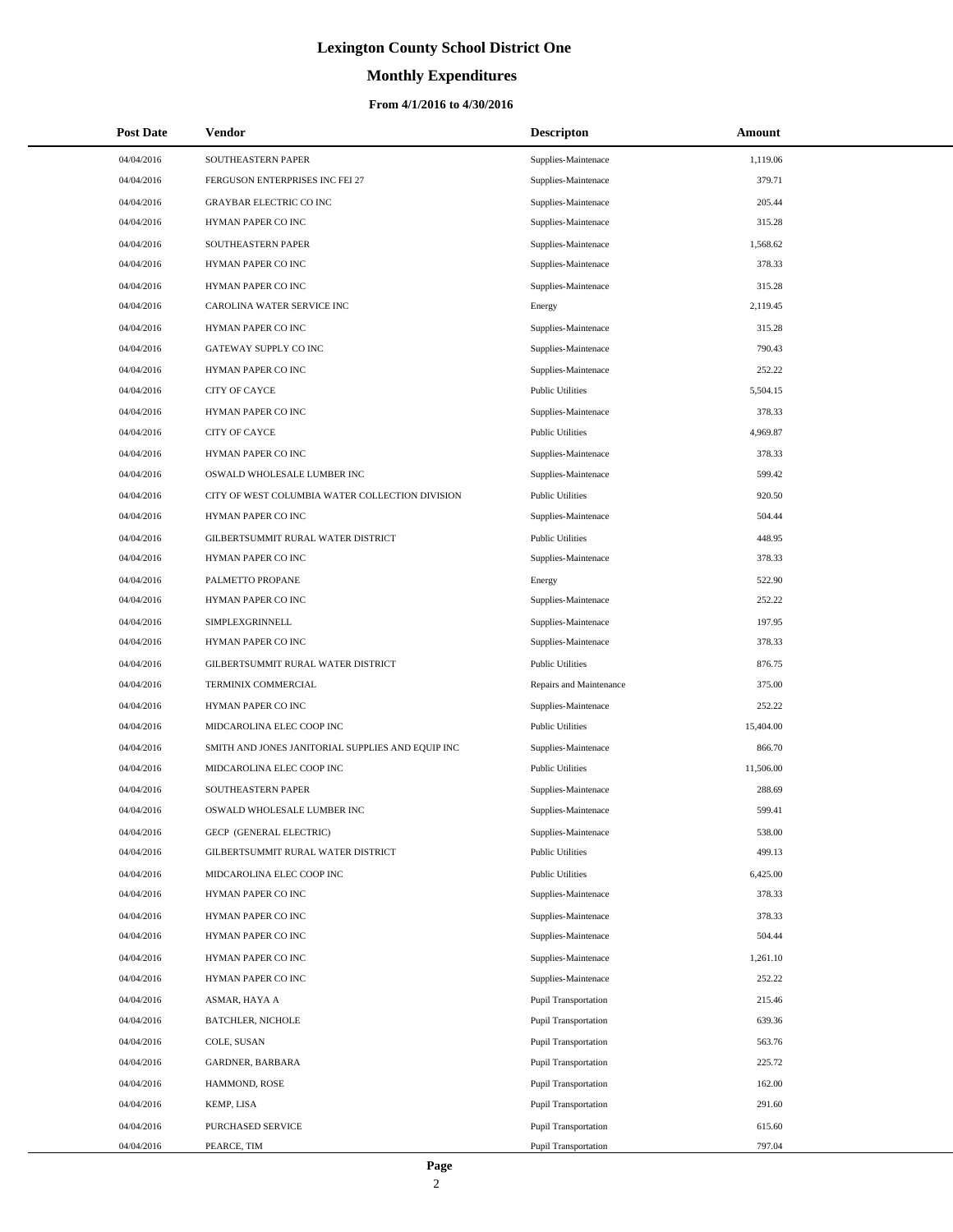# **Monthly Expenditures**

| <b>Post Date</b> | Vendor                                       | <b>Descripton</b>          | Amount       |
|------------------|----------------------------------------------|----------------------------|--------------|
| 04/04/2016       | SABBAGHA, THERESA                            | Pupil Transportation       | 241.92       |
| 04/04/2016       | <b>PURCHASED SERVICE</b>                     | Pupil Transportation       | 153.90       |
| 04/04/2016       | STROUD, ANDREA                               | Pupil Transportation       | 349.92       |
| 04/04/2016       | PURCHASED SERVICE                            | Pupil Transportation       | 225.72       |
| 04/04/2016       | VAUGHN, DANA                                 | Pupil Transportation       | 923.40       |
| 04/04/2016       | FORMS AND SUPPLY INC (FSI)                   | <b>Supplies</b>            | 855.78       |
| 04/04/2016       | MOTOROLA SOLUTIONS                           | <b>Supplies</b>            | 105.46       |
| 04/04/2016       | CLARK POWELL ASSOCIATES INC                  | Software Renewal/Agreemen  | 3,197.16     |
| 04/04/2016       | <b>NEWZ GROUP</b>                            | Other Prof & Tech Service  | 290.00       |
| 04/04/2016       | LEXINGTON PRINTING LLC                       | Printing and Binding       | 788.59       |
| 04/04/2016       | SC DEPARTMENT OF SOCIAL SERVICES             | Other Prof & Tech Service  | 264.00       |
| 04/04/2016       | FORMS AND SUPPLY INC (FSI)                   | <b>Supplies</b>            | 123.88       |
| 04/04/2016       | DELL COMPUTERS                               | <b>Supplies</b>            | 706.43       |
| 04/04/2016       | <b>CAMCOR</b>                                | <b>Technology Supplies</b> | 10,948.24    |
| 04/04/2016       | CDWG ACCT 305089                             | <b>Technology Supplies</b> | 863.81       |
| 04/04/2016       | <b>LENOVO US</b>                             | <b>Technology Supplies</b> | 2,018.02     |
| 04/04/2016       | CDWG ACCT 305089                             | <b>Technology Supplies</b> | 287.94       |
| 04/04/2016       | PRESENTATION SYSTEMS SOUTH INC               | <b>Supplies</b>            | 1,515.14     |
| 04/04/2016       | DIDAX EDUCATIONAL RESOURCES                  | Supplies                   | 287.60       |
| 04/04/2016       | SCHOOL SPECIALTY INC                         | <b>Supplies</b>            | 941.43       |
| 04/04/2016       | FORMS AND SUPPLY INC (FSI)                   | Supplies                   | 1,351.20     |
| 04/04/2016       | FORMS AND SUPPLY INC (FSI)                   | Supplies                   | 440.11       |
| 04/04/2016       | DELL COMPUTERS                               | <b>Technology Supplies</b> | 331.72       |
| 04/04/2016       | THE NATIONAL PAIDEIA CENTER                  | Inst Prog Improvement      | 2,000.00     |
| 04/04/2016       | <b>GROVE MEDICAL</b>                         | Supplies                   | 126.43       |
| 04/04/2016       | <b>EDGENUITY</b>                             | Software Renewal/Agreemen  | 517.50       |
| 04/04/2016       | NUIDEA SCHOOL SUPPLY CO                      | Supplies                   | 880.08       |
| 04/04/2016       | CHARLESTON SOUTHERN UNIVERSITY               | Inst Prog Improvement      | 5,500.00     |
| 04/04/2016       | CAROLINA BIOLOGICAL SUPPLY CO                | Supplies                   | 318.86       |
| 04/04/2016       | HANDWRITING WITHOUT TEARS BY JAN Z OLSEN OTR | Supplies                   | 425.00       |
| 04/04/2016       | <b>EDGENUITY</b>                             | Software Renewal/Agreemen  | 482.50       |
| 04/04/2016       | EMBASSY SUITES AT KINGSTON PLANTATION        | Travel                     | 1,782.10     |
| 04/04/2016       | LS3P ASSOCIATED LTD                          | <b>Building</b>            | 876.71       |
| 04/04/2016       | DATA NETWORK SOLUTIONS                       | Technology Equipment D F   | 176, 141. 12 |
| 04/04/2016       | GREENVILLE MEDIA LLC                         | <b>Technology Supplies</b> | 7,191.79     |
| 04/04/2016       | FORMS AND SUPPLY INC (FSI)                   | Pupil Activity             | 1,417.86     |
| 04/04/2016       | <b>APPLE INC</b>                             | Pupil Activity             | 14,700.73    |
| 04/04/2016       | SC DEPARTMENT OF REVENUE (SALES TAX RETURN)  | Pupil Activity             | 413.28       |
| 04/04/2016       | <b>SCHOOL SAVERS</b>                         | Pupil Activity             | 5,979.00     |
| 04/04/2016       | <b>APPLE INC</b>                             | Pupil Activity             | 233.97       |
| 04/04/2016       | <b>HEINEMANN</b>                             | Pupil Activity             | 2,046.00     |
| 04/04/2016       | SCANTEX BUSINESS SYSTEMS                     | Pupil Activity             | 1,054.50     |
| 04/04/2016       | HAL LEONARD CORP DBA MUSIC EXPRESS           | Pupil Activity             | 390.00       |
| 04/04/2016       | <b>HEINEMANN</b>                             | Pupil Activity             | 1,671.00     |
| 04/04/2016       | FREY SCIENTIFIC                              | Pupil Activity             | 668.69       |
| 04/04/2016       | <b>IVEY SALES ASSOC</b>                      | Pupil Activity             | 516.00       |
| 04/04/2016       | <b>BSN SPORTS</b>                            | Pupil Activity             | 1,665.74     |
| 04/04/2016       | FRYE, AARON BRADLEY                          | Pupil Activity             | 130.00       |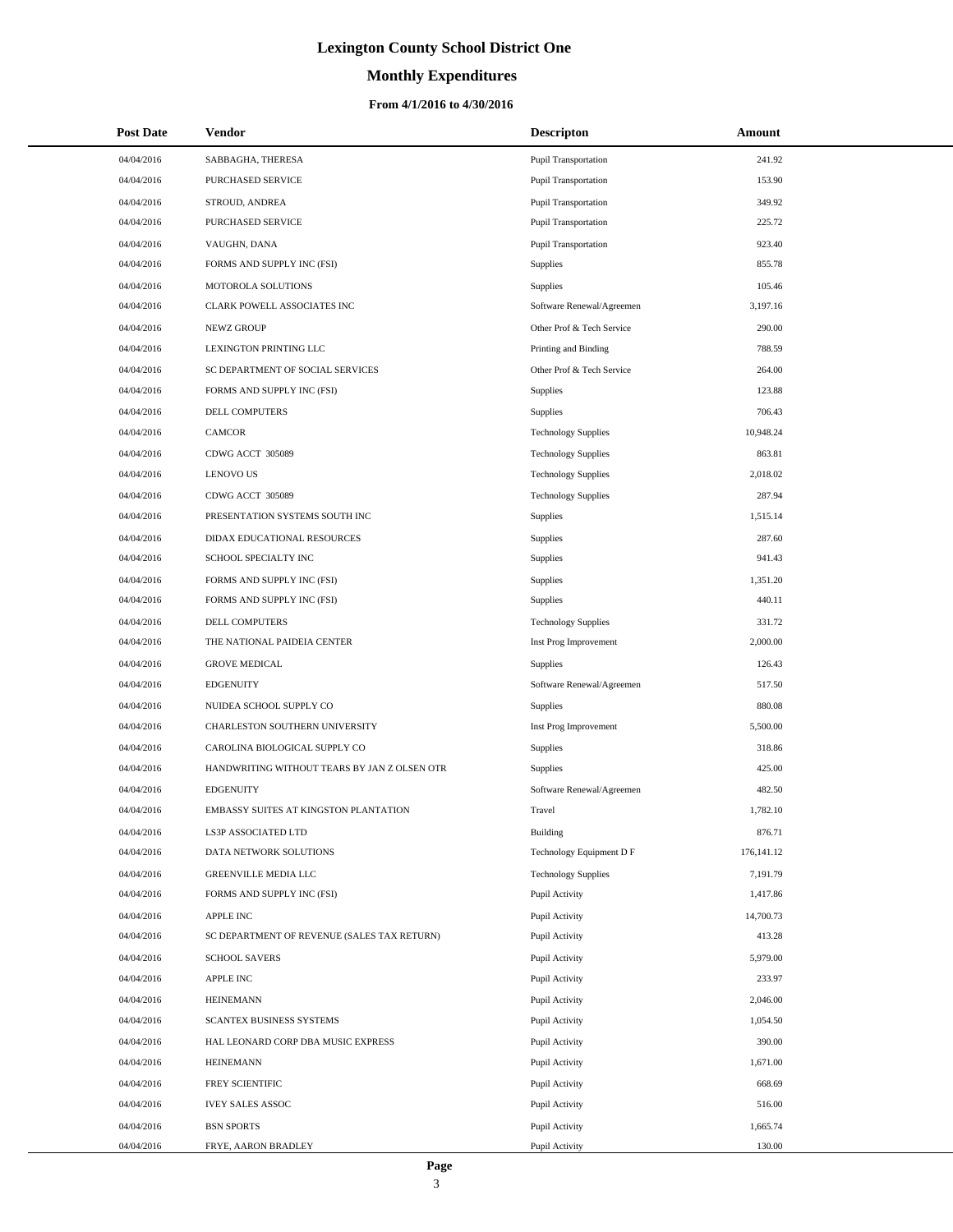# **Monthly Expenditures**

| <b>Post Date</b>         | <b>Vendor</b>                               | <b>Descripton</b>          | <b>Amount</b>    |
|--------------------------|---------------------------------------------|----------------------------|------------------|
| 04/04/2016               | RAYSOR, RANDY                               | Pupil Activity             | 130.00           |
| 04/04/2016               | ATKINSON, BERNIE                            | Pupil Activity             | 112.60           |
| 04/04/2016               | <b>BURBAGE, JASON</b>                       | Pupil Activity             | 120.00           |
| 04/04/2016               | REED, JOHN MARCUS                           | Pupil Activity             | 135.00           |
| 04/04/2016               | WHITE KNOLL HIGH SCHOOL                     | Pupil Activity             | 150.00           |
| 04/04/2016               | CREECH, DWAYNE                              | Pupil Activity             | 103.70           |
| 04/04/2016               | <b>GRANT, WILLIAM H</b>                     | Pupil Activity             | 103.70           |
| 04/04/2016               | ROGERS, MATTHEW                             | Pupil Activity             | 120.00           |
| 04/04/2016               | REED, JOHN MARCUS                           | Pupil Activity             | 120.00           |
| 04/04/2016               | DILLON, MATTHEW W                           | Pupil Activity             | 130.00           |
| 04/04/2016               | GRAVES, GLENN C                             | Pupil Activity             | 390.00           |
| 04/04/2016               | <b>GREEN, COREY</b>                         | Pupil Activity             | 325.00           |
| 04/04/2016               | HIGGINS, TOME A                             | Pupil Activity             | 195.00           |
| 04/04/2016               | MANNING, THEODORE                           | Pupil Activity             | 130.00           |
| 04/04/2016               | PENSA, BART                                 | Pupil Activity             | 195.00           |
| 04/04/2016               | RIDGEWAY, DOUGLAS JAMES                     | Pupil Activity             | 130.00           |
| 04/04/2016               | SCOTT, DAMON                                | Pupil Activity             | 130.00           |
| 04/04/2016               | T AND T SPORTS                              | Pupil Activity             | 2,296.65         |
| 04/04/2016               | <b>BSN SPORTS</b>                           | Pupil Activity             | 818.55           |
| 04/04/2016               | FUN AND FUNCTON LLC                         | Supplies                   | 2,868.47         |
| 04/04/2016               | SCHOOL SPECIALTY INC                        | Supplies                   | 685.31           |
| 04/04/2016               | DODGE LEARNING RESOURCES                    | <b>Supplies</b>            | 109.50           |
| 04/05/2016               | THE FLIPPEN GROUP                           | Inst Prog Improvement      | 29,300.00        |
| 04/05/2016               | THE FLIPPEN GROUP                           | Travel                     | 1,800.00         |
| 04/05/2016               | US INK AND TONER INC                        | Supplies                   | 751.98           |
| 04/05/2016               | US INK AND TONER INC                        | Supplies                   | 182.94           |
| 04/05/2016               | SCHOOL SPECIALTY INC                        | Supplies                   | 322.04           |
| 04/05/2016               | LORICK OFFICE PRODUCTS                      | Supplies                   | 1,284.00         |
| 04/05/2016               | SOUTHERN EDUCATIONAL SYSTEMS INC            | <b>Technology Supplies</b> | 1,389.93         |
| 04/05/2016               | FORMS AND SUPPLY INC (FSI)                  | <b>Supplies</b>            | 119.10           |
| 04/05/2016               | CAROLINA TRAINING ASSOC                     | Software Renewal/Agreemen  | 321.00           |
| 04/05/2016               | PECKNEL MUSIC CO INC                        | Repairs and Maintenance    | 250.00           |
| 04/05/2016               | SCHOOL SPECIALTY INC                        | Supplies                   | 208.85           |
| 04/05/2016               | MACKIN LIBRARY MEDIA                        | <b>Library Books</b>       | 270.55           |
| 04/05/2016               | FOLLETT SCHOOL SOLUTIONS INC                | <b>Library Books</b>       | 2,487.05         |
| 04/05/2016               | L R HOOK TIRE CO INC                        | Repairs and Maintenance    | 518.39           |
| 04/05/2016               | SOUTHEASTERN PAPER                          | Supplies-Maintenace        | 254.07           |
| 04/05/2016               | CULLUM SERVICES INC                         | Repairs and Maintenance    | 943.74           |
| 04/05/2016               | CITY ELECTRIC SUPPLY CO                     | Supplies-Maintenace        | 236.47           |
| 04/05/2016               | <b>ANIXTER INC</b>                          | Supplies-Maintenace        | 250.38           |
| 04/05/2016               | CITY ELECTRIC SUPPLY CO                     | Supplies-Maintenace        | 236.56           |
| 04/05/2016               | A Z LAWN MOWER PARTS                        | Supplies-Maintenace        | 723.41           |
| 04/05/2016               | GATEWAY SUPPLY CO INC                       | Supplies-Maintenace        | 422.62           |
| 04/05/2016               | <b>WW GRAINGER</b>                          | Supplies-Maintenace        | 470.07           |
| 04/05/2016               | CULLUM SERVICES INC                         | Repairs and Maintenance    | 462.35           |
| 04/05/2016               | ANIXTER INC                                 | Supplies-Maintenace        | 647.14           |
| 04/05/2016<br>04/05/2016 | CALICO INDUSTRIES INC<br>SOUTHEASTERN PAPER | Supplies-Maintenace        | 274.72<br>505.20 |
|                          |                                             | Supplies-Maintenace        |                  |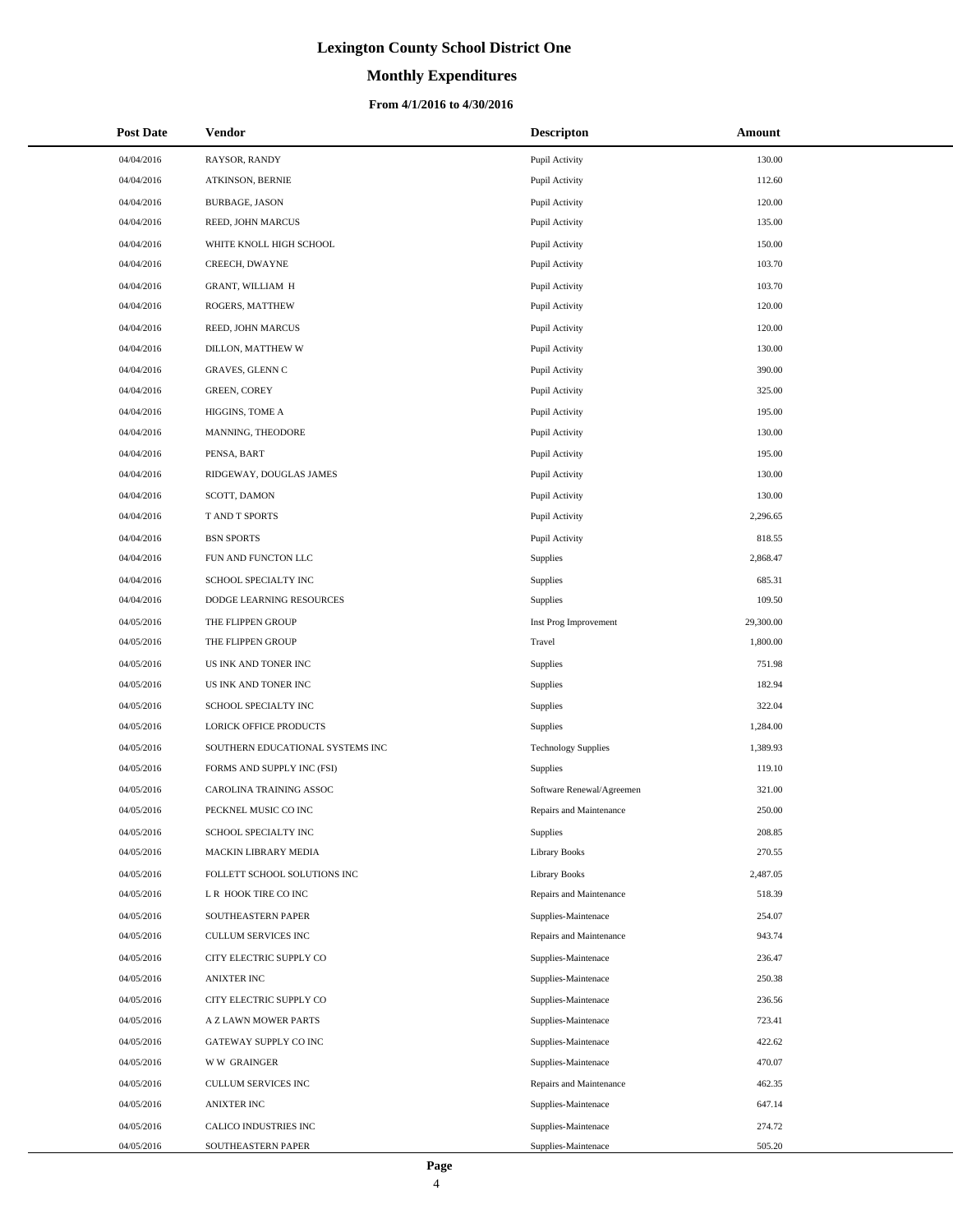# **Monthly Expenditures**

| <b>Post Date</b> | Vendor                                          | <b>Descripton</b>          | Amount    |
|------------------|-------------------------------------------------|----------------------------|-----------|
| 04/05/2016       | <b>WW GRAINGER</b>                              | Supplies-Maintenace        | 882.53    |
| 04/05/2016       | A Z LAWN MOWER PARTS                            | Supplies-Maintenace        | 117.17    |
| 04/05/2016       | CASCADE WATER SERVICES                          | Repairs and Maintenance    | 107.00    |
| 04/05/2016       | <b>ANIXTER INC</b>                              | Supplies-Maintenace        | 1,327.34  |
| 04/05/2016       | MIXON, CHRISTOPHER DOUGLAS                      | Other Prof & Tech Service  | 120.00    |
| 04/05/2016       | LONGSHORE, MARTY                                | Other Prof & Tech Service  | 180.00    |
| 04/05/2016       | CHURCH, ELIZABETH J                             | Other Prof & Tech Service  | 180.00    |
| 04/05/2016       | FRANKLIN, TIMOTHY WILLIAM                       | Other Prof & Tech Service  | 180.00    |
| 04/05/2016       | HAIGLER III, THOMAS I                           | Other Prof & Tech Service  | 180.00    |
| 04/05/2016       | <b>CAMCOR</b>                                   | Supplies                   | 692.23    |
| 04/05/2016       | ROTARY CLUB OF LEXINGTON                        | Dues and Fees              | 180.00    |
| 04/05/2016       | <b>HEINEMANN</b>                                | Supplies                   | 9,934.26  |
| 04/05/2016       | SCHOOL SPECIALTY INC                            | Supplies                   | 2,677.49  |
| 04/05/2016       | <b>DELL COMPUTERS</b>                           | <b>Technology Supplies</b> | 331.72    |
| 04/05/2016       | <b>LENOVO US</b>                                | <b>Technology Supplies</b> | 813.20    |
| 04/05/2016       | TROXELL COMMUNICATIONS INC                      | Supplies                   | 1,043.58  |
| 04/05/2016       | FREY SCIENTIFIC                                 | Supplies                   | 249.99    |
| 04/05/2016       | SCHOOL SPECIALTY INC                            | Supplies                   | 428.64    |
| 04/05/2016       | LAKESHORE LEARNING MATERIALS                    | Supplies                   | 668.85    |
| 04/05/2016       | SCHOOL SPECIALTY INC                            | Supplies                   | 263.19    |
| 04/05/2016       | COMPUTER DESIGN CONSULTING SERVICE LLC          | Printing and Binding       | 250.00    |
| 04/05/2016       | RUFUS ORNDUFF REF INC                           | Repairs and Maintenance    | 137.50    |
| 04/05/2016       | RUFUS ORNDUFF REF INC                           | Repairs and Maintenance    | 135.04    |
| 04/05/2016       | RUFUS ORNDUFF REF INC                           | Repairs and Maintenance    | 501.27    |
| 04/05/2016       | RUFUS ORNDUFF REF INC                           | Repairs and Maintenance    | 307.11    |
| 04/05/2016       | SMARTPHONE MEDIC LLC                            | Pupil Activity             | 149.00    |
| 04/05/2016       | SMARTPHONE MEDIC LLC                            | Pupil Activity             | 297.00    |
| 04/05/2016       | SMARTPHONE MEDIC LLC                            | Pupil Activity             | 149.00    |
| 04/05/2016       | <b>GLOBE MICROSYSTEMS INC</b>                   | Pupil Activity             | 1,605.00  |
| 04/05/2016       | SCHOOL SPECIALTY INC                            | Pupil Activity             | 1,779.56  |
| 04/05/2016       | TROXELL COMMUNICATIONS INC                      | Pupil Activity             | 130.19    |
| 04/05/2016       | SC DEPARTMENT OF REVENUE (SALES TAX RETURN)     | Pupil Activity             | 109.05    |
| 04/05/2016       | SCANTEX BUSINESS SYSTEMS                        | Pupil Activity             | 1,557.90  |
| 04/05/2016       | FREY SCIENTIFIC                                 | Pupil Activity             | 332.80    |
| 04/05/2016       | T AND T SPORTS                                  | Pupil Activity             | 1,920.92  |
| 04/05/2016       | T AND T SPORTS                                  | Pupil Activity             | 722.25    |
| 04/05/2016       | SCHOOL SPECIALTY INC                            | Supplies                   | 1,399.90  |
| 04/06/2016       | MUSICAL INNOVATIONS                             | Supplies                   | 4,172.99  |
| 04/06/2016       | NASCO                                           | Supplies                   | 611.84    |
| 04/06/2016       | CDWG ACCT 305089                                | <b>Technology Supplies</b> | 887.74    |
| 04/06/2016       | STENSTROM, ROY                                  | Other Prof & Tech Service  | 400.00    |
| 04/06/2016       | WALKER, ALICIA W                                | Other Prof & Tech Service  | 600.00    |
| 04/06/2016       | <b>LRADAC</b>                                   | Other Prof & Tech Service  | 6,765.84  |
| 04/06/2016       | FOLLETT SCHOOL SOLUTIONS INC                    | <b>Library Books</b>       | 3,265.52  |
| 04/06/2016       | FOLLETT SCHOOL SOLUTIONS INC                    | <b>Library Books</b>       | 384.67    |
| 04/06/2016       | LCJMWANDSC (LEX CTY JOINT WATER AND SEWER COMMI | <b>Public Utilities</b>    | 142.20    |
| 04/06/2016       | SCE&G                                           | <b>Public Utilities</b>    | 22,237.01 |
| 04/06/2016       | TOWN OF LEXINGTON                               | <b>Public Utilities</b>    | 376.71    |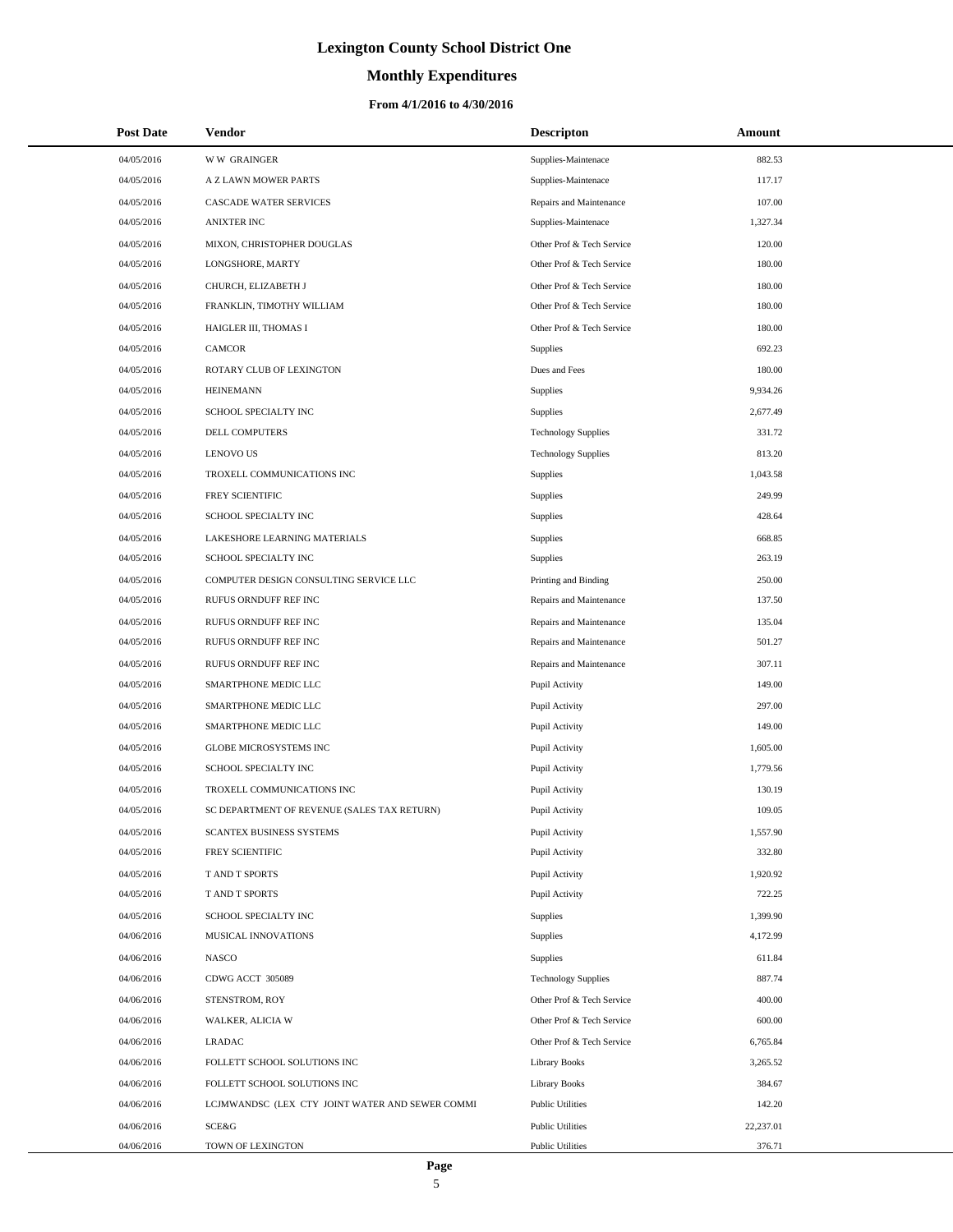# **Monthly Expenditures**

| <b>Post Date</b> | Vendor                                            | <b>Descripton</b>         | Amount    |  |
|------------------|---------------------------------------------------|---------------------------|-----------|--|
| 04/06/2016       | PALMETTO PROPANE                                  | Energy                    | 184.78    |  |
| 04/06/2016       | LCJMWANDSC (LEX CTY JOINT WATER AND SEWER COMMI   | <b>Public Utilities</b>   | 2,261.92  |  |
| 04/06/2016       | SCE&G                                             | <b>Public Utilities</b>   | 57,835.66 |  |
| 04/06/2016       | TOWN OF LEXINGTON                                 | <b>Public Utilities</b>   | 3,591.33  |  |
| 04/06/2016       | FERGUSON ENTERPRISES INC FEI 27                   | Supplies-Maintenace       | 519.12    |  |
| 04/06/2016       | <b>SCE&amp;G</b>                                  | <b>Public Utilities</b>   | 11,280.38 |  |
| 04/06/2016       | TOWN OF LEXINGTON                                 | <b>Public Utilities</b>   | 1,241.40  |  |
| 04/06/2016       | LCJMWANDSC (LEX CTY JOINT WATER AND SEWER COMMI   | <b>Public Utilities</b>   | 1,052.53  |  |
| 04/06/2016       | TERMINIX COMMERCIAL                               | Repairs and Maintenance   | 225.00    |  |
| 04/06/2016       | <b>CALICO INDUSTRIES INC</b>                      | Supplies-Maintenace       | 769.22    |  |
| 04/06/2016       | LCJMWANDSC (LEX CTY JOINT WATER AND SEWER COMMI   | <b>Public Utilities</b>   | 964.53    |  |
| 04/06/2016       | CALICO INDUSTRIES INC                             | Supplies-Maintenace       | 824.17    |  |
| 04/06/2016       | SCE&G                                             | <b>Public Utilities</b>   | 7,957.96  |  |
| 04/06/2016       | TOWN OF LEXINGTON                                 | <b>Public Utilities</b>   | 320.21    |  |
| 04/06/2016       | SCE&G                                             | <b>Public Utilities</b>   | 21,854.42 |  |
| 04/06/2016       | TOWN OF LEXINGTON                                 | <b>Public Utilities</b>   | 1,006.60  |  |
| 04/06/2016       | CERAMIC CENTRAL INC (FORM CREATIVE CRAFTS AND CER | Supplies-Maintenace       | 321.00    |  |
| 04/06/2016       | <b>SCE&amp;G</b>                                  | <b>Public Utilities</b>   | 23,965.29 |  |
| 04/06/2016       | LCJMWANDSC (LEX CTY JOINT WATER AND SEWER COMMI   | <b>Public Utilities</b>   | 1,549.93  |  |
| 04/06/2016       | LCJMWANDSC (LEX CTY JOINT WATER AND SEWER COMMI   | <b>Public Utilities</b>   | 1,967.35  |  |
| 04/06/2016       | SCE&G                                             | <b>Public Utilities</b>   | 17,261.30 |  |
| 04/06/2016       | SCE&G                                             | <b>Public Utilities</b>   | 10,134.95 |  |
| 04/06/2016       | SCE&G                                             | <b>Public Utilities</b>   | 13,159.44 |  |
| 04/06/2016       | LCJMWANDSC (LEX CTY JOINT WATER AND SEWER COMMI   | <b>Public Utilities</b>   | 7,314.68  |  |
| 04/06/2016       | TOWN OF LEXINGTON                                 | <b>Public Utilities</b>   | 974.46    |  |
| 04/06/2016       | LCJMWANDSC (LEX CTY JOINT WATER AND SEWER COMMI   | <b>Public Utilities</b>   | 565.06    |  |
| 04/06/2016       | LCJMWANDSC (LEX CTY JOINT WATER AND SEWER COMMI   | <b>Public Utilities</b>   | 620.77    |  |
| 04/06/2016       | TOWN OF LEXINGTON                                 | <b>Public Utilities</b>   | 603.37    |  |
| 04/06/2016       | LCJMWANDSC (LEX CTY JOINT WATER AND SEWER COMMI   | <b>Public Utilities</b>   | 604.14    |  |
| 04/06/2016       | <b>SCE&amp;G</b>                                  | <b>Public Utilities</b>   | 696.29    |  |
| 04/06/2016       | TOWN OF LEXINGTON                                 | <b>Public Utilities</b>   | 729.65    |  |
| 04/06/2016       | LCJMWANDSC (LEX CTY JOINT WATER AND SEWER COMMI   | <b>Public Utilities</b>   | 646.82    |  |
| 04/06/2016       | SCE&G                                             | <b>Public Utilities</b>   | 546.15    |  |
| 04/06/2016       | TOWN OF LEXINGTON                                 | <b>Public Utilities</b>   | 791.49    |  |
| 04/06/2016       | LCJMWANDSC (LEX CTY JOINT WATER AND SEWER COMMI   | <b>Public Utilities</b>   | 1,074.65  |  |
| 04/06/2016       | LCJMWANDSC (LEX CTY JOINT WATER AND SEWER COMMI   | <b>Public Utilities</b>   | 1,509.95  |  |
| 04/06/2016       | LCJMWANDSC (LEX CTY JOINT WATER AND SEWER COMMI   | <b>Public Utilities</b>   | 781.65    |  |
| 04/06/2016       | LCJMWANDSC (LEX CTY JOINT WATER AND SEWER COMMI   | <b>Public Utilities</b>   | 600.16    |  |
| 04/06/2016       | SCE&G                                             | <b>Public Utilities</b>   | 8,705.31  |  |
| 04/06/2016       | TOWN OF LEXINGTON                                 | <b>Public Utilities</b>   | 450.47    |  |
| 04/06/2016       | LCJMWANDSC (LEX CTY JOINT WATER AND SEWER COMMI   | <b>Public Utilities</b>   | 215.00    |  |
| 04/06/2016       | <b>SCE&amp;G</b>                                  | <b>Public Utilities</b>   | 147.50    |  |
| 04/06/2016       | TOWN OF LEXINGTON                                 | <b>Public Utilities</b>   | 498.57    |  |
| 04/06/2016       | TOWN OF LEXINGTON                                 | <b>Public Utilities</b>   | 2,549.41  |  |
| 04/06/2016       | TOWN OF LEXINGTON                                 | <b>Public Utilities</b>   | 2,511.97  |  |
| 04/06/2016       | TOWN OF LEXINGTON                                 | <b>Public Utilities</b>   | 3,853.14  |  |
| 04/06/2016       | LCJMWANDSC (LEX CTY JOINT WATER AND SEWER COMMI   | <b>Public Utilities</b>   | 1,202.53  |  |
| 04/06/2016       | SMITH, THOMAS ALVIN                               | Other Prof & Tech Service | 180.00    |  |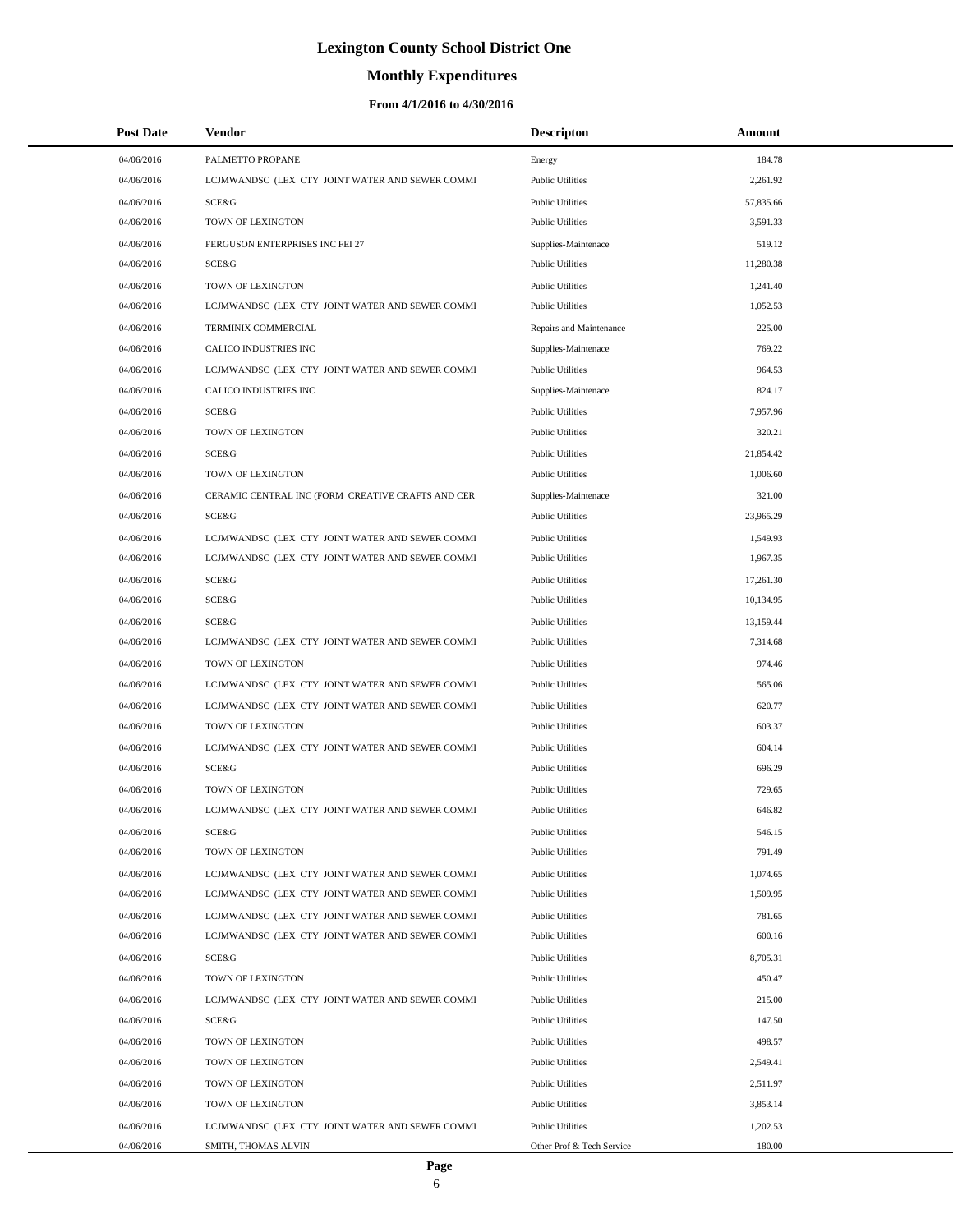# **Monthly Expenditures**

### **From 4/1/2016 to 4/30/2016**

| <b>Post Date</b> | <b>Vendor</b>                               | <b>Descripton</b>                    | Amount     |
|------------------|---------------------------------------------|--------------------------------------|------------|
| 04/06/2016       | WISEMAN, DARREN MARK                        | Other Prof & Tech Service            | 180.00     |
| 04/06/2016       | SPIVEY, STEPHEN J                           | Other Prof & Tech Service            | 120.00     |
| 04/06/2016       | <b>GOVAN, TERRY</b>                         | Other Prof & Tech Service            | 180.00     |
| 04/06/2016       | RICCIARDI, CHRISTOPHER                      | Other Prof & Tech Service            | 180.00     |
| 04/06/2016       | PURCHASED SERVICE                           | Other Objects                        | 225.00     |
| 04/06/2016       | SPIRIT COMMUNICATIONS                       | Communication                        | 166.19     |
| 04/06/2016       | COMMUNICATION MANAGEMENT INC                | <b>Technology Supplies</b>           | 1,712.70   |
| 04/06/2016       | <b>IBM CORPORATION</b>                      | <b>Technology Supplies</b>           | 282.48     |
| 04/06/2016       | DIGITAL OFFICE SOLUTIONS INC                | Repairs and Maintenance              | 965.31     |
| 04/06/2016       | DIGITAL OFFICE SOLUTIONS INC                | Repairs and Maintenance              | 392.88     |
| 04/06/2016       | DIGITAL OFFICE SOLUTIONS INC                | Repairs and Maintenance              | 407.61     |
| 04/06/2016       | DIGITAL OFFICE SOLUTIONS INC                | Repairs and Maintenance              | 134.21     |
| 04/06/2016       | DIGITAL OFFICE SOLUTIONS INC                | Repairs and Maintenance              | 458.58     |
| 04/06/2016       | DIGITAL OFFICE SOLUTIONS INC                | Repairs and Maintenance              | 1,308.18   |
| 04/06/2016       | DIGITAL OFFICE SOLUTIONS INC                | Repairs and Maintenance              | 851.78     |
| 04/06/2016       | <b>HEINEMANN</b>                            | Supplies                             | 958.13     |
| 04/06/2016       | LAKESHORE LEARNING MATERIALS                | Supplies                             | 406.43     |
| 04/06/2016       | EXPEDITIONARY LEARNING OUTWARD BOUND INC    | Supplies                             | 929.86     |
| 04/06/2016       | EXPEDITIONARY LEARNING OUTWARD BOUND INC    | Supplies                             | 366.89     |
| 04/06/2016       | FBI CONSTRUCTION INC                        | <b>Building</b>                      | 343,392.47 |
| 04/06/2016       | PALMETTO CONSTRUCTION SERVICES              | <b>Building</b>                      | 340.00     |
| 04/06/2016       | KENNCO MANUFACTURING INC                    | Equipment - Nonexpendable            | 5,616.09   |
| 04/06/2016       | SC DEPARTMENT OF REVENUE (SALES TAX RETURN) | Equipment - Nonexpendable            | 393.13     |
| 04/06/2016       | CDWG ACCT 305089                            | <b>Technology Supplies</b>           | 2,514.50   |
| 04/06/2016       | TRIDENT BEVERAGE INC                        | Food                                 | 384.00     |
| 04/06/2016       | BORDEN DAIRY CO OF SC LLC                   | Milk                                 | 1,106.57   |
| 04/06/2016       | SENN BROTHERS INC                           | Produce                              | 1,034.73   |
| 04/06/2016       | <b>US FOODS</b>                             | Commodity Distribution Charge        | 214.12     |
| 04/06/2016       | EARTHGRAINS BAKING COMPANIES INC            | <b>Bread</b>                         | 146.00     |
| 04/06/2016       | BORDEN DAIRY CO OF SC LLC                   | Milk                                 | 781.39     |
| 04/06/2016       | SENN BROTHERS INC                           | Produce                              | 672.07     |
| 04/06/2016       | <b>US FOODS</b>                             | Commodity Distribution Charge        | 171.72     |
| 04/06/2016       | TRIDENT BEVERAGE INC                        | Food                                 | 768.00     |
| 04/06/2016       | BORDEN DAIRY CO OF SC LLC                   | Milk                                 | 335.68     |
| 04/06/2016       | SENN BROTHERS INC                           | Produce                              | 868.38     |
| 04/06/2016       | <b>US FOODS</b>                             | <b>Commodity Distribution Charge</b> | 235.32     |
| 04/06/2016       | BORDEN DAIRY CO OF SC LLC                   | Milk                                 | 1,669.26   |
| 04/06/2016       | SENN BROTHERS INC                           | Produce                              | 726.12     |
| 04/06/2016       | <b>US FOODS</b>                             | Commodity Distribution Charge        | 199.28     |
| 04/06/2016       | TRIDENT BEVERAGE INC                        | Food                                 | 480.00     |
| 04/06/2016       | BORDEN DAIRY CO OF SC LLC                   | Milk                                 | 604.93     |
| 04/06/2016       | SENN BROTHERS INC                           | Produce                              | 572.59     |
| 04/06/2016       | <b>US FOODS</b>                             | Commodity Distribution Charge        | 224.72     |
| 04/06/2016       | EARTHGRAINS BAKING COMPANIES INC            | <b>Bread</b>                         | 127.50     |
| 04/06/2016       | BORDEN DAIRY CO OF SC LLC                   | Milk                                 | 1,835.28   |
| 04/06/2016       | SENN BROTHERS INC                           | Produce                              | 1,199.31   |
| 04/06/2016       | <b>US FOODS</b>                             | Commodity Distribution Charge        | 190.80     |
| 04/06/2016       | BORDEN DAIRY CO OF SC LLC                   | Milk                                 | $-19.06$   |

L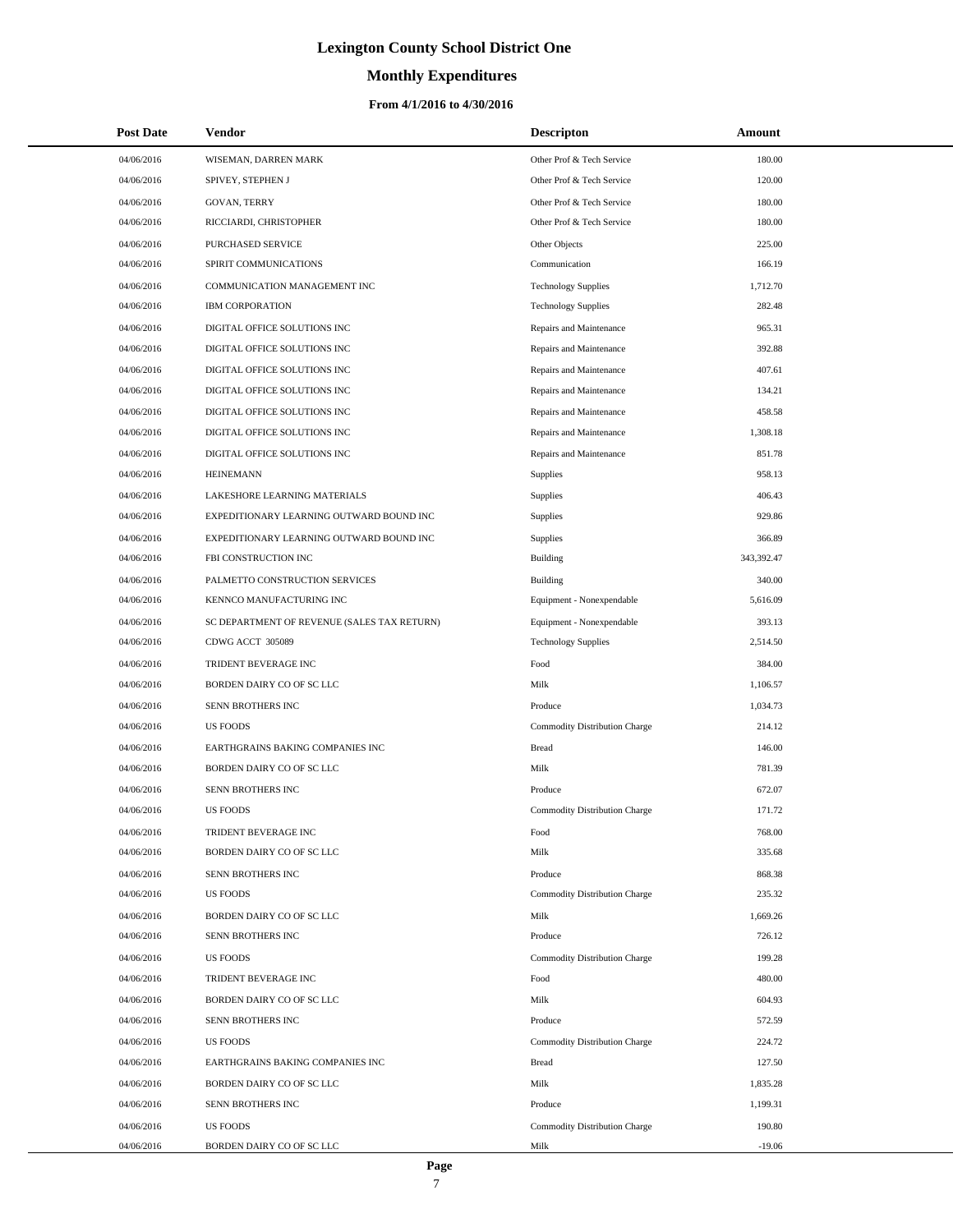# **Monthly Expenditures**

### **From 4/1/2016 to 4/30/2016**

| <b>Post Date</b> | Vendor                           | <b>Descripton</b>                    | Amount   |
|------------------|----------------------------------|--------------------------------------|----------|
| 04/06/2016       | SENN BROTHERS INC                | Produce                              | 342.66   |
| 04/06/2016       | TRIDENT BEVERAGE INC             | Food                                 | 672.00   |
| 04/06/2016       | SENN BROTHERS INC                | Produce                              | 457.62   |
| 04/06/2016       | TRIDENT BEVERAGE INC             | Food                                 | 384.00   |
| 04/06/2016       | EARTHGRAINS BAKING COMPANIES INC | <b>Bread</b>                         | 141.00   |
| 04/06/2016       | BORDEN DAIRY CO OF SC LLC        | Milk                                 | 566.05   |
| 04/06/2016       | SENN BROTHERS INC                | Produce                              | 1,016.78 |
| 04/06/2016       | <b>US FOODS</b>                  | Commodity Distribution Charge        | 184.44   |
| 04/06/2016       | BORDEN DAIRY CO OF SC LLC        | Milk                                 | 1,882.61 |
| 04/06/2016       | SENN BROTHERS INC                | Produce                              | 1,257.19 |
| 04/06/2016       | <b>US FOODS</b>                  | Commodity Distribution Charge        | 197.16   |
| 04/06/2016       | BORDEN DAIRY CO OF SC LLC        | Milk                                 | 1,332.70 |
| 04/06/2016       | SENN BROTHERS INC                | Produce                              | 1,077.17 |
| 04/06/2016       | <b>US FOODS</b>                  | Commodity Distribution Charge        | 195.04   |
| 04/06/2016       | EARTHGRAINS BAKING COMPANIES INC | <b>Bread</b>                         | 130.00   |
| 04/06/2016       | BORDEN DAIRY CO OF SC LLC        | Milk                                 | 1,187.76 |
| 04/06/2016       | SENN BROTHERS INC                | Produce                              | 901.57   |
| 04/06/2016       | <b>US FOODS</b>                  | Commodity Distribution Charge        | 169.60   |
| 04/06/2016       | BORDEN DAIRY CO OF SC LLC        | Milk                                 | 698.09   |
| 04/06/2016       | SENN BROTHERS INC                | Produce                              | 581.97   |
| 04/06/2016       | <b>US FOODS</b>                  | Commodity Distribution Charge        | 167.48   |
| 04/06/2016       | TRIDENT BEVERAGE INC             | Food                                 | 288.00   |
| 04/06/2016       | EARTHGRAINS BAKING COMPANIES INC | <b>Bread</b>                         | 141.25   |
| 04/06/2016       | BORDEN DAIRY CO OF SC LLC        | Milk                                 | 1,087.44 |
| 04/06/2016       | SENN BROTHERS INC                | Produce                              | 1,249.00 |
| 04/06/2016       | <b>US FOODS</b>                  | Commodity Distribution Charge        | 235.32   |
| 04/06/2016       | BORDEN DAIRY CO OF SC LLC        | Milk                                 | 323.60   |
| 04/06/2016       | SENN BROTHERS INC                | Produce                              | 442.91   |
| 04/06/2016       | <b>US FOODS</b>                  | Commodity Distribution Charge        | 144.16   |
| 04/06/2016       | TRIDENT BEVERAGE INC             | Food                                 | 864.00   |
| 04/06/2016       | EARTHGRAINS BAKING COMPANIES INC | <b>Bread</b>                         | 117.50   |
| 04/06/2016       | BORDEN DAIRY CO OF SC LLC        | Milk                                 | 613.92   |
| 04/06/2016       | SENN BROTHERS INC                | Produce                              | 727.34   |
| 04/06/2016       | <b>US FOODS</b>                  | <b>Commodity Distribution Charge</b> | 175.96   |
| 04/06/2016       | BORDEN DAIRY CO OF SC LLC        | Milk                                 | 584.80   |
| 04/06/2016       | SENN BROTHERS INC                | Produce                              | 771.55   |
| 04/06/2016       | <b>US FOODS</b>                  | Commodity Distribution Charge        | 178.08   |
| 04/06/2016       | BORDEN DAIRY CO OF SC LLC        | Milk                                 | 785.40   |
| 04/06/2016       | SENN BROTHERS INC                | Produce                              | 583.33   |
| 04/06/2016       | <b>US FOODS</b>                  | Commodity Distribution Charge        | 169.60   |
| 04/06/2016       | EARTHGRAINS BAKING COMPANIES INC | <b>Bread</b>                         | 116.00   |
| 04/06/2016       | BORDEN DAIRY CO OF SC LLC        | Milk                                 | 1,082.10 |
| 04/06/2016       | SENN BROTHERS INC                | Produce                              | 1,429.67 |
| 04/06/2016       | <b>US FOODS</b>                  | Commodity Distribution Charge        | 173.84   |
| 04/06/2016       | TRIDENT BEVERAGE INC             | Food                                 | 576.00   |
| 04/06/2016       | BORDEN DAIRY CO OF SC LLC        | Milk                                 | 417.67   |
| 04/06/2016       | SENN BROTHERS INC                | Produce                              | 257.46   |
| 04/06/2016       | <b>US FOODS</b>                  | Commodity Distribution Charge        | 173.84   |

 $\overline{a}$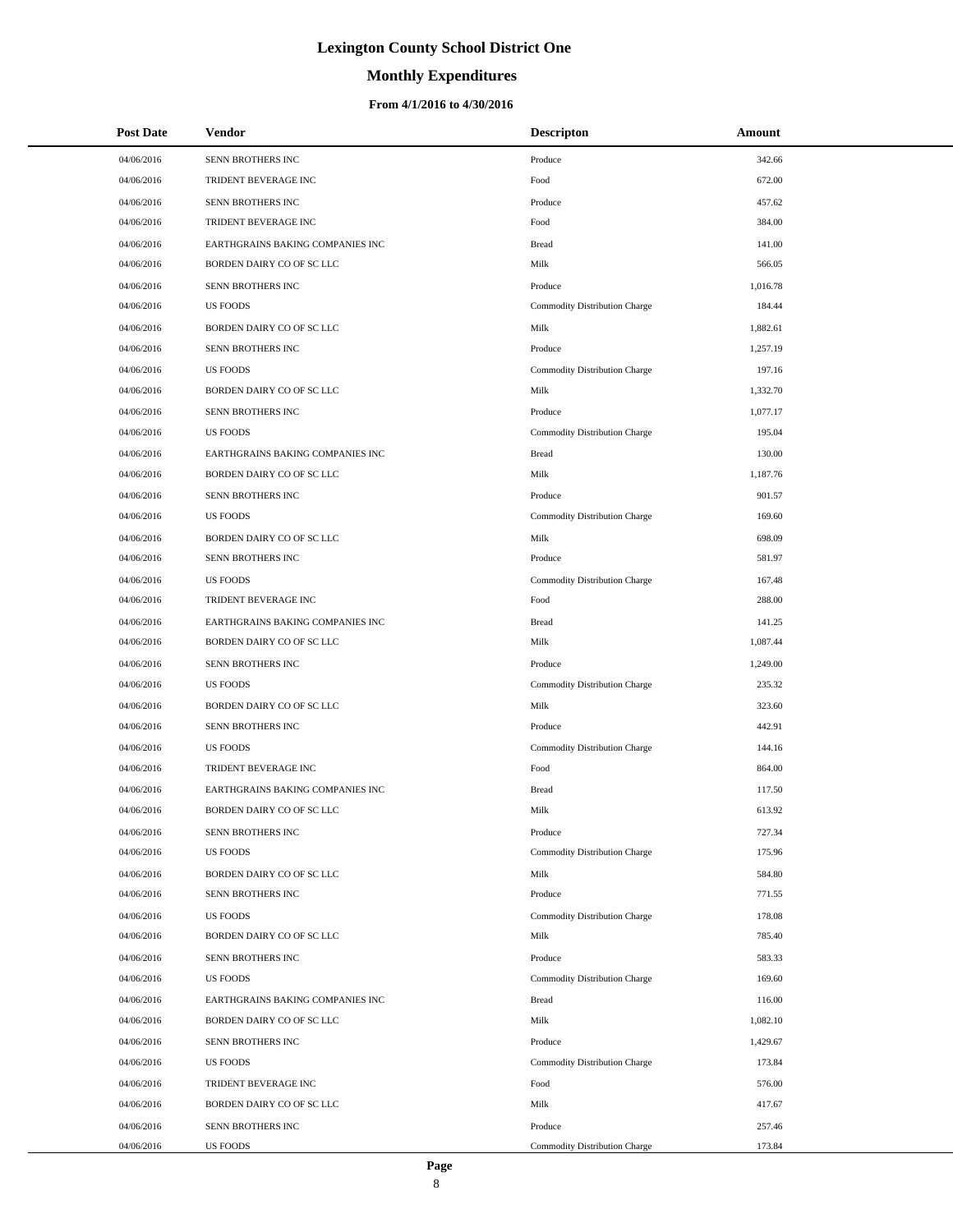### **Monthly Expenditures**

### **From 4/1/2016 to 4/30/2016**

| <b>Post Date</b> | <b>Vendor</b>                    | <b>Descripton</b>             | Amount   |
|------------------|----------------------------------|-------------------------------|----------|
| 04/06/2016       | BORDEN DAIRY CO OF SC LLC        | Milk                          | 613.06   |
| 04/06/2016       | SENN BROTHERS INC                | Produce                       | 567.28   |
| 04/06/2016       | <b>US FOODS</b>                  | Commodity Distribution Charge | 173.84   |
| 04/06/2016       | TRIDENT BEVERAGE INC             | Food                          | 960.00   |
| 04/06/2016       | EARTHGRAINS BAKING COMPANIES INC | <b>Bread</b>                  | 292.50   |
| 04/06/2016       | BORDEN DAIRY CO OF SC LLC        | Milk                          | 640.87   |
| 04/06/2016       | <b>SENN BROTHERS INC</b>         | Produce                       | 1,123.58 |
| 04/06/2016       | <b>US FOODS</b>                  | Commodity Distribution Charge | 175.96   |
| 04/06/2016       | EARTHGRAINS BAKING COMPANIES INC | <b>Bread</b>                  | 107.50   |
| 04/06/2016       | BORDEN DAIRY CO OF SC LLC        | Milk                          | 1,063.95 |
| 04/06/2016       | SENN BROTHERS INC                | Produce                       | 1,005.26 |
| 04/06/2016       | <b>US FOODS</b>                  | Commodity Distribution Charge | 180.20   |
| 04/06/2016       | BORDEN DAIRY CO OF SC LLC        | Milk                          | 1,319.71 |
| 04/06/2016       | SENN BROTHERS INC                | Produce                       | 901.69   |
| 04/06/2016       | <b>US FOODS</b>                  | Commodity Distribution Charge | 199.28   |
| 04/06/2016       | BORDEN DAIRY CO OF SC LLC        | Milk                          | 548.60   |
| 04/06/2016       | SENN BROTHERS INC                | Produce                       | 315.11   |
| 04/06/2016       | <b>US FOODS</b>                  | Commodity Distribution Charge | 165.36   |
| 04/06/2016       | BORDEN DAIRY CO OF SC LLC        | Milk                          | 731.42   |
| 04/06/2016       | SENN BROTHERS INC                | Produce                       | 796.53   |
| 04/06/2016       | <b>US FOODS</b>                  | Commodity Distribution Charge | 169.60   |
| 04/06/2016       | EARTHGRAINS BAKING COMPANIES INC | <b>Bread</b>                  | 105.00   |
| 04/06/2016       | BORDEN DAIRY CO OF SC LLC        | Milk                          | 1,130.58 |
| 04/06/2016       | SENN BROTHERS INC                | Produce                       | 1,062.42 |
| 04/06/2016       | <b>US FOODS</b>                  | Commodity Distribution Charge | 173.84   |
| 04/06/2016       | TRIDENT BEVERAGE INC             | Food                          | 576.00   |
| 04/06/2016       | BORDEN DAIRY CO OF SC LLC        | Milk                          | 348.99   |
| 04/06/2016       | SENN BROTHERS INC                | Produce                       | 843.94   |
| 04/06/2016       | <b>US FOODS</b>                  | Commodity Distribution Charge | 173.84   |
| 04/06/2016       | TRIDENT BEVERAGE INC             | Food                          | 1,344.00 |
| 04/06/2016       | BORDEN DAIRY CO OF SC LLC        | Milk                          | 876.38   |
| 04/06/2016       | SENN BROTHERS INC                | Produce                       | 461.02   |
| 04/06/2016       | <b>US FOODS</b>                  | Commodity Distribution Charge | 239.56   |
| 04/06/2016       | BORDEN DAIRY CO OF SC LLC        | Milk                          | 738.94   |
| 04/06/2016       | SENN BROTHERS INC                | Produce                       | 436.70   |
| 04/06/2016       | <b>US FOODS</b>                  | Commodity Distribution Charge | 167.48   |
| 04/06/2016       | SMARTPHONE MEDIC LLC             | Pupil Activity                | 941.00   |
| 04/06/2016       | SMARTPHONE MEDIC LLC             | Pupil Activity                | 198.00   |
| 04/06/2016       | SMARTPHONE MEDIC LLC             | Pupil Activity                | 149.00   |
| 04/06/2016       | SMARTPHONE MEDIC LLC             | Pupil Activity                | 594.00   |
| 04/06/2016       | SMARTPHONE MEDIC LLC             | Pupil Activity                | 446.00   |
| 04/06/2016       | PASS ASSURED                     | Pupil Activity                | 2,691.00 |
| 04/06/2016       | FORMYDUVAL, KIM                  | Pupil Activity                | 109.20   |
| 04/06/2016       | <b>BSN SPORTS</b>                | Pupil Activity                | 563.34   |
| 04/06/2016       | <b>BSN SPORTS</b>                | Pupil Activity                | 171.07   |
| 04/06/2016       | CASSADY, ALEX                    | Pupil Activity                | 195.00   |
| 04/06/2016       | HOOD, JIMMY                      | Pupil Activity                | 195.00   |
| 04/06/2016       | SCYPHERS, BILL                   | Pupil Activity                | 390.00   |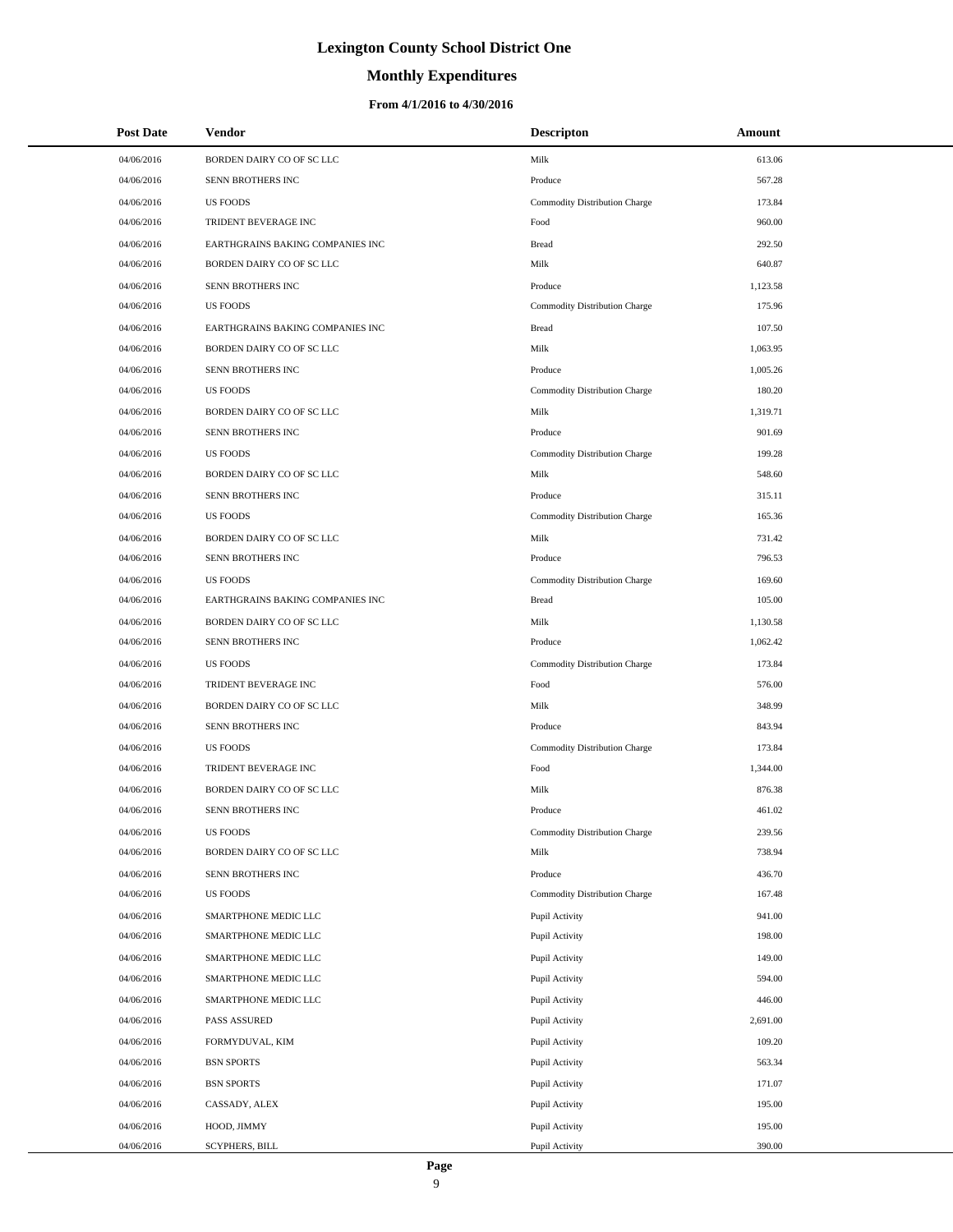# **Monthly Expenditures**

### **From 4/1/2016 to 4/30/2016**

| <b>Post Date</b> | Vendor                           | <b>Descripton</b>          | Amount    |
|------------------|----------------------------------|----------------------------|-----------|
| 04/06/2016       | SHOEMAKER, ARTHUR GEORGE         | Pupil Activity             | 195.00    |
| 04/06/2016       | PIONEER MANUFACTURING CO         | Pupil Activity             | 208.13    |
| 04/06/2016       | <b>BSN SPORTS</b>                | Pupil Activity             | 1,469.39  |
| 04/06/2016       | PIONEER MANUFACTURING CO         | Pupil Activity             | 205.44    |
| 04/06/2016       | PIONEER MANUFACTURING CO         | Pupil Activity             | 205.44    |
| 04/06/2016       | STOKES, JAMES LEE                | Pupil Activity             | 105.00    |
| 04/06/2016       | <b>BSN SPORTS</b>                | Pupil Activity             | 677.96    |
| 04/06/2016       | <b>STOKES, JAMES LEE</b>         | Pupil Activity             | 105.00    |
| 04/06/2016       | <b>BSN SPORTS</b>                | Pupil Activity             | 169.06    |
| 04/06/2016       | <b>PURCHASED SERVICE</b>         | Supplies                   | 148.72    |
| 04/06/2016       | LEXINGTON COUNTY FIRST STEPS     | Other Prof & Tech Service  | 3,000.05  |
| 04/07/2016       | US INK AND TONER INC             | Supplies                   | 102.42    |
| 04/07/2016       | POSTMASTER 029 (GMS)             | Supplies                   | 980.00    |
| 04/07/2016       | FORMS AND SUPPLY INC (FSI)       | Supplies                   | 1,577.72  |
| 04/07/2016       | PURCHASED SERVICE                | Travel                     | 118.80    |
| 04/07/2016       | PURCHASED SERVICE                | Travel                     | 117.18    |
| 04/07/2016       | SCHOOL SPECIALTY INC             | Supplies                   | 156.51    |
| 04/07/2016       | <b>SHAR PRODUCTS</b>             | Supplies                   | 259.74    |
| 04/07/2016       | PURCHASED SERVICE                | Travel                     | 150.61    |
| 04/07/2016       | W T COX SUBSCRIPTIONS            | Periodicals                | 154.95    |
| 04/07/2016       | PEGASUS PRESS INC                | <b>Library Books</b>       | 320.13    |
| 04/07/2016       | PURCHASED SERVICE                | Travel                     | 122.04    |
| 04/07/2016       | PURCHASED SERVICE                | Travel                     | 115.67    |
| 04/07/2016       | PURCHASED SERVICE                | Travel                     | 112.86    |
| 04/07/2016       | PURCHASED SERVICE                | Travel                     | 166.32    |
| 04/07/2016       | PURCHASED SERVICE                | Travel                     | 113.40    |
| 04/07/2016       | MARTIN, JENNIE                   | Pupil Transportation       | 139.00    |
| 04/07/2016       | <b>GOVAN, TERRY</b>              | Other Prof & Tech Service  | 180.00    |
| 04/07/2016       | MIXON, CHRISTOPHER DOUGLAS       | Other Prof & Tech Service  | 120.00    |
| 04/07/2016       | STEEN, BRANDON JAMES             | Other Prof & Tech Service  | 120.00    |
| 04/07/2016       | SPIVEY, STEPHEN J                | Other Prof & Tech Service  | 120.00    |
| 04/07/2016       | PURCHASED SERVICE                | Travel                     | 193.32    |
| 04/07/2016       | PURCHASED SERVICE                | Travel                     | 115.02    |
| 04/07/2016       | FORMS AND SUPPLY INC (FSI)       | <b>Supplies</b>            | 124.80    |
| 04/07/2016       | DELL COMPUTERS                   | <b>Technology Supplies</b> | 331.72    |
| 04/07/2016       | STENHOUSE PUBLISHERS             | Supplies                   | 130.00    |
| 04/07/2016       | PURCHASED SERVICE                | Travel                     | 126.36    |
| 04/07/2016       | PURCHASED SERVICE                | Travel                     | 199.53    |
| 04/07/2016       | PURCHASED SERVICE                | Travel                     | 250.02    |
| 04/07/2016       | PURCHASED SERVICE                | Travel                     | 127.44    |
| 04/07/2016       | PURCHASED SERVICE                | Travel                     | 145.02    |
| 04/07/2016       | GOPHER SPORT PLAY WITH A PURPOSE | Supplies                   | 256.23    |
| 04/07/2016       | HILLS MACHINERY COMPANY LLC      | Equipment - Nonexpendable  | 86,047.58 |
| 04/07/2016       | PURCHASED SERVICE                | Travel                     | 105.79    |
| 04/07/2016       | PINE PRESS OF LEXINGTON INC      | Pupil Activity             | 389.63    |
| 04/07/2016       | CASH                             | Pupil Activity             | 200.00    |
| 04/07/2016       | FUN AND FUNCTON LLC              | Supplies                   | 299.99    |
| 04/08/2016       | PURCHASED SERVICE                | Travel                     | 251.07    |

 $\overline{a}$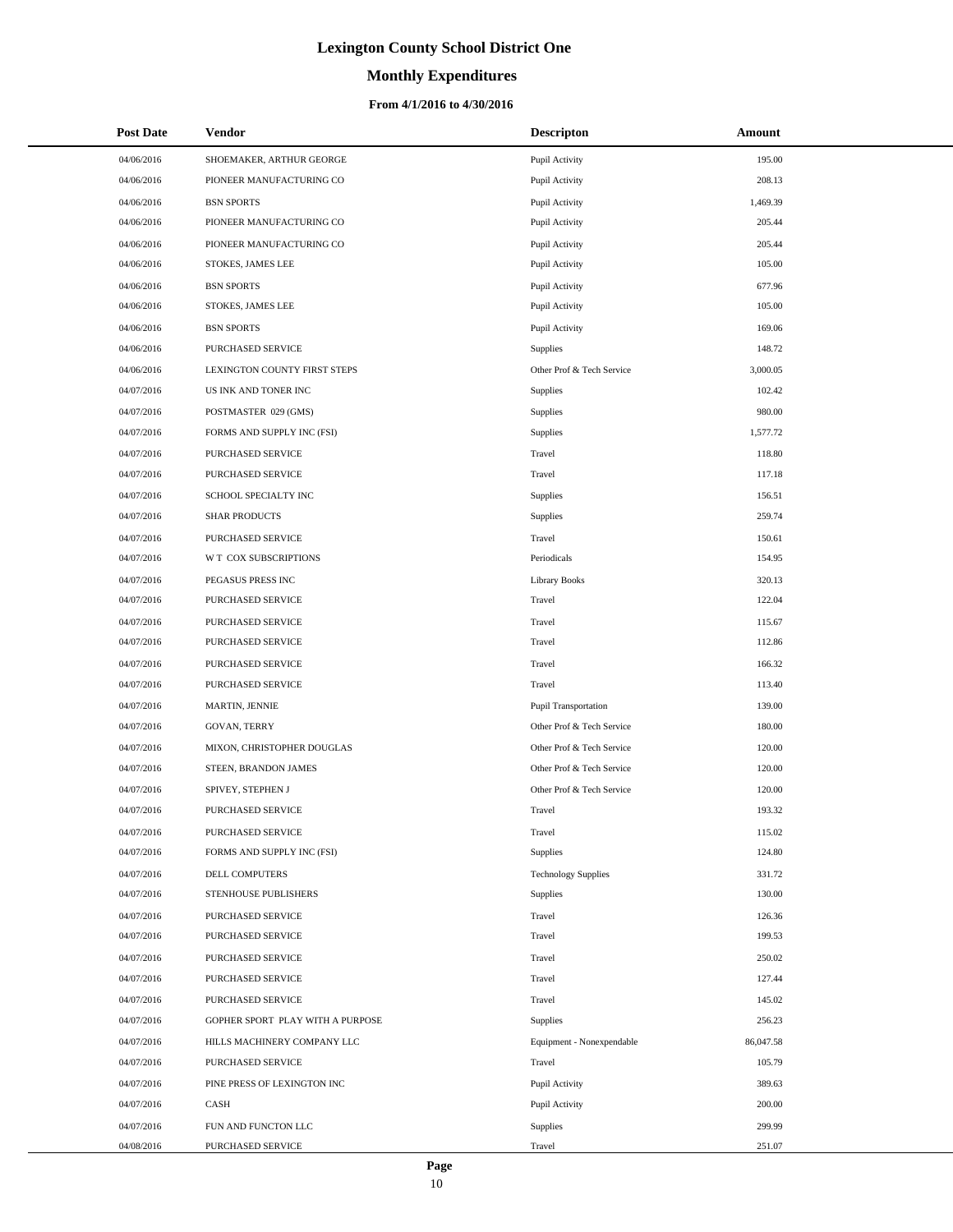# **Monthly Expenditures**

### **From 4/1/2016 to 4/30/2016**

| <b>Post Date</b> | <b>Vendor</b>                                      | <b>Descripton</b>         | Amount   |  |
|------------------|----------------------------------------------------|---------------------------|----------|--|
| 04/08/2016       | GBC (GENERAL BINDING CORP) NATIONAL SERVICE DEP    | Repairs and Maintenance   | 368.09   |  |
| 04/08/2016       | <b>PURCHASED SERVICE</b>                           | Travel                    | 110.70   |  |
| 04/08/2016       | PURCHASED SERVICE                                  | Travel                    | 147.50   |  |
| 04/08/2016       | PURCHASED SERVICE                                  | Travel                    | 331.10   |  |
| 04/08/2016       | PINE PRESS OF LEXINGTON INC                        | Printing and Binding      | 1,451.50 |  |
| 04/08/2016       | <b>CAMCOR</b>                                      | Supplies                  | 1,058.23 |  |
| 04/08/2016       | <b>IVEY SALES ASSOC</b>                            | Supplies                  | 516.00   |  |
| 04/08/2016       | FORMS AND SUPPLY INC (FSI)                         | Supplies                  | 243.43   |  |
| 04/08/2016       | THE COLLEGE BOARD                                  | Dues and Fees             | 325.00   |  |
| 04/08/2016       | <b>PURCHASED SERVICE</b>                           | Travel                    | 206.50   |  |
| 04/08/2016       | TUMBLEWEED PRESS INC                               | Software Renewal/Agreemen | 467.29   |  |
| 04/08/2016       | PURCHASED SERVICE                                  | Travel                    | 501.82   |  |
| 04/08/2016       | PURCHASED SERVICE                                  | Travel                    | 117.92   |  |
| 04/08/2016       | HAYNSWORTH SINKLER BOYD PA                         | <b>Legal Services</b>     | 9,449.87 |  |
| 04/08/2016       | PURCHASED SERVICE                                  | Travel                    | 156.28   |  |
| 04/08/2016       | PURCHASED SERVICE                                  | Travel                    | 144.48   |  |
| 04/08/2016       | ROTARY CLUB OF LEXINGTON                           | Dues and Fees             | 180.00   |  |
| 04/08/2016       | <b>ANOTHER PRINTER</b>                             | Printing and Binding      | 590.64   |  |
| 04/08/2016       | THE WALL STREET JOURNAL                            | <b>Supplies</b>           | 448.40   |  |
| 04/08/2016       | <b>EA SERVICES INC</b>                             | Repairs and Maintenance   | 764.00   |  |
| 04/08/2016       | FERGUSON ENTERPRISES INC FEI 27                    | Supplies-Maintenace       | 176.23   |  |
| 04/08/2016       | EA SERVICES INC                                    | Repairs and Maintenance   | 168.00   |  |
| 04/08/2016       | EA SERVICES INC                                    | Repairs and Maintenance   | 168.00   |  |
| 04/08/2016       | TRITEK FIRE AND SECURITY LLC                       | Repairs and Maintenance   | 340.00   |  |
| 04/08/2016       | DADE PAPER AND BAG CO                              | Supplies-Maintenace       | 559.18   |  |
| 04/08/2016       | <b>BARNES PROPANE</b>                              | Energy                    | 218.84   |  |
| 04/08/2016       | <b>EA SERVICES INC</b>                             | Repairs and Maintenance   | 2,756.33 |  |
| 04/08/2016       | DADE PAPER AND BAG CO                              | Supplies-Maintenace       | 931.97   |  |
| 04/08/2016       | <b>EA SERVICES INC</b>                             | Repairs and Maintenance   | 168.00   |  |
| 04/08/2016       | THYSSENKRUPP ELEVATOR                              | Repairs and Maintenance   | 959.78   |  |
| 04/08/2016       | <b>EA SERVICES INC</b>                             | Repairs and Maintenance   | 2,656.33 |  |
| 04/08/2016       | <b>EA SERVICES INC</b>                             | Repairs and Maintenance   | 207.00   |  |
| 04/08/2016       | <b>EA SERVICES INC</b>                             | Repairs and Maintenance   | 429.00   |  |
| 04/08/2016       | <b>EA SERVICES INC</b>                             | Repairs and Maintenance   | 400.00   |  |
| 04/08/2016       | EA SERVICES INC                                    | Repairs and Maintenance   | 220.00   |  |
| 04/08/2016       | <b>EA SERVICES INC</b>                             | Repairs and Maintenance   | 325.00   |  |
| 04/08/2016       | SC DEPARTMENT OF EDUCATION OFFICE OF TRANSPORTATIO | Pupil Transportation      | 7,326.69 |  |
| 04/08/2016       | FRANKLIN, TIMOTHY WILLIAM                          | Other Prof & Tech Service | 180.00   |  |
| 04/08/2016       | SNUFFER, ROBERT                                    | Other Prof & Tech Service | 120.00   |  |
| 04/08/2016       | WILFONG, MICHAEL BRIAN                             | Other Prof & Tech Service | 120.00   |  |
| 04/08/2016       | LONGSHORE, MARTY                                   | Other Prof & Tech Service | 180.00   |  |
| 04/08/2016       | COOPER, JOEL L                                     | Other Prof & Tech Service | 180.00   |  |
| 04/08/2016       | PROFESSIONAL PRINTERS LTD                          | Other Objects             | 4,486.51 |  |
| 04/08/2016       | ASSOCIATION CAREER NETWORK                         | Advertising               | 2,500.00 |  |
| 04/08/2016       | DIGITAL OFFICE SOLUTIONS INC                       | Repairs and Maintenance   | 611.29   |  |
| 04/08/2016       | PURCHASED SERVICE                                  | Travel                    | 883.91   |  |
| 04/08/2016       | DIGITAL OFFICE SOLUTIONS INC                       | Repairs and Maintenance   | 154.49   |  |
| 04/08/2016       | DIGITAL OFFICE SOLUTIONS INC                       | Repairs and Maintenance   | 117.67   |  |

 $\overline{a}$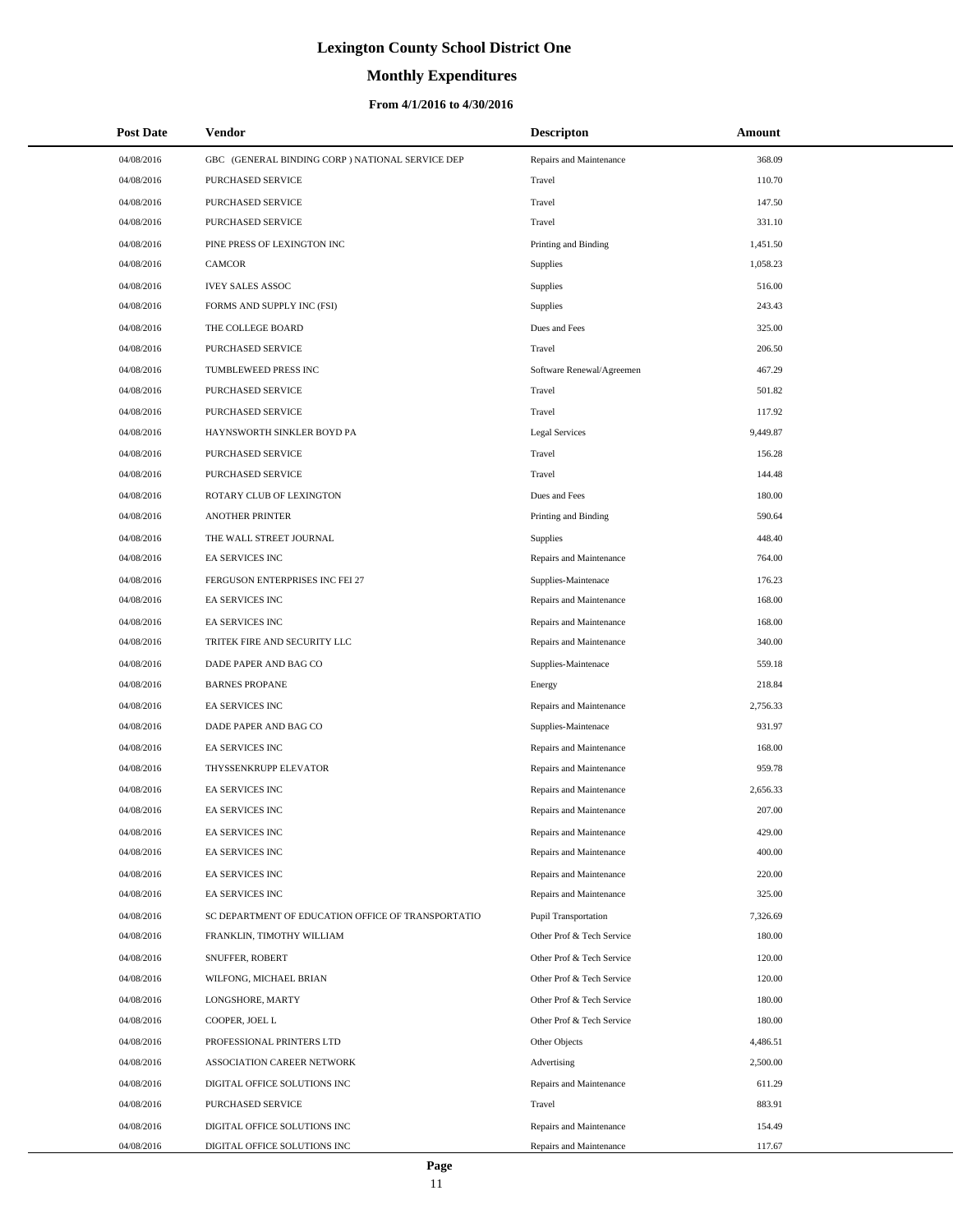# **Monthly Expenditures**

| <b>Post Date</b> | Vendor                                            | <b>Descripton</b>          | Amount   |
|------------------|---------------------------------------------------|----------------------------|----------|
| 04/08/2016       | DIGITAL OFFICE SOLUTIONS INC                      | Repairs and Maintenance    | 406.70   |
| 04/08/2016       | DIGITAL OFFICE SOLUTIONS INC                      | Repairs and Maintenance    | 1,943.49 |
| 04/08/2016       | PURCHASED SERVICE                                 | Travel                     | 306.94   |
| 04/08/2016       | FRANKLIN COVEY CO (EDUCATION DIV)                 | Inst Prog Improvement      | 2,600.00 |
| 04/08/2016       | PURCHASED SERVICE                                 | Travel                     | 298.56   |
| 04/08/2016       | PURCHASED SERVICE                                 | Travel                     | 187.32   |
| 04/08/2016       | PURCHASED SERVICE                                 | Travel                     | 222.42   |
| 04/08/2016       | PURCHASED SERVICE                                 | Travel                     | 172.50   |
| 04/08/2016       | PURCHASED SERVICE                                 | Travel                     | 265.50   |
| 04/08/2016       | PURCHASED SERVICE                                 | Travel                     | 303.18   |
| 04/08/2016       | PURCHASED SERVICE                                 | Travel                     | 172.50   |
| 04/08/2016       | <b>STAGE ACCENTS</b>                              | Pupil Activity             | 216.00   |
| 04/08/2016       | <b>NCS PEARSON</b>                                | Pupil Activity             | 485.10   |
| 04/08/2016       | <b>CAMCOR</b>                                     | Pupil Activity             | 190.46   |
| 04/08/2016       | PROVIDENCE HOSPITAL                               | Pupil Activity             | 220.00   |
| 04/08/2016       | <b>BSN SPORTS</b>                                 | Pupil Activity             | 535.00   |
| 04/08/2016       | HUDL                                              | Pupil Activity             | 1,500.00 |
| 04/08/2016       | <b>CRESCENT HIGH SCHOOL ATHLETICS</b>             | Pupil Activity             | 1,000.00 |
| 04/08/2016       | GOODWIN, BELTON                                   | Pupil Activity             | 108.30   |
| 04/08/2016       | FCA (FELLOW OF CHRISTIAN ATH) SOUTH CAROLINA/MIDL | Pupil Activity             | 250.00   |
| 04/08/2016       | AA CONFERENCE                                     | Pupil Activity             | 150.00   |
| 04/08/2016       | SANDERS COLLECTION INC                            | Pupil Activity             | 2,431.00 |
| 04/08/2016       | AIRPORT HIGH SCHOOL                               | Pupil Activity             | 216.00   |
| 04/08/2016       | <b>IRMO HIGH SCHOOL</b>                           | Pupil Activity             | 225.00   |
| 04/08/2016       | COUNTRY CLUB OF LEXINGTON                         | Pupil Activity             | 2,254.00 |
| 04/08/2016       | SCHOOL HEALTH CORP                                | Supplies                   | 356.66   |
| 04/08/2016       | GROVO LEARNING INC                                | Software Renewal/Agreemen  | 2,900.00 |
| 04/08/2016       | SC DEPARTMENT OF REVENUE (SALES TAX RETURN)       | Software Renewal/Agreemen  | 203.00   |
| 04/11/2016       | <b>HEINEMANN</b>                                  | Supplies                   | 3,000.00 |
| 04/11/2016       | SCHOOL SPECIALTY INC                              | Supplies                   | 208.16   |
| 04/11/2016       | SC DEPARTMENT OF REVENUE (SALES TAX RETURN)       | Software Renewal/Agreemen  | 154.00   |
| 04/11/2016       | VC3 INC                                           | Software Renewal/Agreemen  | 2,200.00 |
| 04/11/2016       | <b>HEINEMANN</b>                                  | Supplies                   | 7,000.00 |
| 04/11/2016       | FORMS AND SUPPLY INC (FSI)                        | <b>Supplies</b>            | 127.46   |
| 04/11/2016       | <b>NASCO</b>                                      | <b>Supplies</b>            | 113.40   |
| 04/11/2016       | FORMS AND SUPPLY INC (FSI)                        | <b>Supplies</b>            | 279.44   |
| 04/11/2016       | KENNCO MANUFACTURING INC                          | <b>Supplies</b>            | 841.12   |
| 04/11/2016       | LONE STAR PERCUSSION                              | Supplies                   | 1,478.64 |
| 04/11/2016       | THE READING WAREHOUSE INC                         | <b>Supplies</b>            | 703.50   |
| 04/11/2016       | PURCHASED SERVICE                                 | Travel                     | 135.00   |
| 04/11/2016       | PURCHASED SERVICE                                 | Travel                     | 215.00   |
| 04/11/2016       | CASEY, LAURENCE MCNEIL                            | Other Prof & Tech Service  | 400.00   |
| 04/11/2016       | MACKIN LIBRARY MEDIA                              | Library Books              | 141.45   |
| 04/11/2016       | <b>LEGO EDUCATION</b>                             | <b>Technology Supplies</b> | 1,134.20 |
| 04/11/2016       | BILINGUAL COMMUNICATIONS                          | Other Prof & Tech Service  | 123.10   |
| 04/11/2016       | ROTARY CLUB OF LEXINGTON                          | Dues and Fees              | 180.00   |
| 04/11/2016       | JENKINS HANCOCK AND SIDES                         | Other Prof & Tech Service  | 1,000.00 |
| 04/11/2016       | A Z LAWN MOWER PARTS                              | Supplies-Maintenace        | 729.74   |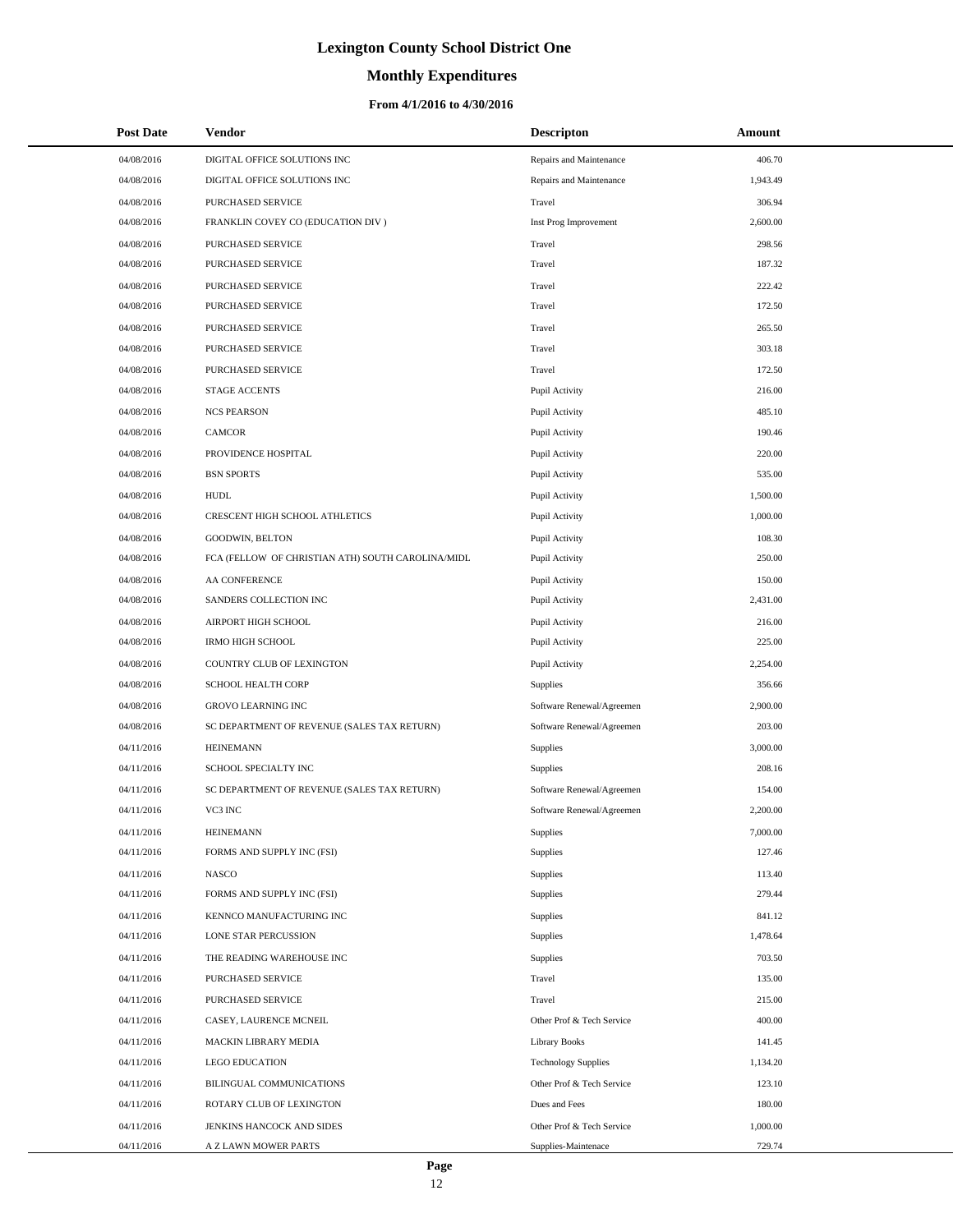# **Monthly Expenditures**

| <b>Post Date</b> | Vendor                                            | <b>Descripton</b>          | Amount    |
|------------------|---------------------------------------------------|----------------------------|-----------|
| 04/11/2016       | DADE PAPER AND BAG CO                             | Supplies-Maintenace        | 279.59    |
| 04/11/2016       | SMITH AND JONES JANITORIAL SUPPLIES AND EQUIP INC | Supplies-Maintenace        | 181.63    |
| 04/11/2016       | DADE PAPER AND BAG CO                             | Supplies-Maintenace        | 376.21    |
| 04/11/2016       | <b>WW GRAINGER</b>                                | Supplies-Maintenace        | 243.93    |
| 04/11/2016       | <b>BARNES PROPANE</b>                             | Energy                     | 341.97    |
| 04/11/2016       | DADE PAPER AND BAG CO                             | Supplies-Maintenace        | 559.18    |
| 04/11/2016       | SHERWIN WILLIAMS                                  | Supplies-Maintenace        | 327.85    |
| 04/11/2016       | DADE PAPER AND BAG CO                             | Supplies-Maintenace        | 465.99    |
| 04/11/2016       | GREENVILLE STAGE EQUIPMENT CO INC.                | Repairs and Maintenance    | 125.00    |
| 04/11/2016       | INTERSTATE SOLUTIONS                              | Supplies-Maintenace        | 310.30    |
| 04/11/2016       | DADE PAPER AND BAG CO                             | Supplies-Maintenace        | 372.79    |
| 04/11/2016       | DADE PAPER AND BAG CO                             | Supplies-Maintenace        | 559.18    |
| 04/11/2016       | <b>CARTS PLUS</b>                                 | Supplies-Maintenace        | 706.20    |
| 04/11/2016       | SHERWIN WILLIAMS                                  | Supplies-Maintenace        | 225.72    |
| 04/11/2016       | DADE PAPER AND BAG CO                             | Supplies-Maintenace        | 1,863.94  |
| 04/11/2016       | FRANKLIN, TIMOTHY WILLIAM                         | Other Prof & Tech Service  | 180.00    |
| 04/11/2016       | RICCIARDI, CHRISTOPHER                            | Other Prof & Tech Service  | 180.00    |
| 04/11/2016       | HAIGLER III, THOMAS I                             | Other Prof & Tech Service  | 180.00    |
| 04/11/2016       | BLACK, CALEB JAMES                                | Other Prof & Tech Service  | 360.00    |
| 04/11/2016       | TAYLOR, MICHAEL HAMPTON                           | Other Prof & Tech Service  | 180.00    |
| 04/11/2016       | <b>ROZIER, GARRY B</b>                            | Other Prof & Tech Service  | 180.00    |
| 04/11/2016       | <b>READABLE INK</b>                               | Other Prof & Tech Service  | 2,000.00  |
| 04/11/2016       | <b>COMPORIUM</b>                                  | Communication              | 128.39    |
| 04/11/2016       | FORMS AND SUPPLY INC (FSI)                        | Supplies                   | 265.21    |
| 04/11/2016       | SCHOOL SPECIALTY INC                              | Supplies                   | 310.15    |
| 04/11/2016       | NCS PEARSON (SUPPLIESPARTS ETC)                   | <b>Supplies</b>            | 1,431.70  |
| 04/11/2016       | PURCHASED SERVICE                                 | Travel                     | 265.50    |
| 04/11/2016       | SCHOOL SPECIALTY INC                              | <b>Supplies</b>            | 146.85    |
| 04/11/2016       | <b>HEINEMANN</b>                                  | Supplies                   | 10,000.00 |
| 04/11/2016       | DAVIS FRAWLEY LLC TRUST ACCOUNT                   | Land                       | 30,000.00 |
| 04/11/2016       | COMMUNICATION MANAGEMENT INC                      | <b>Technology Supplies</b> | 1,115.79  |
| 04/11/2016       | SC DEPARTMENT OF REVENUE (SALES TAX RETURN)       | Sales Tax on Adult Meals   | 2,150.76  |
| 04/11/2016       | US FOODS                                          | Supplies                   | 1,033.45  |
| 04/11/2016       | <b>US FOODS</b>                                   | Food                       | 13,383.62 |
| 04/11/2016       | US FOODS                                          | Supplies                   | 620.46    |
| 04/11/2016       | US FOODS                                          | Food                       | 2,622.82  |
| 04/11/2016       | US FOODS                                          | Supplies                   | 801.22    |
| 04/11/2016       | <b>US FOODS</b>                                   | Food                       | 6,415.93  |
| 04/11/2016       | <b>US FOODS</b>                                   | Supplies                   | 411.83    |
| 04/11/2016       | <b>US FOODS</b>                                   | Food                       | 5,896.16  |
| 04/11/2016       | <b>US FOODS</b>                                   | Supplies                   | 475.91    |
| 04/11/2016       | US FOODS                                          | Food                       | 5,984.16  |
| 04/11/2016       | US FOODS                                          | Supplies                   | 589.31    |
| 04/11/2016       | US FOODS                                          | Food                       | 4,848.72  |
| 04/11/2016       | US FOODS                                          | Supplies                   | 113.23    |
| 04/11/2016       | <b>US FOODS</b>                                   | Food                       | 1,697.67  |
| 04/11/2016       | US FOODS                                          | Supplies                   | 443.04    |
| 04/11/2016       | <b>US FOODS</b>                                   | Food                       | 2,704.21  |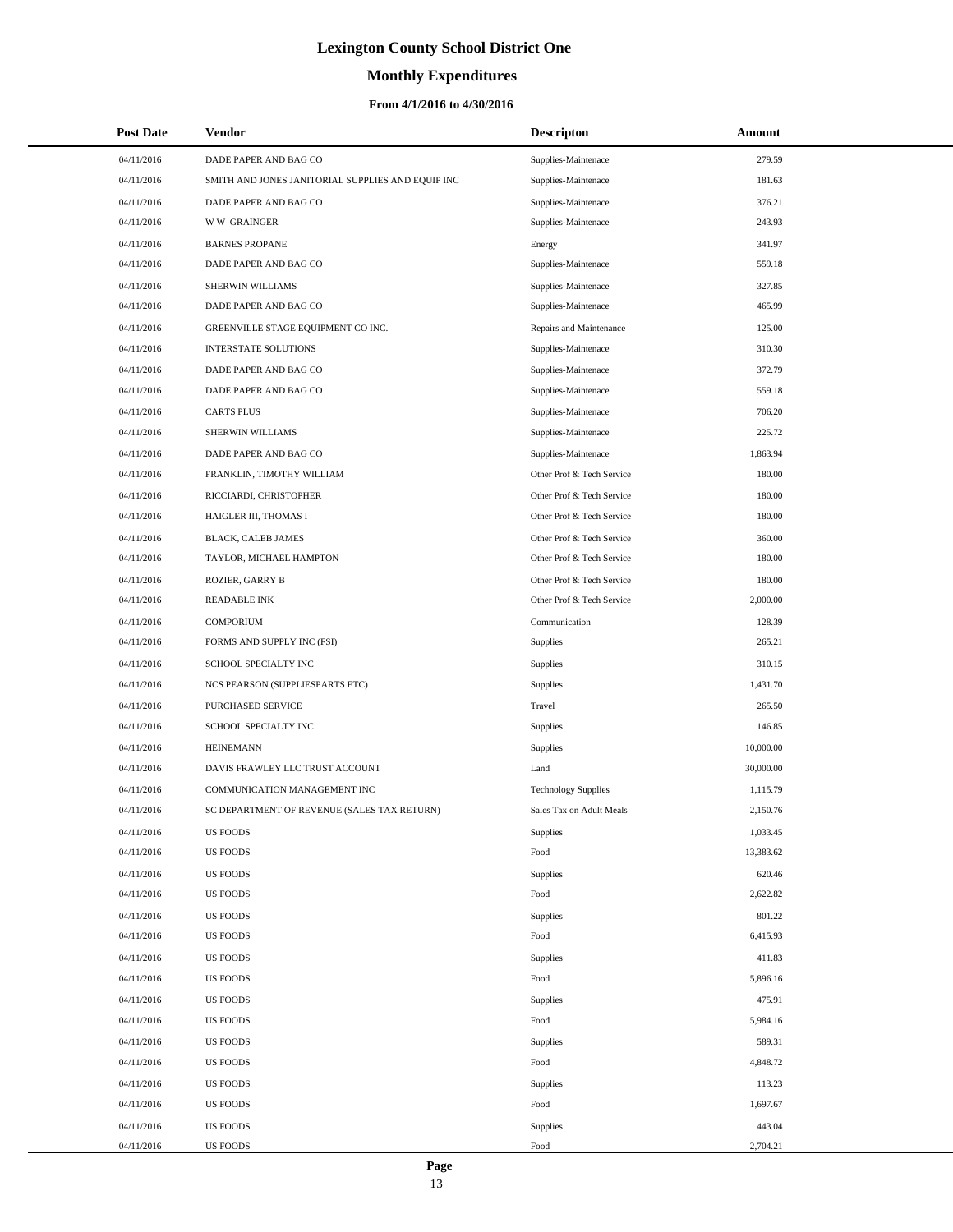### **Monthly Expenditures**

### **From 4/1/2016 to 4/30/2016**

| <b>Post Date</b> | <b>Vendor</b>            | <b>Descripton</b>      | Amount    |
|------------------|--------------------------|------------------------|-----------|
| 04/11/2016       | <b>US FOODS</b>          | Supplies               | 852.92    |
| 04/11/2016       | <b>US FOODS</b>          | Food                   | 3,689.55  |
| 04/11/2016       | <b>US FOODS</b>          | Supplies               | 371.23    |
| 04/11/2016       | <b>US FOODS</b>          | Food                   | 6,031.12  |
| 04/11/2016       | <b>US FOODS</b>          | Supplies               | 891.69    |
| 04/11/2016       | <b>US FOODS</b>          | Food                   | 5,492.70  |
| 04/11/2016       | <b>US FOODS</b>          | Supplies               | 661.68    |
| 04/11/2016       | <b>US FOODS</b>          | Food                   | 3,955.95  |
| 04/11/2016       | <b>US FOODS</b>          | Supplies               | 598.38    |
| 04/11/2016       | <b>US FOODS</b>          | Food                   | 4,012.02  |
| 04/11/2016       | <b>US FOODS</b>          | Supplies               | 765.51    |
| 04/11/2016       | <b>US FOODS</b>          | Food                   | 11,174.26 |
| 04/11/2016       | <b>US FOODS</b>          | Supplies               | 435.02    |
| 04/11/2016       | <b>US FOODS</b>          | Food                   | 1,875.03  |
| 04/11/2016       | <b>US FOODS</b>          | Supplies               | 2,013.30  |
| 04/11/2016       | <b>US FOODS</b>          | Food                   | 9,242.32  |
| 04/11/2016       | <b>US FOODS</b>          | Supplies               | 572.66    |
| 04/11/2016       | US FOODS                 | Food                   | 3,905.09  |
| 04/11/2016       | <b>US FOODS</b>          | Supplies               | 403.21    |
| 04/11/2016       | <b>US FOODS</b>          | Food                   | 1,818.89  |
| 04/11/2016       | <b>US FOODS</b>          | Supplies               | 775.88    |
| 04/11/2016       | <b>US FOODS</b>          | Food                   | 6,428.84  |
| 04/11/2016       | <b>US FOODS</b>          | Supplies               | 619.44    |
| 04/11/2016       | <b>US FOODS</b>          | Food                   | 5,560.91  |
| 04/11/2016       | <b>US FOODS</b>          | Supplies               | 712.11    |
| 04/11/2016       | US FOODS                 | Food                   | 1,759.95  |
| 04/11/2016       | <b>US FOODS</b>          | Supplies               | 996.16    |
| 04/11/2016       | <b>US FOODS</b>          | $\operatorname*{Food}$ | 5,926.17  |
| 04/11/2016       | <b>US FOODS</b>          | Supplies               | 720.48    |
| 04/11/2016       | <b>US FOODS</b>          | Food                   | 3,718.18  |
| 04/11/2016       | <b>US FOODS</b>          | Supplies               | 759.72    |
| 04/11/2016       | <b>US FOODS</b>          | Food                   | 4,925.60  |
| 04/11/2016       | <b>US FOODS</b>          | Supplies               | 567.08    |
| 04/11/2016       | <b>US FOODS</b>          | Food                   | 2,253.32  |
| 04/11/2016       | <b>US FOODS</b>          | Supplies               | 446.75    |
| 04/11/2016       | <b>US FOODS</b>          | Food                   | 2,132.67  |
| 04/11/2016       | <b>US FOODS</b>          | Supplies               | 317.38    |
| 04/11/2016       | <b>US FOODS</b>          | Food                   | 3,076.43  |
| 04/11/2016       | <b>US FOODS</b>          | Supplies               | 185.44    |
| 04/11/2016       | <b>US FOODS</b>          | Food                   | 5,530.45  |
| 04/11/2016       | <b>US FOODS</b>          | Supplies               | 801.16    |
| 04/11/2016       | <b>US FOODS</b>          | Food                   | 10,256.52 |
| 04/11/2016       | <b>US FOODS</b>          | Supplies               | 288.99    |
| 04/11/2016       | <b>US FOODS</b>          | Food                   | 2,434.26  |
| 04/11/2016       | KENNCO MANUFACTURING INC | Pupil Activity         | 426.51    |
| 04/11/2016       | COUSINS CONCERT ATTIRE   | Pupil Activity         | 156.09    |
| 04/11/2016       | SMITH, BRIAN             | Pupil Activity         | 120.00    |
| 04/11/2016       | T AND T SPORTS           | Pupil Activity         | 224.70    |

 $\overline{\phantom{a}}$  $\overline{a}$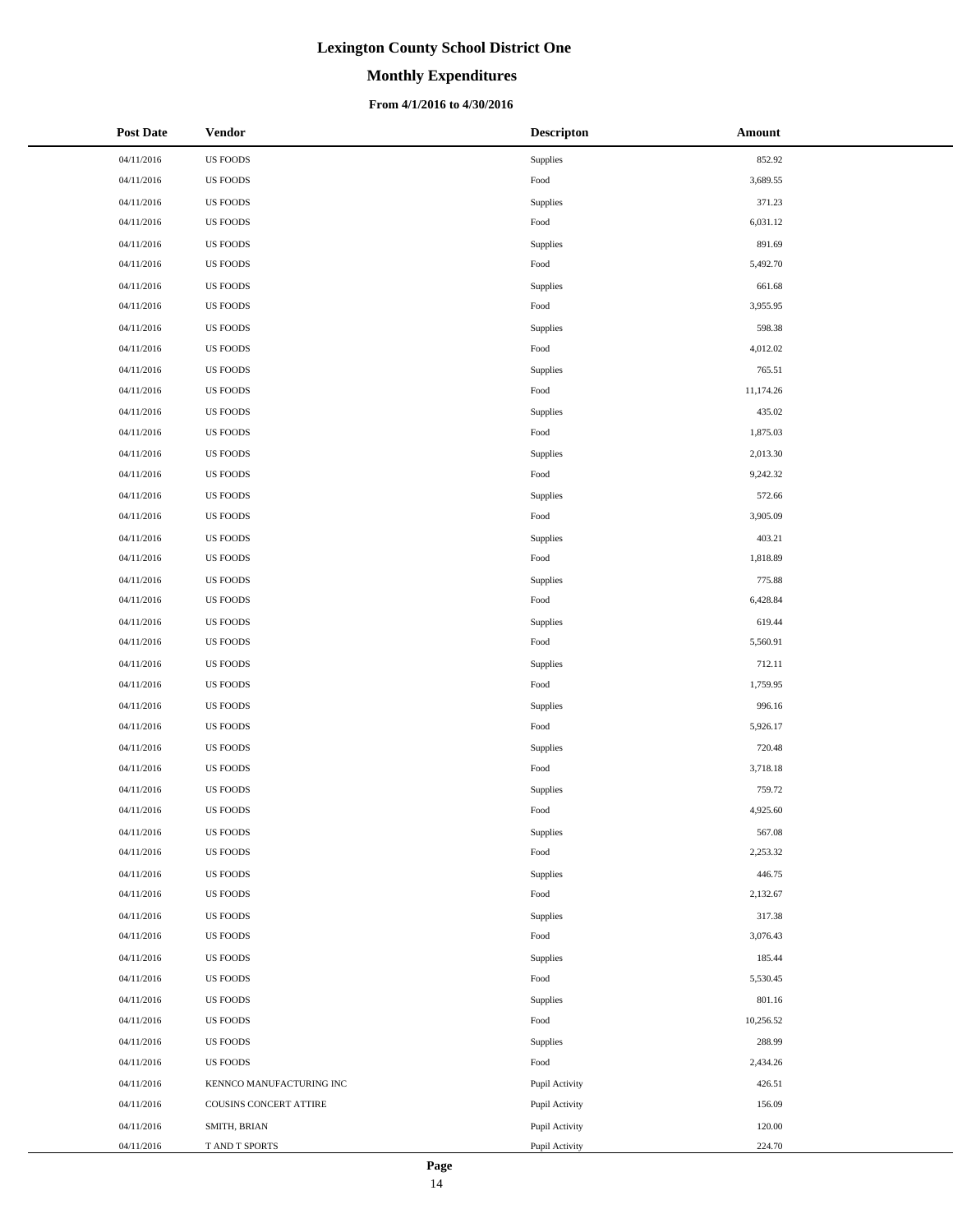# **Monthly Expenditures**

### **From 4/1/2016 to 4/30/2016**

| <b>Post Date</b> | Vendor                               | <b>Descripton</b>              | Amount   |
|------------------|--------------------------------------|--------------------------------|----------|
| 04/11/2016       | JAMES, JASON L                       | Pupil Activity                 | 130.00   |
| 04/11/2016       | MORRIS, BRANTLEY                     | Pupil Activity                 | 130.00   |
| 04/11/2016       | BAUM, KEVIN                          | Pupil Activity                 | 105.00   |
| 04/11/2016       | RAMUNNI, FRANK R                     | Pupil Activity                 | 105.00   |
| 04/11/2016       | PERRY, ZACHARY                       | Pupil Activity                 | 107.70   |
| 04/11/2016       | MANDISH, BRIAN                       | Pupil Activity                 | 220.00   |
| 04/11/2016       | MANDISH, CRAIG                       | Pupil Activity                 | 220.00   |
| 04/11/2016       | TRIANO, GUY                          | Pupil Activity                 | 120.00   |
| 04/11/2016       | FLICKER, SCOTT                       | Pupil Activity                 | 105.00   |
| 04/11/2016       | BLYTHEWOOD HIGH SCHOOL               | Pupil Activity                 | 375.00   |
| 04/11/2016       | SOUTHERN CROSS SERTOMA CLUB          | Pupil Activity                 | 125.00   |
| 04/11/2016       | PADULA, JOHN MATTHEW                 | Pupil Activity                 | 120.00   |
| 04/11/2016       | LAX.COM                              | Pupil Activity                 | 674.96   |
| 04/11/2016       | PURCHASED SERVICE                    | Pupil Activity                 | 174.50   |
| 04/11/2016       | CASSADY, ALEX                        | Pupil Activity                 | 210.00   |
| 04/11/2016       | CAUGHMAN, MICHAEL                    | Pupil Activity                 | 545.00   |
| 04/11/2016       | GRISWOLD, BRYAN                      | Pupil Activity                 | 140.00   |
| 04/11/2016       | MORRIS, BRANTLEY                     | Pupil Activity                 | 135.00   |
| 04/11/2016       | PAULSON, SCOTT                       | Pupil Activity                 | 625.00   |
| 04/11/2016       | SMITH, JAMES ASHLEY                  | Pupil Activity                 | 130.00   |
| 04/11/2016       | TURNER, ROBBIE                       | Pupil Activity                 | 205.00   |
| 04/11/2016       | CROMER, ANTHONY                      | Pupil Activity                 | 130.00   |
| 04/11/2016       | HOLLINGSWORTH, JIM F                 | Pupil Activity                 | 130.00   |
| 04/11/2016       | HOOD, JIMMY                          | Pupil Activity                 | 195.00   |
| 04/11/2016       | JAMES, JASON L                       | Pupil Activity                 | 195.00   |
| 04/11/2016       | RUSSO, FRANK                         | Pupil Activity                 | 130.00   |
| 04/11/2016       | SCYPHERS, BILL                       | Pupil Activity                 | 130.00   |
| 04/11/2016       | <b>HEINEMANN</b>                     | Supplies                       | 8,874.88 |
| 04/12/2016       | MANAGEDPRINT                         | Supplies                       | 428.00   |
| 04/12/2016       | FORMS AND SUPPLY INC (FSI)           | Supplies                       | 2,475.34 |
| 04/12/2016       | <b>HEINEMANN</b>                     | Supplies                       | 9,065.18 |
| 04/12/2016       | CAROLINA WILDLIFE CARE INC           | Other Prof & Tech Service      | 150.00   |
| 04/12/2016       | PELION MIDDLE SCHOOL                 | Pupil Act-Fee/Collection Refnd | 162.92   |
| 04/12/2016       | PITSCO EDUCATION HEARILY AND COMPANY | Pupil Activity                 | 465.45   |
| 04/12/2016       | PELION MIDDLE SCHOOL                 | Pupil Activity                 | 140.40   |
| 04/13/2016       | SCHOOL SPECIALTY INC                 | Supplies                       | 208.16   |
| 04/13/2016       | ADAIR PIANO LLC                      | Repairs and Maintenance        | 110.00   |
| 04/13/2016       | <b>HEINEMANN</b>                     | Supplies                       | 3,642.78 |
| 04/13/2016       | BLICK ART MATERIALS LLC              | Supplies                       | 270.05   |
| 04/13/2016       | HP INC                               | <b>Technology Supplies</b>     | 189.20   |
| 04/13/2016       | FORMS AND SUPPLY INC (FSI)           | Supplies                       | 153.31   |
| 04/13/2016       | <b>WW GRAINGER</b>                   | Supplies                       | 102.05   |
| 04/13/2016       | <b>JW PEPPER</b>                     | Supplies                       | 237.50   |
| 04/13/2016       | SCHOOL SPECIALTY INC                 | Supplies                       | 103.91   |
| 04/13/2016       | HP INC                               | <b>Technology Supplies</b>     | 2,057.61 |
| 04/13/2016       | RAPTOR TECHNOLOGIES LLC              | Supplies                       | 300.00   |
| 04/13/2016       | BARNES & NOBLE BOOKSELLERS INC       | Supplies                       | 179.65   |
| 04/13/2016       | FORMS AND SUPPLY INC (FSI)           | Supplies                       | 5,535.87 |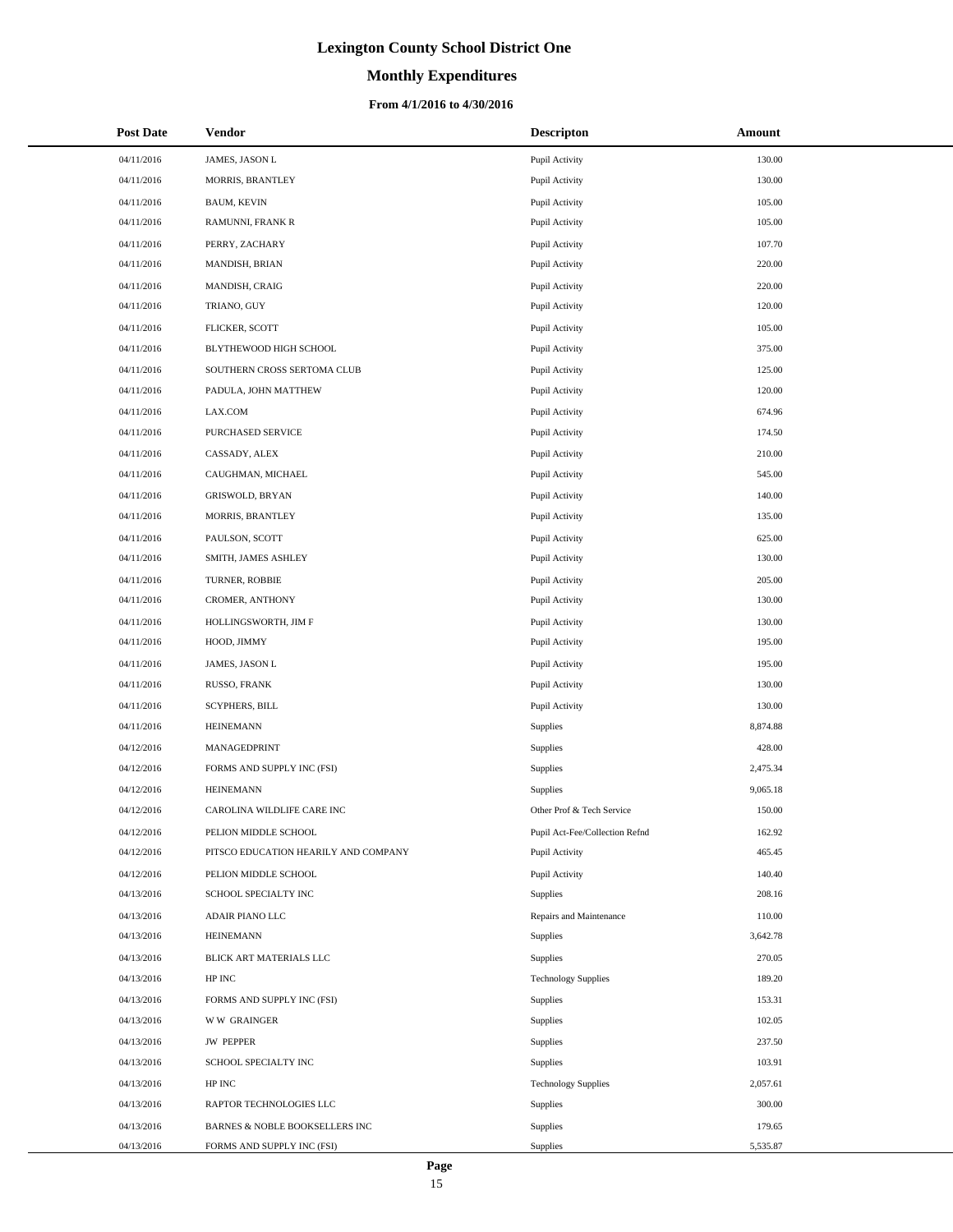# **Monthly Expenditures**

### **From 4/1/2016 to 4/30/2016**

| <b>Post Date</b> | Vendor                                             | <b>Descripton</b>          | Amount    |
|------------------|----------------------------------------------------|----------------------------|-----------|
| 04/13/2016       | US INK AND TONER INC                               | Supplies                   | 123.37    |
| 04/13/2016       | <b>WW GRAINGER</b>                                 | Supplies                   | 565.65    |
| 04/13/2016       | <b>APPLIED VIDEO</b>                               | <b>Technology Supplies</b> | 2,753.56  |
| 04/13/2016       | <b>NEWSELA INC</b>                                 | Software Renewal/Agreemen  | 750.00    |
| 04/13/2016       | <b>FASTENAL CO</b>                                 | Supplies                   | 271.38    |
| 04/13/2016       | PECKNEL MUSIC CO INC                               | Repairs and Maintenance    | 895.00    |
| 04/13/2016       | CELL ZONE LLC                                      | Supplies-Instruction       | 369.00    |
| 04/13/2016       | POCKET NURSE                                       | <b>Supplies</b>            | 126.40    |
| 04/13/2016       | ALLEN'S COMPRESSOR SERVICE                         | Repairs and Maintenance    | 557.13    |
| 04/13/2016       | PURCHASED SERVICE                                  | Travel                     | 172.50    |
| 04/13/2016       | BIRDBRAIN TECHNOLOGIES LLC                         | Supplies                   | 5,461.78  |
| 04/13/2016       | <b>DELL COMPUTERS</b>                              | Supplies                   | 282.45    |
| 04/13/2016       | SC DEPARTMENT OF REVENUE (SALES TAX RETURN)        | Supplies                   | 382.32    |
| 04/13/2016       | SCHOOL SPECIALTY INC                               | Supplies                   | 156.51    |
| 04/13/2016       | EPS LITERACY AND INTERVENTION                      | Supplies                   | 390.08    |
| 04/13/2016       | <b>HEINEMANN</b>                                   | Supplies                   | 125.40    |
| 04/13/2016       | MITCHELL PRINTING AND GRAPHICS INC                 | Printing and Binding       | 101.96    |
| 04/13/2016       | SCHOOL SPECIALTY INC                               | Supplies                   | 107.22    |
| 04/13/2016       | SOCIAL STUDIES SCHOOL SERVICE                      | Supplies                   | 301.92    |
| 04/13/2016       | <b>LENOVO US</b>                                   | <b>Technology Supplies</b> | 490.06    |
| 04/13/2016       | HP INC                                             | <b>Technology Supplies</b> | 300.00    |
| 04/13/2016       | OCCUPATIONAL HEALTH                                | <b>Supplies</b>            | 972.00    |
| 04/13/2016       | <b>SOLIANT HEALTH</b>                              | Other Prof & Tech Service  | 2,400.00  |
| 04/13/2016       | <b>BARNES &amp; NOBLE BOOKSELLERS INC</b>          | <b>Technology Supplies</b> | 374.45    |
| 04/13/2016       | MACKIN LIBRARY MEDIA                               | <b>Library Books</b>       | 6,770.83  |
| 04/13/2016       | DIANE SWEENEY CONSULTING                           | Inst Prog Improvement      | 6,566.78  |
| 04/13/2016       | ROTARY CLUB OF LEXINGTON                           | Dues and Fees              | 180.00    |
| 04/13/2016       | <b>SCTELL.NET</b>                                  | Travel                     | 150.00    |
| 04/13/2016       | AED SUPERSTORE ALLIED MEDICAL PRODUCTS             | Supplies                   | 169.00    |
| 04/13/2016       | <b>CLEAN AIRE INC</b>                              | Repairs and Maintenance    | 950.00    |
| 04/13/2016       | BEDENBAUGH'S WHOLESALE EQUIP                       | Supplies-Maintenace        | 470.80    |
| 04/13/2016       | CALICO INDUSTRIES INC                              | Supplies-Maintenace        | 274.72    |
| 04/13/2016       | COMPASS GROUP USA INC DBA CANTEEN REFRESHMENT SERV | Supplies-Maintenace        | 168.95    |
| 04/13/2016       | MANSFIELD OIL CO                                   | Supplies-Maintenace        | 4,018.61  |
| 04/13/2016       | CALICO INDUSTRIES INC                              | Supplies-Maintenace        | 274.72    |
| 04/13/2016       | DAKTRONICS INC                                     | Supplies-Maintenace        | 428.00    |
| 04/13/2016       | R AND R ASSOCIATES ENVIRONMENTAL CO INC            | Repairs and Maintenance    | 2,000.00  |
| 04/13/2016       | <b>CARTS PLUS</b>                                  | Supplies-Maintenace        | 690.15    |
| 04/13/2016       | PALMETTO PLAYGROUNDS LLC                           | Supplies-Maintenace        | 160.50    |
| 04/13/2016       | SMITH AND JONES JANITORIAL SUPPLIES AND EQUIP INC  | Supplies-Maintenace        | 3,716.59  |
| 04/13/2016       | CASCADE WATER SERVICES                             | Repairs and Maintenance    | 2,247.00  |
| 04/13/2016       | <b>WW GRAINGER</b>                                 | Supplies-Maintenace        | 142.27    |
| 04/13/2016       | <b>WW GRAINGER</b>                                 | Supplies-Maintenace        | 652.44    |
| 04/13/2016       | NEW SOUTH SPECIALITIES LLC                         | Supplies-Maintenace        | 1,122.43  |
| 04/13/2016       | <b>CLEAN AIRE INC</b>                              | Repairs and Maintenance    | 840.00    |
| 04/13/2016       | RONCO SPECIALIZED SYSTEMS INC                      | Repairs and Maintenance    | 250.00    |
| 04/13/2016       | CHARLIE PRICE PAVING COMPANY INC                   | Repairs and Maintenance    | 11,435.00 |
| 04/13/2016       | PALMETTO PLAYGROUNDS LLC                           | Supplies-Maintenace        | 160.50    |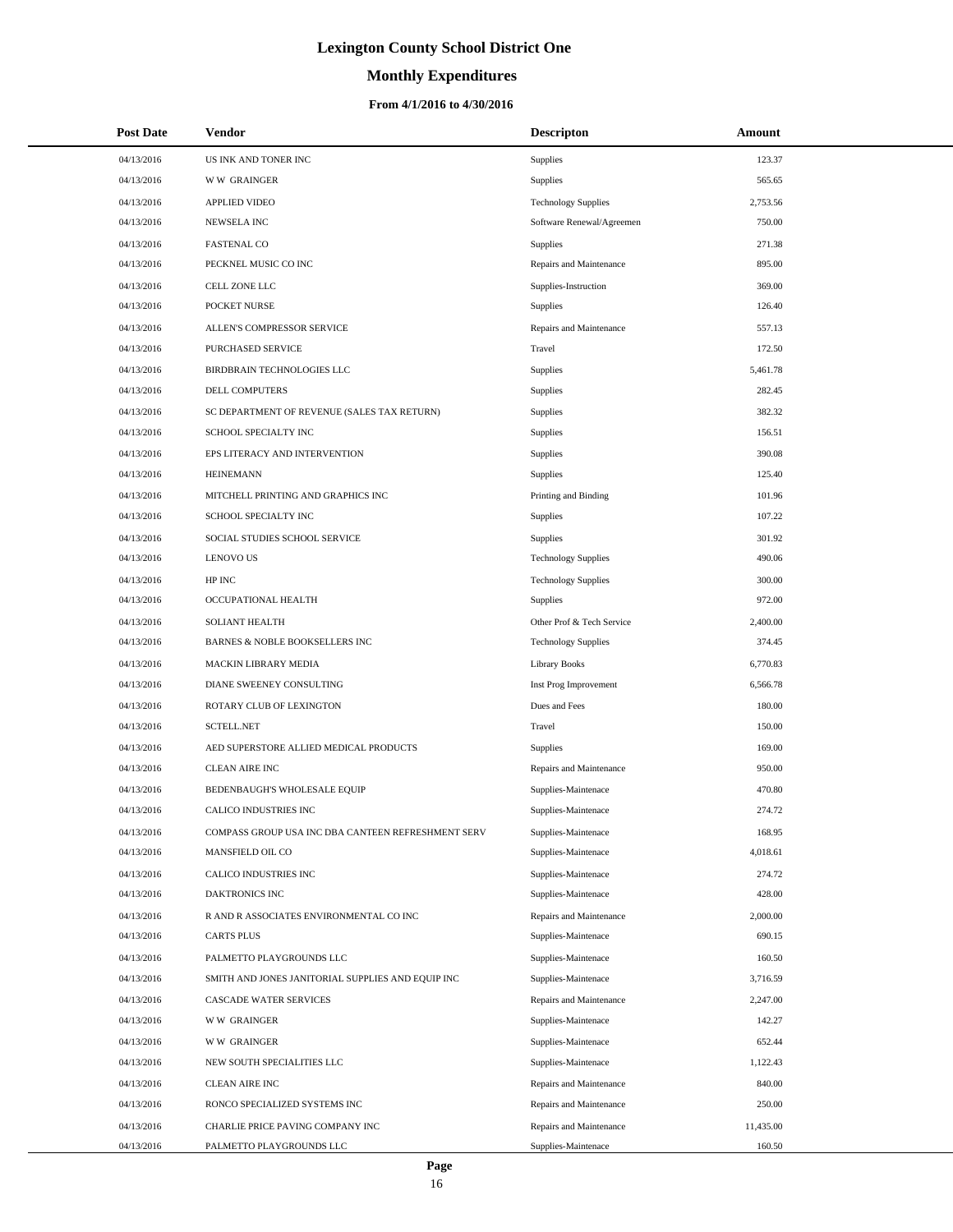# **Monthly Expenditures**

### **From 4/1/2016 to 4/30/2016**

| <b>Post Date</b> | Vendor                                      | <b>Descripton</b>             | Amount       |
|------------------|---------------------------------------------|-------------------------------|--------------|
| 04/13/2016       | CALICO INDUSTRIES INC                       | Supplies-Maintenace           | 439.56       |
| 04/13/2016       | NEW SOUTH SPECIALITIES LLC                  | Supplies-Maintenace           | 1,122.43     |
| 04/13/2016       | PALMETTO PLAYGROUNDS LLC                    | Supplies-Maintenace           | 175.50       |
| 04/13/2016       | CALICO INDUSTRIES INC                       | Supplies-Maintenace           | 274.72       |
| 04/13/2016       | CALICO INDUSTRIES INC                       | Supplies-Maintenace           | 439.56       |
| 04/13/2016       | CALICO INDUSTRIES INC                       | Supplies-Maintenace           | 274.72       |
| 04/13/2016       | <b>WW GRAINGER</b>                          | Supplies-Maintenace           | 1,304.87     |
| 04/13/2016       | <b>INTERSTATE SOLUTIONS</b>                 | Supplies-Maintenace           | 124.12       |
| 04/13/2016       | DADE PAPER AND BAG CO                       | Supplies-Maintenace           | 932.00       |
| 04/13/2016       | PALMETTO CONTROLS INC                       | Repairs and Maintenance       | 293.99       |
| 04/13/2016       | <b>ALEX'S NURSERY</b>                       | Supplies-Maintenace           | 2,665.80     |
| 04/13/2016       | CALICO INDUSTRIES INC                       | Supplies-Maintenace           | 1,098.89     |
| 04/13/2016       | CALICO INDUSTRIES INC                       | Supplies-Maintenace           | 329.67       |
| 04/13/2016       | PALMETTO PLAYGROUNDS LLC                    | Supplies-Maintenace           | 160.50       |
| 04/13/2016       | CHECKER YELLOW CAB CO INC                   | <b>Pupil Transportation</b>   | 12,516.50    |
| 04/13/2016       | DELL COMPUTERS                              | Supplies                      | 166.62       |
| 04/13/2016       | SMITH, BRIAN                                | Other Prof & Tech Service     | 180.00       |
| 04/13/2016       | COOPER, JOEL L                              | Other Prof & Tech Service     | 180.00       |
| 04/13/2016       | MEFFORD, ROY EARL                           | Other Prof & Tech Service     | 180.00       |
| 04/13/2016       | PITNEY BOWES (RENTMAINTSUPPLIES)            | Rentals                       | 144.45       |
| 04/13/2016       | DELL COMPUTERS                              | Software Renewal/Agreemen     | 58,714.60    |
| 04/13/2016       | SC DEPARTMENT OF REVENUE (SALES TAX RETURN) | Technology Equipment D F      | 238.14       |
| 04/13/2016       | SIMPLE FOUNDRY LLC DBA UBERSIGNAL           | Technology Equipment D F      | 5,552.92     |
| 04/13/2016       | DIGITAL OFFICE SOLUTIONS INC                | Repairs and Maintenance       | 1,542.66     |
| 04/13/2016       | <b>APPLE INC</b>                            | <b>Technology Supplies</b>    | 20,800.00    |
| 04/13/2016       | APPLE INC                                   | <b>Technology Supplies</b>    | 25,600.00    |
| 04/13/2016       | PRESENTATION SYSTEMS SOUTH INC              | Supplies                      | 2,494.77     |
| 04/13/2016       | SCHOOL SPECIALTY INC                        | Supplies                      | 2,573.07     |
| 04/13/2016       | <b>APPLE INC</b>                            | <b>Technology Supplies</b>    | 19,040.00    |
| 04/13/2016       | <b>HEINEMANN</b>                            | Supplies                      | 6,758.00     |
| 04/13/2016       | <b>SCHOOL SPECIALTY INC</b>                 | Supplies                      | 1,280.19     |
| 04/13/2016       | <b>NCS PEARSON</b>                          | Supplies                      | 1,960.06     |
| 04/13/2016       | US INK AND TONER INC                        | Supplies                      | 128.09       |
| 04/13/2016       | PRINTGEAR SPORTSWEAR DISTRIBUTORS INC       | Supplies                      | 100.07       |
| 04/13/2016       | NANCY K PERRY CHILDREN'S SHELTER            | <b>Instructional Services</b> | 255.00       |
| 04/13/2016       | HP INC                                      | <b>Technology Supplies</b>    | 317.79       |
| 04/13/2016       | <b>BOOKSOURCE</b>                           | Supplies                      | 652.22       |
| 04/13/2016       | THE VISION BOARD LLC                        | Inst Prog Improvement         | 1,962.30     |
| 04/13/2016       | SCHOOL SPECIALTY INC                        | Supplies                      | 146.85       |
| 04/13/2016       | LAKESHORE LEARNING MATERIALS                | Supplies                      | 420.51       |
| 04/13/2016       | TEACHING STRATEGIES INC                     | Supplies                      | 747.88       |
| 04/13/2016       | DAVIS FRAWLEY LLC TRUST ACCOUNT             | Land                          | 1,681,143.80 |
| 04/13/2016       | <b>COMPORIUM</b>                            | Communication                 | 423.90       |
| 04/13/2016       | HERSHEYS ICE CREAM                          | Food                          | 277.92       |
| 04/13/2016       | HERSHEYS ICE CREAM                          | Food                          | 111.60       |
| 04/13/2016       | HERSHEYS ICE CREAM                          | Food                          | 594.36       |
| 04/13/2016       | BLICK ART MATERIALS LLC                     | Pupil Activity                | 184.99       |
| 04/13/2016       | EDUCATIONAL THEATRE ASSOC                   | Pupil Activity                | 196.00       |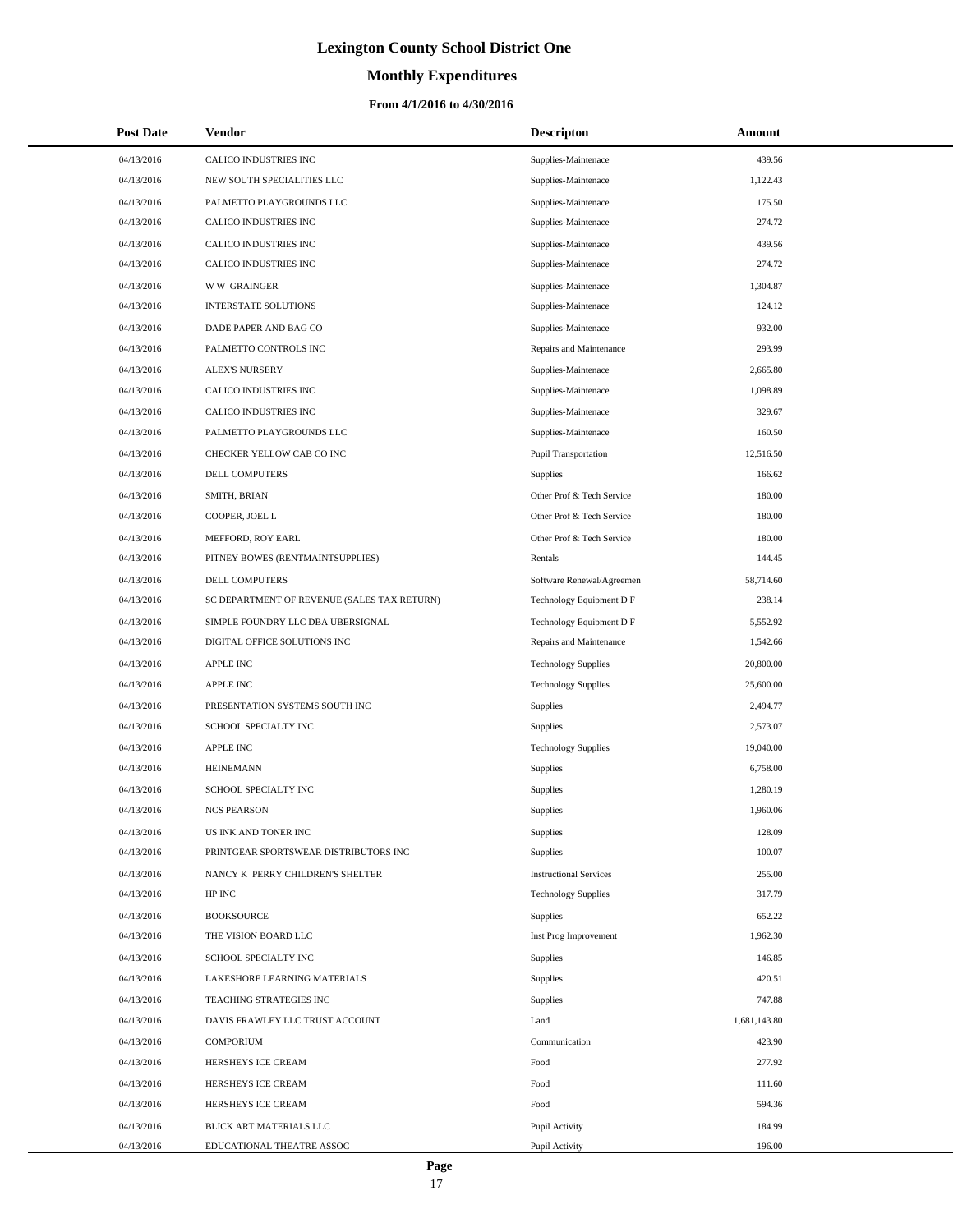# **Monthly Expenditures**

| <b>Post Date</b> | Vendor                                            | <b>Descripton</b>             | Amount   |
|------------------|---------------------------------------------------|-------------------------------|----------|
| 04/13/2016       | CAROLINA BIOLOGICAL SUPPLY CO                     | Pupil Activity                | 1,107.45 |
| 04/13/2016       | <b>HEINEMANN</b>                                  | Pupil Activity                | 4,392.70 |
| 04/13/2016       | SCHOLASTIC CLASSROOM MAGAZINE                     | Pupil Activity                | 1,393.15 |
| 04/13/2016       | <b>HEINEMANN</b>                                  | Pupil Activity                | 3,642.78 |
| 04/13/2016       | EPS LITERACY AND INTERVENTION                     | Pupil Activity                | 128.40   |
| 04/13/2016       | DIGITAL OFFICE SOLUTIONS INC                      | Pupil Activity                | 491.45   |
| 04/13/2016       | SCHOOL SPECIALTY INC                              | Pupil Activity                | 182.71   |
| 04/13/2016       | SARGENT WELCH LLC A VWR CO                        | Pupil Activity                | 1,071.38 |
| 04/13/2016       | RIDDELL / ALL AMERICAN                            | Pupil Activity                | 1,932.28 |
| 04/13/2016       | AZIZZADEH, NAVID                                  | Pupil Activity                | 107.70   |
| 04/13/2016       | HARMON, SCOTT                                     | Pupil Activity                | 115.40   |
| 04/13/2016       | PEKSENAR, IZLEN                                   | Pupil Activity                | 103.50   |
| 04/13/2016       | SHEALY, MICHAEL                                   | Pupil Activity                | 104.40   |
| 04/13/2016       | HARMON, SCOTT                                     | Pupil Activity                | 107.40   |
| 04/13/2016       | GREENWOOD HIGH SCHOOL                             | Pupil Activity                | 175.00   |
| 04/13/2016       | MCCLARY, JONAIRE                                  | Pupil Activity                | 105.00   |
| 04/13/2016       | <b>BSN SPORTS</b>                                 | Pupil Activity                | 549.98   |
| 04/13/2016       | UNIVERSAL CHEER/DANCE ASSOCIATION                 | Pupil Activity                | 480.00   |
| 04/13/2016       | PURCHASED SERVICE                                 | Pupil Activity                | 130.09   |
| 04/13/2016       | FCA (FELLOW OF CHRISTIAN ATH) SOUTH CAROLINA/MIDL | Pupil Activity                | 350.00   |
| 04/13/2016       | STALLARD, TINA MILHORN                            | <b>Instructional Services</b> | 400.00   |
| 04/13/2016       | PARK SUPPLY OF AMERICA INC                        | Supplies                      | 6,140.00 |
| 04/13/2016       | SC DEPARTMENT OF REVENUE (SALES TAX RETURN)       | Supplies                      | 385.00   |
| 04/13/2016       | <b>ESPECIAL NEEDS</b>                             | Supplies                      | 267.90   |
| 04/13/2016       | FUN AND FUNCTON LLC                               | Supplies                      | 1,357.11 |
| 04/13/2016       | SCHOOL HEALTH CORP                                | Supplies                      | 178.33   |
| 04/13/2016       | SCHOOL SPECIALTY INC                              | Supplies                      | 417.93   |
| 04/14/2016       | PURCHASED SERVICE                                 | Travel                        | 143.10   |
| 04/14/2016       | PRESENTATION SYSTEMS SOUTH INC                    | Supplies                      | 349.54   |
| 04/14/2016       | <b>APPLE INC</b>                                  | <b>Technology Supplies</b>    | 4,213.66 |
| 04/14/2016       | PURCHASED SERVICE                                 | Travel                        | 198.72   |
| 04/14/2016       | PURCHASED SERVICE                                 | Travel                        | 107.84   |
| 04/14/2016       | PURCHASED SERVICE                                 | Travel                        | 135.54   |
| 04/14/2016       | DIGITAL OFFICE SOLUTIONS INC                      | Supplies                      | 112.35   |
| 04/14/2016       | DIGITAL OFFICE SOLUTIONS INC                      | Technology Equipment D F      | 6,438.68 |
| 04/14/2016       | GREENE FINNEY AND HORTON LLP                      | Other Prof & Tech Service     | 1,200.00 |
| 04/14/2016       | DIEBOLD INC                                       | Repairs and Maintenance       | 916.50   |
| 04/14/2016       | FERGUSON ENTERPRISES INC FEI 27                   | Supplies-Maintenace           | 353.03   |
| 04/14/2016       | SMITH AND JONES JANITORIAL SUPPLIES AND EQUIP INC | Supplies-Maintenace           | 123.80   |
| 04/14/2016       | DADE PAPER AND BAG CO                             | Supplies-Maintenace           | 300.97   |
| 04/14/2016       | BOILER SAFETY PROGRAM SC DEPT OF LLR              | Other Property Services       | 200.00   |
| 04/14/2016       | <b>PURCHASED SERVICE</b>                          | Travel                        | 384.48   |
| 04/14/2016       | PURCHASED SERVICE                                 | Travel                        | 404.46   |
| 04/14/2016       | PURCHASED SERVICE                                 | Travel                        | 294.84   |
| 04/14/2016       | PURCHASED SERVICE                                 | Travel                        | 676.08   |
| 04/14/2016       | SNUFFER, ROBERT                                   | Other Prof & Tech Service     | 120.00   |
| 04/14/2016       | WILFONG, MICHAEL BRIAN                            | Other Prof & Tech Service     | 120.00   |
| 04/14/2016       | CARVAJAL, PABLO ARMANDO                           | Other Prof & Tech Service     | 180.00   |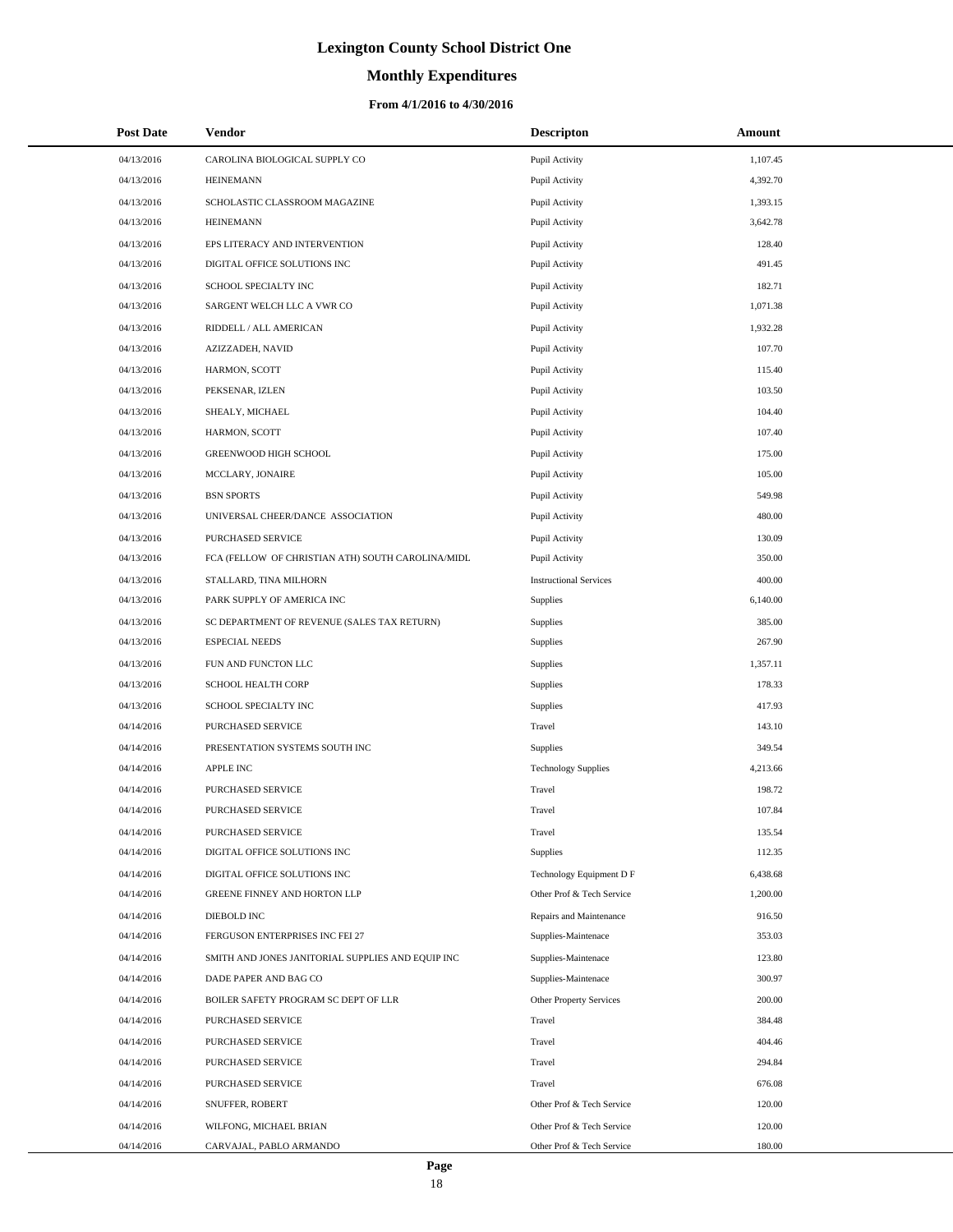# **Monthly Expenditures**

### **From 4/1/2016 to 4/30/2016**

| <b>Post Date</b> | <b>Vendor</b>             | <b>Descripton</b>         | Amount    |
|------------------|---------------------------|---------------------------|-----------|
| 04/14/2016       | FRANKLIN, TIMOTHY WILLIAM | Other Prof & Tech Service | 180.00    |
| 04/14/2016       | POOLE, JOSEPH AARON       | Other Prof & Tech Service | 180.00    |
| 04/14/2016       | PURCHASED SERVICE         | Travel                    | 141.48    |
| 04/14/2016       | <b>COMPORIUM</b>          | Communication             | 18,641.50 |
| 04/14/2016       | <b>COMPORIUM</b>          | Communication             | 11,496.61 |
| 04/14/2016       | <b>COMPORIUM</b>          | Communication             | 3,931.49  |
| 04/14/2016       | <b>COMPORIUM</b>          | Communication             | 7,172.97  |
| 04/14/2016       | <b>COMPORIUM</b>          | Communication             | 3,827.42  |
| 04/14/2016       | <b>COMPORIUM</b>          | Communication             | 5,731.71  |
| 04/14/2016       | <b>COMPORIUM</b>          | Communication             | 5,044.37  |
| 04/14/2016       | <b>COMPORIUM</b>          | Communication             | 2,386.10  |
| 04/14/2016       | <b>COMPORIUM</b>          | Communication             | 5,491.58  |
| 04/14/2016       | <b>COMPORIUM</b>          | Communication             | 3,604.82  |
| 04/14/2016       | <b>COMPORIUM</b>          | Communication             | 3,791.69  |
| 04/14/2016       | <b>COMPORIUM</b>          | Communication             | 3,903.13  |
| 04/14/2016       | <b>COMPORIUM</b>          | Communication             | 4,376.44  |
| 04/14/2016       | <b>COMPORIUM</b>          | Communication             | 4,305.12  |
| 04/14/2016       | <b>COMPORIUM</b>          | Communication             | 5,538.84  |
| 04/14/2016       | <b>COMPORIUM</b>          | Communication             | 10,515.49 |
| 04/14/2016       | <b>COMPORIUM</b>          | Communication             | 4,534.88  |
| 04/14/2016       | <b>COMPORIUM</b>          | Communication             | 4,730.49  |
| 04/14/2016       | <b>COMPORIUM</b>          | Communication             | 4,542.29  |
| 04/14/2016       | <b>COMPORIUM</b>          | Communication             | 4,333.16  |
| 04/14/2016       | <b>COMPORIUM</b>          | Communication             | 5,263.71  |
| 04/14/2016       | <b>COMPORIUM</b>          | Communication             | 5,987.00  |
| 04/14/2016       | <b>COMPORIUM</b>          | Communication             | 4,793.30  |
| 04/14/2016       | <b>COMPORIUM</b>          | Communication             | 4,642.72  |
| 04/14/2016       | <b>COMPORIUM</b>          | Communication             | 4,706.69  |
| 04/14/2016       | <b>COMPORIUM</b>          | Communication             | 3,692.34  |
| 04/14/2016       | <b>COMPORIUM</b>          | Communication             | 3,591.41  |
| 04/14/2016       | <b>COMPORIUM</b>          | Communication             | 3,964.38  |
| 04/14/2016       | <b>COMPORIUM</b>          | Communication             | 4.398.81  |
| 04/14/2016       | COMPORIUM                 | Communication             | 5,237.25  |
| 04/14/2016       | COMPORIUM                 | Communication             | 13,116.86 |
| 04/14/2016       | COMPORIUM                 | Communication             | 5,289.45  |
| 04/14/2016       | SCHOOL SPECIALTY INC      | Supplies                  | 328.15    |
| 04/14/2016       | <b>GEIGER CAROLINAS</b>   | Supplies                  | 1,295.76  |
| 04/14/2016       | PURCHASED SERVICE         | Travel                    | 109.08    |
| 04/14/2016       | PURCHASED SERVICE         | Travel                    | 122.58    |
| 04/14/2016       | SMARTPHONE MEDIC LLC      | Pupil Activity            | 495.00    |
| 04/14/2016       | SMARTPHONE MEDIC LLC      | Pupil Activity            | 1,485.00  |
| 04/14/2016       | PIONEER MANUFACTURING CO  | Pupil Activity            | 314.58    |
| 04/14/2016       | THE GRAPHICS SOURCE LLC   | Pupil Activity            | 254.29    |
| 04/14/2016       | LEXINGTON HIGH SCHOOL     | Pupil Activity            | 300.00    |
| 04/14/2016       | T AND T SPORTS            | Pupil Activity            | 410.88    |
| 04/14/2016       | D AND W SPORTSWEAR        | Pupil Activity            | 117.70    |
| 04/14/2016       | CAROLINA SCREEN PRINTERS  | Pupil Activity            | 334.38    |
| 04/14/2016       | T AND T SPORTS            | Pupil Activity            | 2,413.92  |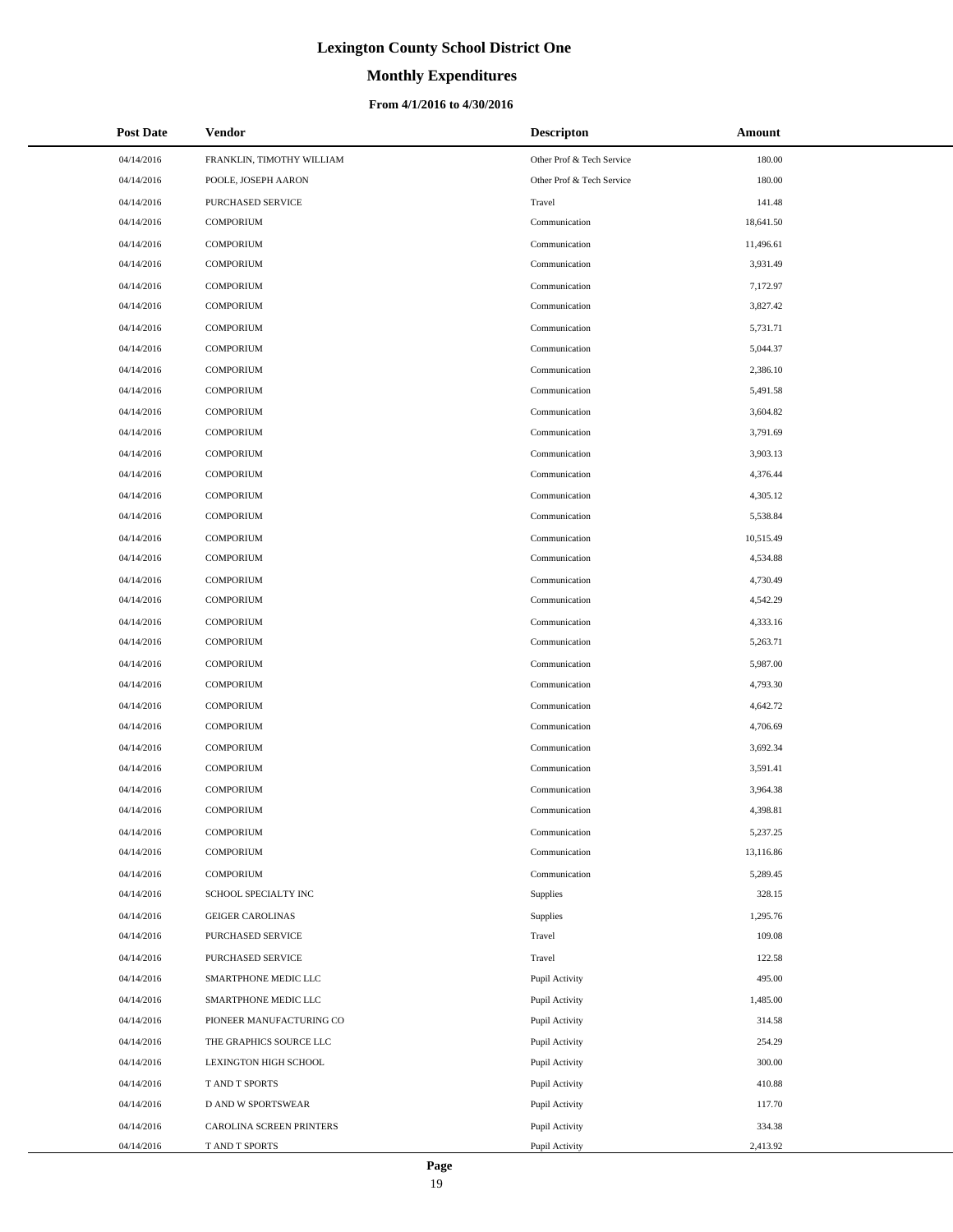# **Monthly Expenditures**

| <b>Post Date</b> | Vendor                                  | <b>Descripton</b>             | Amount   |
|------------------|-----------------------------------------|-------------------------------|----------|
| 04/14/2016       | PALMER BENNETT MARKETING SOLUTIONS      | Pupil Activity                | 192.60   |
| 04/14/2016       | WELCH, SUSAN MCKNIGHT                   | <b>Instructional Services</b> | 250.00   |
| 04/15/2016       | <b>HEINEMANN</b>                        | Supplies-Immersion            | 427.83   |
| 04/15/2016       | US INK AND TONER INC                    | Supplies                      | 256.08   |
| 04/15/2016       | <b>DECA</b>                             | Travel                        | 325.00   |
| 04/15/2016       | <b>SC DECA</b>                          | Travel                        | 500.00   |
| 04/15/2016       | HOUGHTON MIFFLIN HARCOURT PUBLISHING CO | Supplies                      | 715.00   |
| 04/15/2016       | US INK AND TONER INC                    | Supplies                      | 117.16   |
| 04/15/2016       | FORMS AND SUPPLY INC (FSI)              | Supplies                      | 155.43   |
| 04/15/2016       | FOLLETT SCHOOL SOLUTIONS INC            | <b>Library Books</b>          | 431.86   |
| 04/15/2016       | PURCHASED SERVICE                       | Travel                        | 1,595.34 |
| 04/15/2016       | PURCHASED SERVICE                       | Travel                        | 168.48   |
| 04/15/2016       | SOUTHEASTERN PAPER                      | Supplies-Maintenace           | 462.24   |
| 04/15/2016       | SOUTHEASTERN PAPER                      | Supplies-Maintenace           | 482.66   |
| 04/15/2016       | SOUTHEASTERN PAPER                      | Supplies-Maintenace           | 461.90   |
| 04/15/2016       | P AND S CONSTRUCTION COMPANY INC        | Repairs and Maintenance       | 480.00   |
| 04/15/2016       | SOUTHEASTERN PAPER                      | Supplies-Maintenace           | 712.14   |
| 04/15/2016       | SOUTHEASTERN PAPER                      | Supplies-Maintenace           | 433.03   |
| 04/15/2016       | SOUTHEASTERN PAPER                      | Supplies-Maintenace           | 1,088.56 |
| 04/15/2016       | SOUTHEASTERN PAPER                      | Supplies-Maintenace           | 817.97   |
| 04/15/2016       | SOUTHEASTERN PAPER                      | Supplies-Maintenace           | 1,443.43 |
| 04/15/2016       | SOUTHEASTERN PAPER                      | Supplies-Maintenace           | 485.51   |
| 04/15/2016       | SOUTHEASTERN PAPER                      | Supplies-Maintenace           | 721.72   |
| 04/15/2016       | SOUTHEASTERN PAPER                      | Supplies-Maintenace           | 721.72   |
| 04/15/2016       | SOUTHEASTERN PAPER                      | Supplies-Maintenace           | 433.03   |
| 04/15/2016       | SOUTHEASTERN PAPER                      | Supplies-Maintenace           | 866.06   |
| 04/15/2016       | SOUTHEASTERN PAPER                      | Supplies-Maintenace           | 288.69   |
| 04/15/2016       | FRANKLIN, TIMOTHY WILLIAM               | Other Prof & Tech Service     | 180.00   |
| 04/15/2016       | BLACK, CALEB JAMES                      | Other Prof & Tech Service     | 180.00   |
| 04/15/2016       | TREASTER, BENJAMIN F                    | Other Prof & Tech Service     | 180.00   |
| 04/15/2016       | GREATER COLUMBIA CHAMBER OF COMMERCE    | Other Objects                 | 195.00   |
| 04/15/2016       | <b>CAMCOR</b>                           | <b>Technology Supplies</b>    | 2,198.14 |
| 04/15/2016       | SCHOOL SPECIALTY INC                    | Supplies                      | 486.40   |
| 04/15/2016       | <b>HEINEMANN</b>                        | Supplies                      | 1,825.77 |
| 04/15/2016       | <b>HEINEMANN</b>                        | Supplies                      | 2,678.22 |
| 04/15/2016       | <b>HEINEMANN</b>                        | <b>Supplies</b>               | 1,398.07 |
| 04/15/2016       | <b>HEINEMANN</b>                        | Supplies                      | 766.01   |
| 04/15/2016       | HERSHEYS ICE CREAM                      | Food                          | 108.00   |
| 04/15/2016       | HERSHEYS ICE CREAM                      | Food                          | 132.00   |
| 04/15/2016       | HERSHEYS ICE CREAM                      | Food                          | 144.00   |
| 04/15/2016       | PROVIDENCE HOSPITAL LLC                 | Pupil Activity                | 230.00   |
| 04/15/2016       | LUGOFF ELGIN HIGH SCHOOL                | Pupil Activity                | 225.00   |
| 04/15/2016       | SOUTHPAW ENTERPRISES                    | Supplies                      | 107.00   |
| 04/18/2016       | LITERACY RESOURCES INC                  | <b>Supplies</b>               | 1,274.83 |
| 04/18/2016       | PITSCO EDUCATION HEARILY AND COMPANY    | Supplies                      | 117.70   |
| 04/18/2016       | SOUTHERN EDUCATIONAL SYSTEMS INC        | Supplies                      | 213.99   |
| 04/18/2016       | <b>LENOVO US</b>                        | <b>Technology Supplies</b>    | 1,615.70 |
| 04/18/2016       | FORMS AND SUPPLY INC (FSI)              | Supplies                      | 292.32   |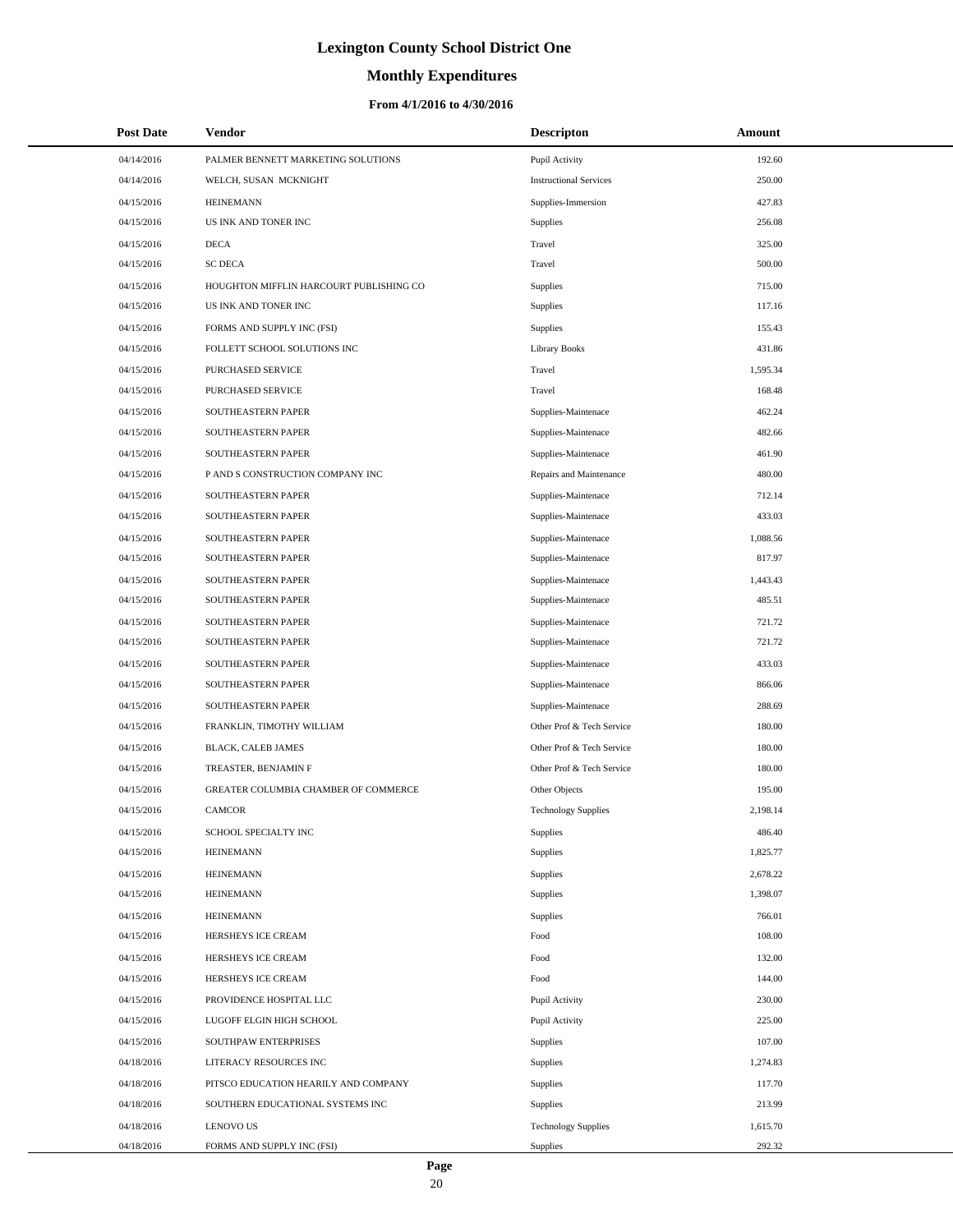# **Monthly Expenditures**

### **From 4/1/2016 to 4/30/2016**

| <b>Post Date</b> | Vendor                         | <b>Descripton</b>       | Amount    |
|------------------|--------------------------------|-------------------------|-----------|
| 04/18/2016       | PURCHASED SERVICE              | Travel                  | 274.00    |
| 04/18/2016       | PURCHASED SERVICE              | Travel                  | 843.28    |
| 04/18/2016       | US INK AND TONER INC           | Supplies                | 139.76    |
| 04/18/2016       | PURCHASED SERVICE              | Travel                  | 287.58    |
| 04/18/2016       | CAROLINA CUSTOM SIGN LLC       | Repairs and Maintenance | 650.00    |
| 04/18/2016       | PURCHASED SERVICE              | Travel                  | 171.88    |
| 04/18/2016       | CAROLINA CUSTOM SIGN LLC       | Supplies                | 1,893.90  |
| 04/18/2016       | PURCHASED SERVICE              | Travel                  | 172.50    |
| 04/18/2016       | PURCHASED SERVICE              | Travel                  | 172.50    |
| 04/18/2016       | PURCHASED SERVICE              | Travel                  | 172.50    |
| 04/18/2016       | MATH TEACHERS PRESS INC        | Supplies                | 389.00    |
| 04/18/2016       | PURCHASED SERVICE              | Supplies                | 256.36    |
| 04/18/2016       | CAROLINA BIOLOGICAL SUPPLY CO  | Supplies                | 624.02    |
| 04/18/2016       | FORMS AND SUPPLY INC (FSI)     | Supplies                | 167.24    |
| 04/18/2016       | PURCHASED SERVICE              | Travel                  | 130.14    |
| 04/18/2016       | PURCHASED SERVICE              | Travel                  | 225.18    |
| 04/18/2016       | PURCHASED SERVICE              | Travel                  | 461.93    |
| 04/18/2016       | PURCHASED SERVICE              | Supplies                | 100.65    |
| 04/18/2016       | CHILDS AND HALLIGAN P A        | Legal Services          | 31,494.26 |
| 04/18/2016       | PURCHASED SERVICE              | Travel                  | 630.98    |
| 04/18/2016       | SUPERINTENDENT'S PETTY CASH    | Supplies                | 3,014.81  |
| 04/18/2016       | ROTARY CLUB OF LEXINGTON       | Dues and Fees           | 120.00    |
| 04/18/2016       | PURCHASED SERVICE              | Travel                  | 205.74    |
| 04/18/2016       | <b>HEINEMANN</b>               | Supplies                | 1,405.25  |
| 04/18/2016       | PRESENTATION SYSTEMS SOUTH INC | Supplies                | 699.43    |
| 04/18/2016       | AB COMBS ELEMENTARY            | Travel                  | 300.00    |
| 04/18/2016       | MIDCAROLINA ELEC COOP INC      | <b>Public Utilities</b> | 104.00    |
| 04/18/2016       | <b>SCE&amp;G</b>               | <b>Public Utilities</b> | 1,033.31  |
| 04/18/2016       | CULLUM SERVICES INC            | Repairs and Maintenance | 843.75    |
| 04/18/2016       | CULLUM SERVICES INC            | Repairs and Maintenance | 4,792.50  |
| 04/18/2016       | SCE&G                          | <b>Public Utilities</b> | 124.43    |
| 04/18/2016       | CULLUM SERVICES INC            | Repairs and Maintenance | 1,108.08  |
| 04/18/2016       | MIDCAROLINA ELEC COOP INC      | <b>Public Utilities</b> | 22,204.00 |
| 04/18/2016       | SCE&G                          | <b>Public Utilities</b> | 12,512.60 |
| 04/18/2016       | CULLUM SERVICES INC            | Repairs and Maintenance | 3,937.50  |
| 04/18/2016       | SCE&G                          | <b>Public Utilities</b> | 11,056.24 |
| 04/18/2016       | CULLUM SERVICES INC            | Repairs and Maintenance | 1,023.75  |
| 04/18/2016       | SCE&G                          | <b>Public Utilities</b> | 24,218.34 |
| 04/18/2016       | CULLUM SERVICES INC            | Repairs and Maintenance | 360.00    |
| 04/18/2016       | SCE&G                          | <b>Public Utilities</b> | 14,646.11 |
| 04/18/2016       | CULLUM SERVICES INC            | Repairs and Maintenance | 1,379.17  |
| 04/18/2016       | CULLUM SERVICES INC            | Repairs and Maintenance | 440.63    |
| 04/18/2016       | CULLUM SERVICES INC            | Repairs and Maintenance | 2,730.00  |
| 04/18/2016       | CULLUM SERVICES INC            | Repairs and Maintenance | 757.50    |
| 04/18/2016       | SCE&G                          | <b>Public Utilities</b> | 10,166.80 |
| 04/18/2016       | CULLUM SERVICES INC            | Repairs and Maintenance | 1,372.50  |
| 04/18/2016       | SCE&G                          | <b>Public Utilities</b> | 9,361.94  |
| 04/18/2016       | CULLUM SERVICES INC            | Repairs and Maintenance | 1,355.63  |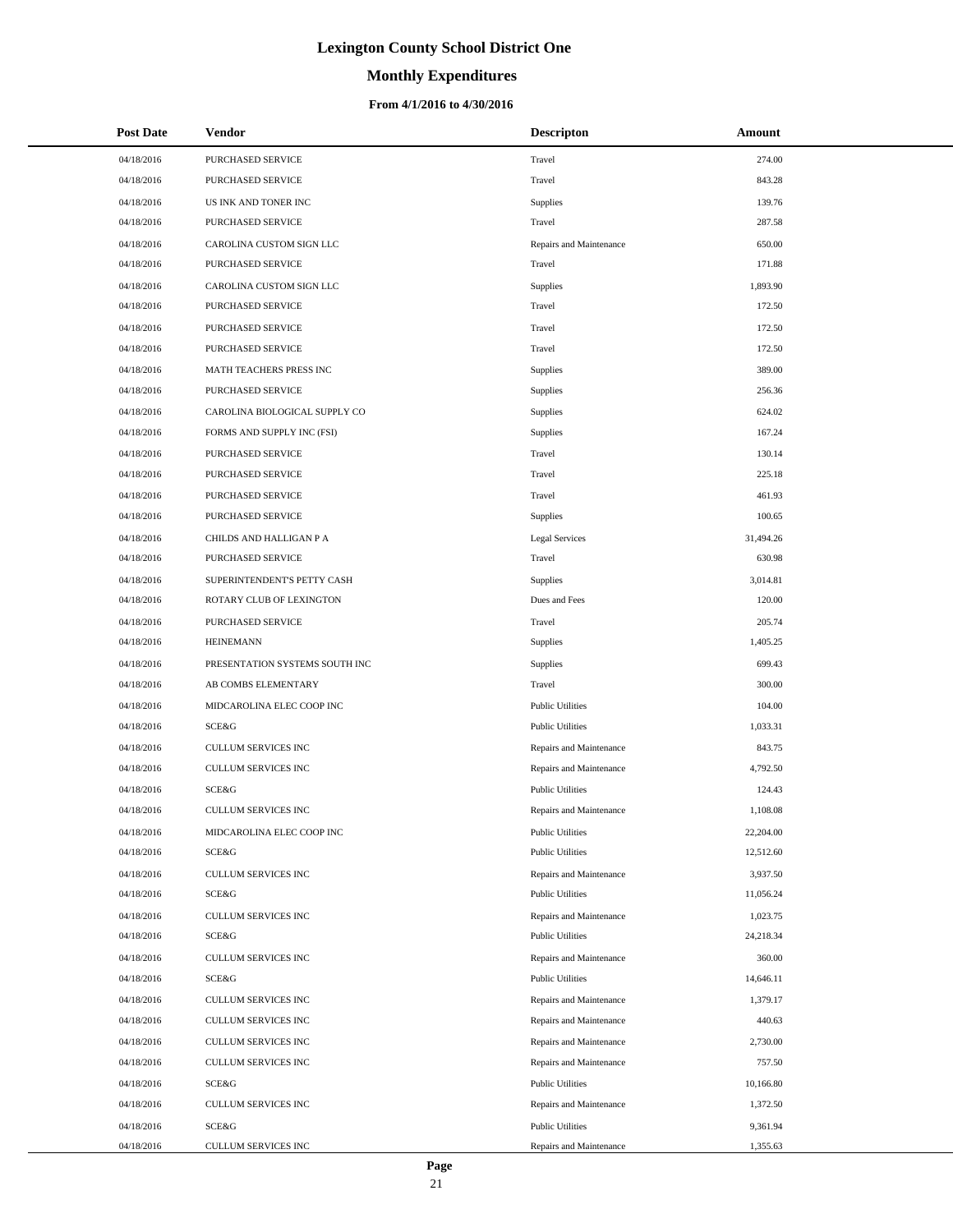### **Monthly Expenditures**

| <b>Post Date</b> | <b>Vendor</b>                     | <b>Descripton</b>         | Amount    |
|------------------|-----------------------------------|---------------------------|-----------|
| 04/18/2016       | MAYER ELECTRIC SUPPLY COMPANY INC | Supplies-Maintenace       | 385.20    |
| 04/18/2016       | <b>WW GRAINGER</b>                | Supplies-Maintenace       | 476.11    |
| 04/18/2016       | <b>CULLUM SERVICES INC</b>        | Repairs and Maintenance   | 1,059.38  |
| 04/18/2016       | <b>CULLUM SERVICES INC</b>        | Repairs and Maintenance   | 1,331.25  |
| 04/18/2016       | <b>CULLUM SERVICES INC</b>        | Repairs and Maintenance   | 1,792.50  |
| 04/18/2016       | SCE&G                             | <b>Public Utilities</b>   | 46,353.94 |
| 04/18/2016       | <b>CULLUM SERVICES INC</b>        | Repairs and Maintenance   | 3,788.54  |
| 04/18/2016       | SCE&G                             | <b>Public Utilities</b>   | 8,398.03  |
| 04/18/2016       | <b>CULLUM SERVICES INC</b>        | Repairs and Maintenance   | 1,691.25  |
| 04/18/2016       | <b>WW GRAINGER</b>                | Supplies-Maintenace       | 104.34    |
| 04/18/2016       | SCE&G                             | <b>Public Utilities</b>   | 10,959.34 |
| 04/18/2016       | <b>CULLUM SERVICES INC</b>        | Repairs and Maintenance   | 1,537.50  |
| 04/18/2016       | <b>WW GRAINGER</b>                | Supplies-Maintenace       | 252.60    |
| 04/18/2016       | SCE&G                             | <b>Public Utilities</b>   | 17,392.72 |
| 04/18/2016       | <b>CULLUM SERVICES INC</b>        | Repairs and Maintenance   | 1,149.38  |
| 04/18/2016       | SCE&G                             | <b>Public Utilities</b>   | 8,964.36  |
| 04/18/2016       | <b>CULLUM SERVICES INC</b>        | Repairs and Maintenance   | 2,651.25  |
| 04/18/2016       | <b>WW GRAINGER</b>                | Supplies-Maintenace       | 143.55    |
| 04/18/2016       | SCE&G                             | <b>Public Utilities</b>   | 2,801.05  |
| 04/18/2016       | <b>CULLUM SERVICES INC</b>        | Repairs and Maintenance   | 1,125.00  |
| 04/18/2016       | <b>CULLUM SERVICES INC</b>        | Repairs and Maintenance   | 1,515.00  |
| 04/18/2016       | <b>CULLUM SERVICES INC</b>        | Repairs and Maintenance   | 1,376.25  |
| 04/18/2016       | SCE&G                             | <b>Public Utilities</b>   | 17,477.76 |
| 04/18/2016       | <b>CULLUM SERVICES INC</b>        | Repairs and Maintenance   | 1,530.00  |
| 04/18/2016       | SCE&G                             | <b>Public Utilities</b>   | 11,706.28 |
| 04/18/2016       | <b>CULLUM SERVICES INC</b>        | Repairs and Maintenance   | 1,205.60  |
| 04/18/2016       | SCE&G                             | <b>Public Utilities</b>   | 9,706.97  |
| 04/18/2016       | <b>CULLUM SERVICES INC</b>        | Repairs and Maintenance   | 1,276.88  |
| 04/18/2016       | <b>CULLUM SERVICES INC</b>        | Repairs and Maintenance   | 620.62    |
| 04/18/2016       | <b>CULLUM SERVICES INC</b>        | Repairs and Maintenance   | 2,371.88  |
| 04/18/2016       | SCE&G                             | <b>Public Utilities</b>   | 12,332.58 |
| 04/18/2016       | <b>CULLUM SERVICES INC</b>        | Repairs and Maintenance   | 1,453.13  |
| 04/18/2016       | GRAYBAR ELECTRIC CO INC           | Supplies-Maintenace       | 114.05    |
| 04/18/2016       | SCE&G                             | <b>Public Utilities</b>   | 19,479.64 |
| 04/18/2016       | CULLUM SERVICES INC               | Repairs and Maintenance   | 2,437.50  |
| 04/18/2016       | <b>GRAYBAR ELECTRIC CO INC</b>    | Supplies-Maintenace       | 114.05    |
| 04/18/2016       | SCE&G                             | <b>Public Utilities</b>   | 57,213.05 |
| 04/18/2016       | CULLUM SERVICES INC               | Repairs and Maintenance   | 5,887.50  |
| 04/18/2016       | SCE&G                             | <b>Public Utilities</b>   | 10,982.94 |
| 04/18/2016       | SCE&G                             | <b>Public Utilities</b>   | 230.19    |
| 04/18/2016       | YOUNG, MATTHEW                    | Other Prof & Tech Service | 120.00    |
| 04/18/2016       | ZYLSTRA, SCOTT LEWIS              | Other Prof & Tech Service | 180.00    |
| 04/18/2016       | COOPER, JOEL L                    | Other Prof & Tech Service | 180.00    |
| 04/18/2016       | SHARPE, STEFAN ALEXANDER          | Other Prof & Tech Service | 180.00    |
| 04/18/2016       | HART, MICHAEL JOSEPH              | Other Prof & Tech Service | 180.00    |
| 04/18/2016       | MUNSCH, JARID A                   | Other Prof & Tech Service | 200.00    |
| 04/18/2016       | PURCHASED SERVICE                 | Travel                    | 109.08    |
| 04/18/2016       | SCENARIO LEARNING LLC             | Software Renewal/Agreemen | 2,568.00  |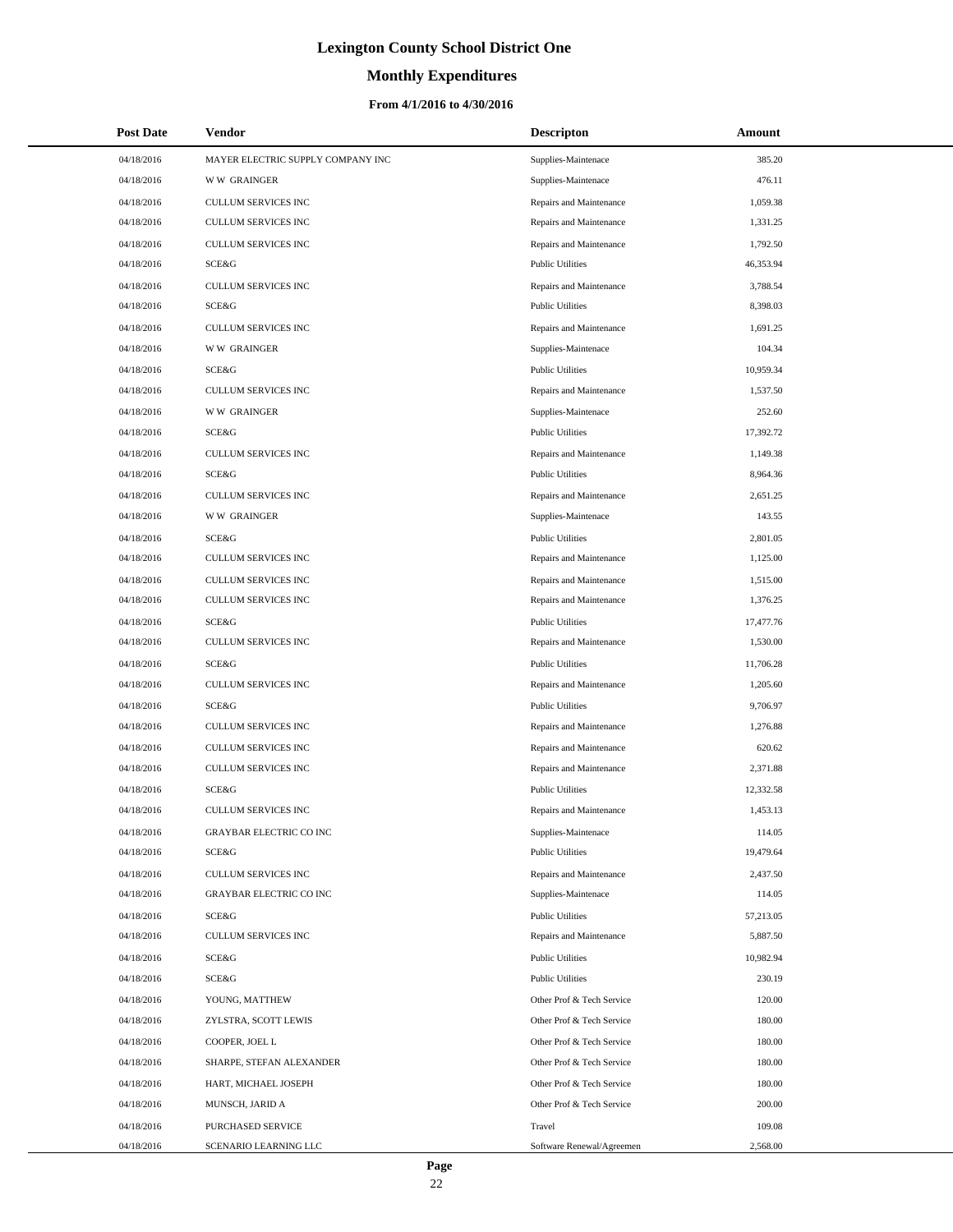# **Monthly Expenditures**

### **From 4/1/2016 to 4/30/2016**

| <b>Post Date</b> | Vendor                                             | <b>Descripton</b>             | Amount    |  |
|------------------|----------------------------------------------------|-------------------------------|-----------|--|
| 04/18/2016       | APPLE INC                                          | <b>Technology Supplies</b>    | 1,267.95  |  |
| 04/18/2016       | INTERNETWORK ENGINEERING                           | Technology Equipment D F      | 9,425.96  |  |
| 04/18/2016       | FRANKLIN COVEY CO (EDUCATION DIV)                  | Supplies                      | 150.67    |  |
| 04/18/2016       | <b>GEIGER CAROLINAS</b>                            | <b>Supplies</b>               | 262.15    |  |
| 04/18/2016       | PURCHASED SERVICE                                  | Travel                        | 127.50    |  |
| 04/18/2016       | PURCHASED SERVICE                                  | Travel                        | 127.50    |  |
| 04/18/2016       | US INK AND TONER INC                               | <b>Supplies</b>               | 307.26    |  |
| 04/18/2016       | LAKESHORE LEARNING MATERIALS                       | <b>Supplies</b>               | 566.19    |  |
| 04/18/2016       | HANDWRITING WITHOUT TEARS BY JAN Z OLSEN OTR       | <b>Supplies</b>               | 382.50    |  |
| 04/18/2016       | LAKESHORE LEARNING MATERIALS                       | <b>Supplies</b>               | 116.90    |  |
| 04/18/2016       | SCHOLASTIC CLASSROOM MAGAZINE                      | <b>Supplies</b>               | 210.00    |  |
| 04/18/2016       | TEACHING STRATEGIES INC                            | <b>Supplies</b>               | 266.34    |  |
| 04/18/2016       | HANDWRITING WITHOUT TEARS BY JAN Z OLSEN OTR       | <b>Supplies</b>               | 425.00    |  |
| 04/18/2016       | SCHOOL SPECIALTY INC                               | <b>Supplies</b>               | 160.99    |  |
| 04/18/2016       | <b>PURCHASED SERVICE</b>                           | Travel                        | 1,143.04  |  |
| 04/18/2016       | PURCHASED SERVICE                                  | Travel                        | 178.50    |  |
| 04/18/2016       | PURCHASED SERVICE                                  | Travel                        | 118.94    |  |
| 04/18/2016       | CDWG ACCT 305089                                   | <b>Technology Supplies</b>    | 1,187.70  |  |
| 04/18/2016       | TELCOM OF SOUTH CAROLINA INC                       | Technology Equipment D F      | 22,858.55 |  |
| 04/18/2016       | CDWG ACCT 305089                                   | <b>Technology Supplies</b>    | 593.85    |  |
| 04/18/2016       | CDWG ACCT 305089                                   | <b>Technology Supplies</b>    | 593.85    |  |
| 04/18/2016       | CDWG ACCT 305089                                   | <b>Technology Supplies</b>    | 1,187.70  |  |
| 04/18/2016       | CDWG ACCT 305089                                   | <b>Technology Supplies</b>    | 1,187.70  |  |
| 04/18/2016       | GONGS UNLIMITED LLC                                | Pupil Activity                | 1,448.95  |  |
| 04/18/2016       | MACHINE AND WELDING SUPPLY CO DBA ARC3 GASES SOUTH | Pupil Activity                | 272.59    |  |
| 04/18/2016       | CAROLINA BIOLOGICAL SUPPLY CO                      | Pupil Activity                | 1,320.61  |  |
| 04/18/2016       | PURCHASED SERVICE                                  | Pupil Activity                | 382.98    |  |
| 04/18/2016       | <b>PURCHASED SERVICE</b>                           | Pupil Activity                | 954.11    |  |
| 04/18/2016       | SMITH, BRIAN                                       | Pupil Activity                | 105.00    |  |
| 04/18/2016       | STOKES, JAMES LEE                                  | Pupil Activity                | 225.00    |  |
| 04/18/2016       | HOWIES HOCKEY TAPE                                 | Pupil Activity                | 960.00    |  |
| 04/18/2016       | US SPECIALTY COATINGS INC                          | Pupil Activity                | 214.00    |  |
| 04/18/2016       | <b>GIBSON, AARON S</b>                             | Pupil Activity                | 130.00    |  |
| 04/18/2016       | <b>GRAHAM, STEVEN</b>                              | Pupil Activity                | 195.00    |  |
| 04/18/2016       | <b>GIBSON, AARON S</b>                             | Pupil Activity                | 130.00    |  |
| 04/18/2016       | <b>GRISWOLD, BRYAN</b>                             | Pupil Activity                | 130.00    |  |
| 04/18/2016       | FORMYDUVAL, KIM                                    | Pupil Activity                | 108.30    |  |
| 04/18/2016       | TRIANO, GUY                                        | Pupil Activity                | 150.00    |  |
| 04/18/2016       | SCOTT, DAMON                                       | Pupil Activity                | 140.00    |  |
| 04/18/2016       | T AND T SPORTS                                     | Pupil Activity                | 827.11    |  |
| 04/18/2016       | COASTAL CAROLINA VOLLEYBALL ACADEMY                | Pupil Activity                | 1,200.00  |  |
| 04/18/2016       | GOLDEN HILLS GOLF AND COUNTRY CLUB                 | Pupil Activity                | 1,207.50  |  |
| 04/18/2016       | SPRAGUE, LINDSAY                                   | <b>Instructional Services</b> | 720.00    |  |
| 04/18/2016       | FUN AND FUNCTON LLC                                | <b>Supplies</b>               | 299.99    |  |
| 04/19/2016       | <b>HEINEMANN</b>                                   | Supplies                      | 620.00    |  |
| 04/19/2016       | HP INC                                             | <b>Technology Supplies</b>    | 380.00    |  |
| 04/19/2016       | RAPTOR TECHNOLOGIES LLC                            | <b>Supplies</b>               | 200.00    |  |
| 04/19/2016       | US INK AND TONER INC                               | Supplies                      | 229.38    |  |

 $\overline{a}$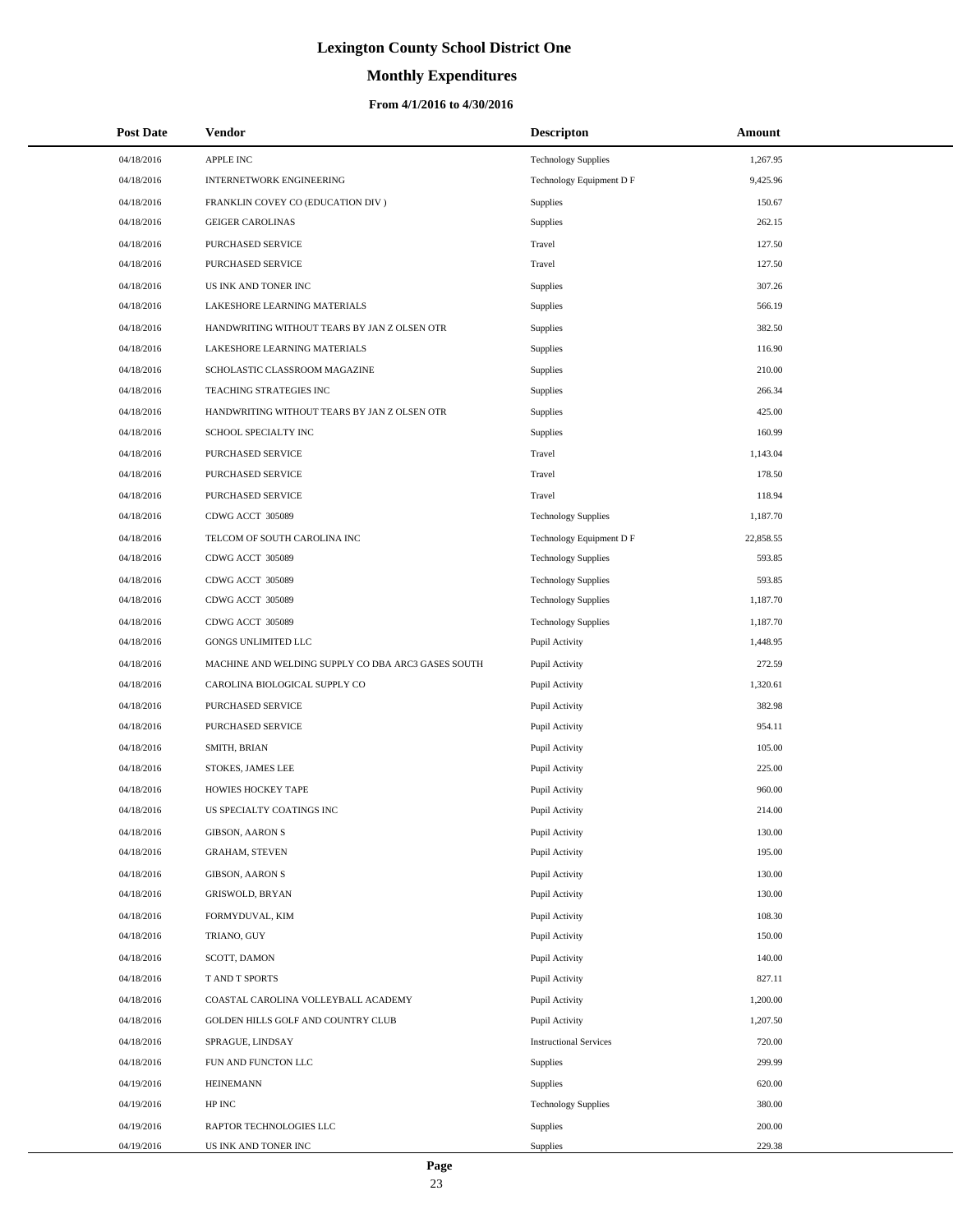# **Monthly Expenditures**

| <b>Post Date</b> | Vendor                                          | <b>Descripton</b>          | Amount    |
|------------------|-------------------------------------------------|----------------------------|-----------|
| 04/19/2016       | APPLE INC                                       | <b>Technology Supplies</b> | 618.46    |
| 04/19/2016       | MUSICIAN SUPPLY                                 | Repairs and Maintenance    | 130.00    |
| 04/19/2016       | US INK AND TONER INC                            | Supplies                   | 271.19    |
| 04/19/2016       | FORMS AND SUPPLY INC (FSI)                      | Supplies                   | 3,786.52  |
| 04/19/2016       | FORMS AND SUPPLY INC (FSI)                      | Supplies                   | 107.02    |
| 04/19/2016       | SWEETWATER MUSIC EDUCATION TECHNOLOGY           | Supplies                   | 399.46    |
| 04/19/2016       | WEISSMAN THEATRICAL SUPPLY DBA DESIGN FOR DANCE | <b>Supplies</b>            | 124.75    |
| 04/19/2016       | ADAIR PIANO LLC                                 | Repairs and Maintenance    | 240.00    |
| 04/19/2016       | FORMS AND SUPPLY INC (FSI)                      | <b>Supplies</b>            | 3,453.96  |
| 04/19/2016       | PALMETTO STRINGS                                | Repairs and Maintenance    | 1,500.00  |
| 04/19/2016       | <b>USATESTPREP INC</b>                          | Software Renewal/Agreemen  | 280.37    |
| 04/19/2016       | SCHOOL SPECIALTY INC                            | Supplies                   | 102.53    |
| 04/19/2016       | FORMS AND SUPPLY INC (FSI)                      | Supplies                   | 173.32    |
| 04/19/2016       | THE LIBRARY STORE                               | Supplies                   | 639.75    |
| 04/19/2016       | DEMCO INC                                       | Supplies                   | 125.80    |
| 04/19/2016       | <b>APPLE INC</b>                                | <b>Technology Supplies</b> | 1,014.36  |
| 04/19/2016       | HP INC                                          | <b>Technology Supplies</b> | 258.88    |
| 04/19/2016       | SC ASSOCIATION SCHOOL ADMINISTRATORS            | Dues and Fees              | 250.00    |
| 04/19/2016       | PURCHASED SERVICE                               | Travel                     | 368.94    |
| 04/19/2016       | FORMS AND SUPPLY INC (FSI)                      | Supplies                   | 654.23    |
| 04/19/2016       | US INK AND TONER INC                            | Supplies                   | 387.78    |
| 04/19/2016       | <b>WW GRAINGER</b>                              | Supplies-Maintenace        | 843.16    |
| 04/19/2016       | FORMS AND SUPPLY INC (FSI)                      | Supplies                   | 135.77    |
| 04/19/2016       | FORMS AND SUPPLY INC (FSI)                      | Supplies-Maintenace        | 121.21    |
| 04/19/2016       | BONNETTE, THOMAS JAMES                          | Other Prof & Tech Service  | 180.00    |
| 04/19/2016       | ZYLSTRA, SCOTT LEWIS                            | Other Prof & Tech Service  | 180.00    |
| 04/19/2016       | LONGSHORE, MARTY                                | Other Prof & Tech Service  | 180.00    |
| 04/19/2016       | HAIGLER III, THOMAS I                           | Other Prof & Tech Service  | 180.00    |
| 04/19/2016       | YOUNG, MATTHEW                                  | Other Prof & Tech Service  | 120.00    |
| 04/19/2016       | <b>CAMCOR</b>                                   | Supplies                   | 585.23    |
| 04/19/2016       | DIGITAL OFFICE SOLUTIONS INC                    | Supplies                   | 224.70    |
| 04/19/2016       | FORMS AND SUPPLY INC (FSI)                      | Supplies                   | $-7.45$   |
| 04/19/2016       | APPLE INC                                       | <b>Technology Supplies</b> | 4,114.15  |
| 04/19/2016       | DIGITAL OFFICE SOLUTIONS INC                    | Technology Equipment D F   | 12,008.52 |
| 04/19/2016       | DREAMGEAR LLC                                   | Supplies                   | 816.00    |
| 04/19/2016       | PRESENTATION SYSTEMS SOUTH INC                  | Supplies                   | 2,669.65  |
| 04/19/2016       | CASCADE HEALTHCARE SOLUTIONS                    | Supplies                   | 3,145.80  |
| 04/19/2016       | SWALLIE, LEE                                    | Other Prof & Tech Service  | 500.00    |
| 04/19/2016       | <b>ASCD</b>                                     | Supplies                   | 179.32    |
| 04/19/2016       | TEACHING STRATEGIES INC                         | Supplies                   | 2,506.37  |
| 04/19/2016       | TEACHING STRATEGIES INC                         | Supplies                   | 587.43    |
| 04/19/2016       | SCHOLASTIC CLASSROOM MAGAZINE                   | Pupil Activity             | 239.70    |
| 04/19/2016       | SWEETWATER MUSIC EDUCATION TECHNOLOGY           | Pupil Activity             | 284.38    |
| 04/19/2016       | CAUGHMAN, MICHAEL                               | Pupil Activity             | 140.00    |
| 04/19/2016       | MORRIS, BRANTLEY                                | Pupil Activity             | 140.00    |
| 04/19/2016       | T AND T SPORTS                                  | Pupil Activity             | 2,113.25  |
| 04/19/2016       | <b>BSN SPORTS</b>                               | Pupil Activity             | 1,318.24  |
| 04/19/2016       | T AND T SPORTS                                  | Pupil Activity             | 1,572.89  |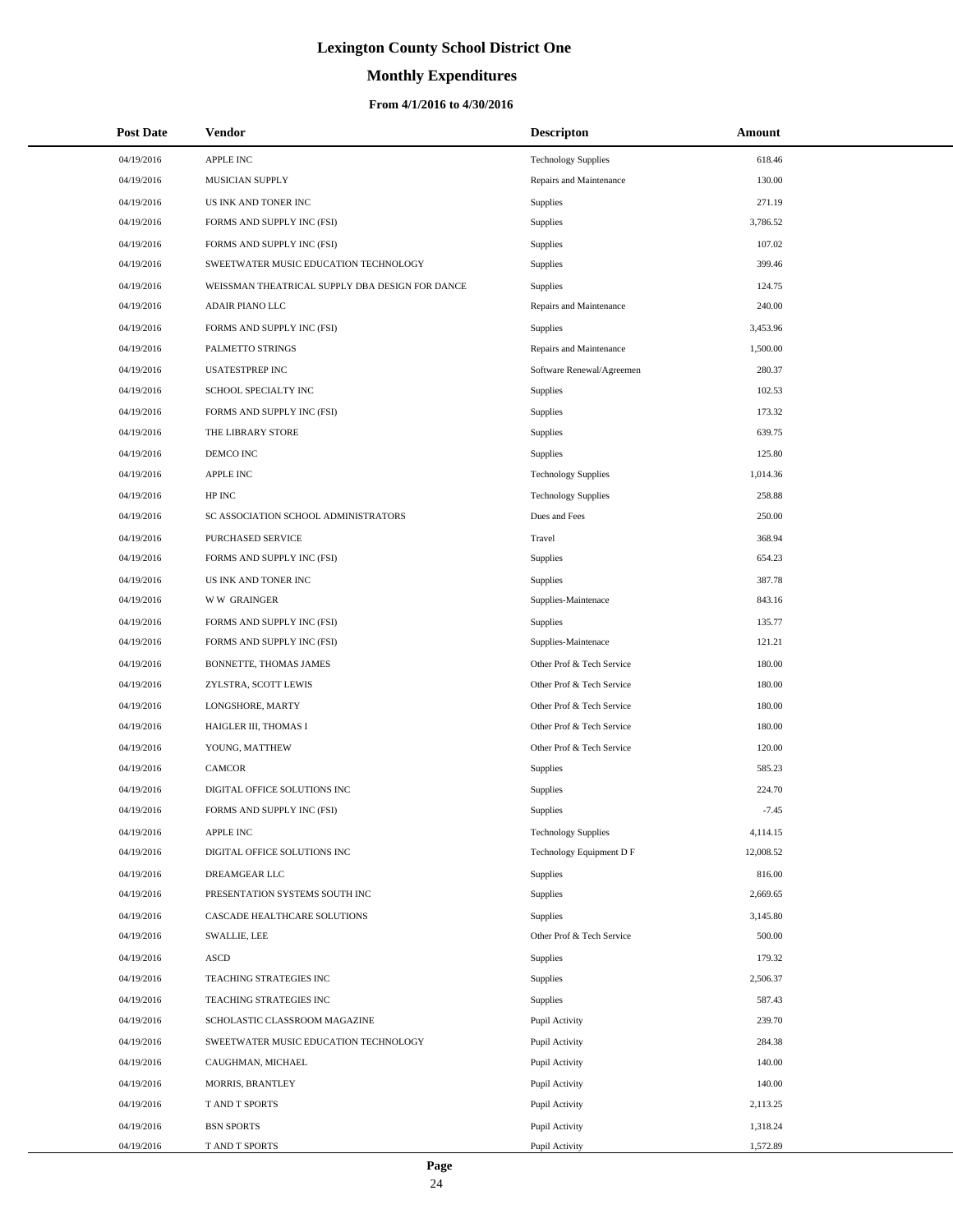# **Monthly Expenditures**

### **From 4/1/2016 to 4/30/2016**

| <b>Post Date</b> | <b>Vendor</b>                                     | <b>Descripton</b>          | Amount    |
|------------------|---------------------------------------------------|----------------------------|-----------|
| 04/19/2016       | COOPER, MARY ANN                                  | Pupil Activity             | 125.00    |
| 04/20/2016       | US INK AND TONER INC                              | Supplies                   | 132.22    |
| 04/20/2016       | <b>HEINEMANN</b>                                  | Supplies                   | 7,736.05  |
| 04/20/2016       | HP INC                                            | <b>Technology Supplies</b> | 425.86    |
| 04/20/2016       | SC DEPARTMENT OF REVENUE (SALES TAX RETURN)       | Supplies                   | 156.63    |
| 04/20/2016       | STAGESTEP INC                                     | Supplies                   | 2,237.50  |
| 04/20/2016       | US INK AND TONER INC                              | Supplies                   | 388.35    |
| 04/20/2016       | US INK AND TONER INC                              | Supplies                   | 1,147.68  |
| 04/20/2016       | MACKIN LIBRARY MEDIA                              | Supplies                   | 1,104.32  |
| 04/20/2016       | BLICK ART MATERIALS LLC                           | Supplies                   | 127.99    |
| 04/20/2016       | THE LINCOLN ELECTRIC COMPANY                      | Supplies                   | 109.50    |
| 04/20/2016       | <b>ENTERPRISE RENTACAR</b>                        | Pupil Transportation       | 907.20    |
| 04/20/2016       | <b>LRADAC</b>                                     | Other Prof & Tech Service  | 2,851.19  |
| 04/20/2016       | <b>LENOVO US</b>                                  | <b>Technology Supplies</b> | 639.86    |
| 04/20/2016       | SC DEPARTMENT OF EDUCATION                        | Inst Prog Improvement      | 1,440.00  |
| 04/20/2016       | CERTIFIED TRANSLATION SERVICES                    | Other Prof & Tech Service  | 219.73    |
| 04/20/2016       | NASSP CONVENTION (NATIONAL ASSOC OF SECONDARY SCH | Dues and Fees              | 250.00    |
| 04/20/2016       | US INK AND TONER INC                              | Supplies                   | 451.68    |
| 04/20/2016       | OSWALD WHOLESALE LUMBER INC                       | Supplies-Maintenace        | 705.55    |
| 04/20/2016       | SHERWIN WILLIAMS                                  | Supplies-Maintenace        | 218.24    |
| 04/20/2016       | ABC SUPPLY CO                                     | Supplies-Maintenace        | 249.90    |
| 04/20/2016       | H L SHEALY CO                                     | Supplies-Maintenace        | 162.64    |
| 04/20/2016       | H L SHEALY CO                                     | Supplies-Maintenace        | 162.64    |
| 04/20/2016       | <b>GRAYBAR ELECTRIC CO INC</b>                    | Supplies-Maintenace        | 332.87    |
| 04/20/2016       | <b>GRAYBAR ELECTRIC CO INC</b>                    | Supplies-Maintenace        | 332.89    |
| 04/20/2016       | HINZ, BRIAN E                                     | Other Prof & Tech Service  | 180.00    |
| 04/20/2016       | CARVAJAL, PABLO ARMANDO                           | Other Prof & Tech Service  | 180.00    |
| 04/20/2016       | <b>BARRETT, S LEE</b>                             | Other Prof & Tech Service  | 180.00    |
| 04/20/2016       | BLACK, CALEB JAMES                                | Other Prof & Tech Service  | 180.00    |
| 04/20/2016       | RAMUNNI, FRANK R                                  | Other Prof & Tech Service  | 180.00    |
| 04/20/2016       | JUMPER, ROBIN P                                   | Other Objects              | 283.55    |
| 04/20/2016       | KELLYS CUISINE LLC                                | Other Objects              | 2,407.50  |
| 04/20/2016       | SUNGARD PUBLIC SECTOR INC                         | Software Renewal/Agreemen  | 1,979.40  |
| 04/20/2016       | COMPUTER DESIGN CONSULTING SERVICE LLC            | Printing and Binding       | 441.91    |
| 04/20/2016       | <b>ESPARK INC</b>                                 | Inst Prog Improvement      | 13,500.00 |
| 04/20/2016       | MUSICIAN SUPPLY                                   | Pupil Activity             | 115.00    |
| 04/20/2016       | MODERN SCHOOL SUPPLIES                            | Pupil Activity             | 117.27    |
| 04/20/2016       | STROCK, BENJAMIN H                                | Pupil Activity             | 120.00    |
| 04/20/2016       | CHERUP, MONTY                                     | Pupil Activity             | 101.00    |
| 04/20/2016       | DELPINO, CHRISTIAN DANIEL                         | Pupil Activity             | 113.60    |
| 04/20/2016       | FEAR, STEVE                                       | Pupil Activity             | 101.00    |
| 04/20/2016       | REPLOGLE, CHESTER                                 | Pupil Activity             | 107.30    |
| 04/20/2016       | GASAN, DUMITRU                                    | Pupil Activity             | 103.50    |
| 04/20/2016       | TRIANO, GUY                                       | Pupil Activity             | 120.00    |
| 04/20/2016       | KENT, JASON                                       | Pupil Activity             | 108.00    |
| 04/20/2016       | TRIANO, GUY                                       | Pupil Activity             | 150.00    |
| 04/20/2016       | <b>GAVLIN, RICHARD S</b>                          | Pupil Activity             | 103.00    |
| 04/20/2016       | FAN CLOTH                                         | Pupil Activity             | 3,299.00  |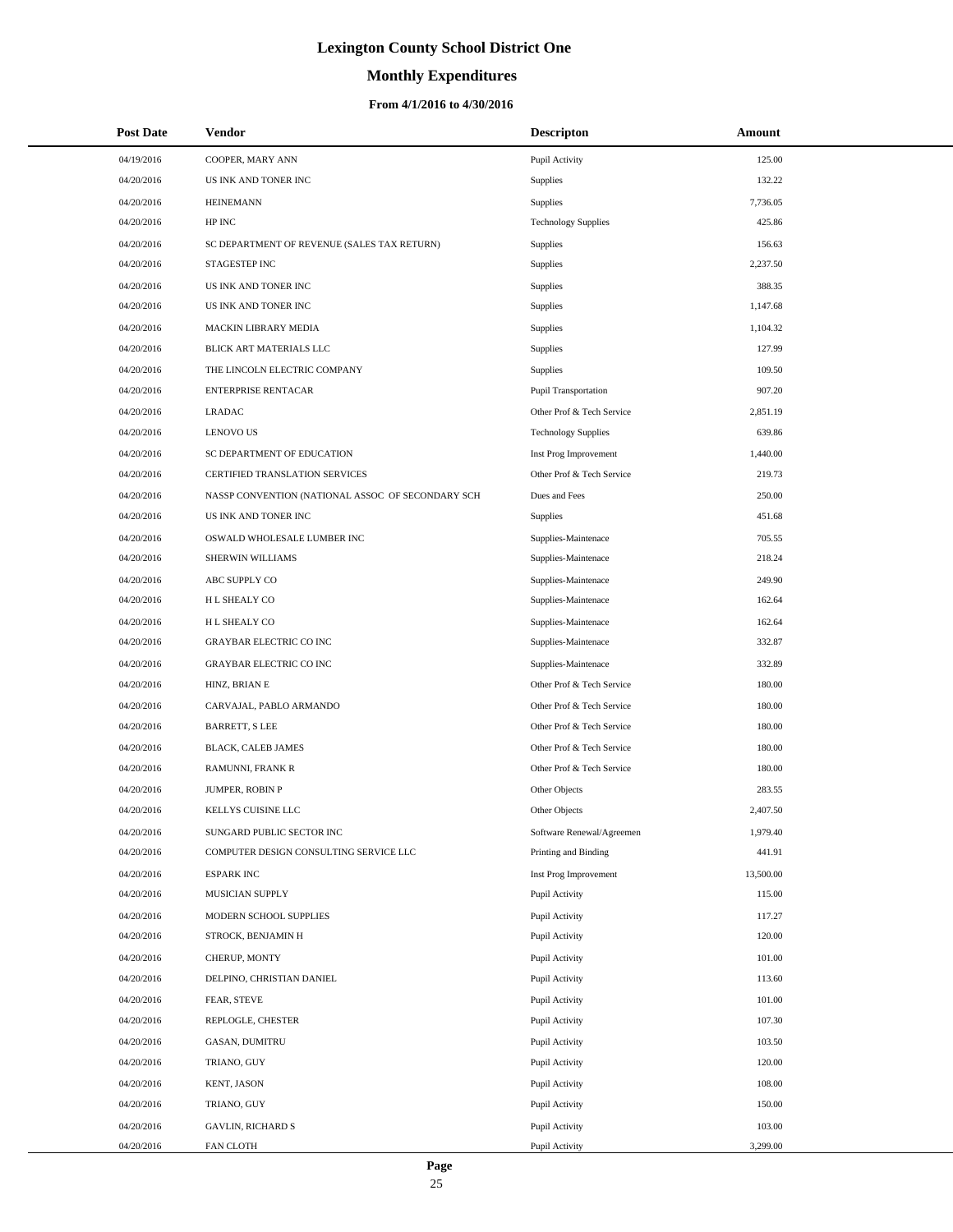# **Monthly Expenditures**

| <b>Post Date</b> | Vendor                                             | <b>Descripton</b>              | Amount    |
|------------------|----------------------------------------------------|--------------------------------|-----------|
| 04/20/2016       | SC DEPARTMENT OF REVENUE (SALES TAX RETURN)        | Pupil Activity                 | 230.93    |
| 04/20/2016       | UCA SUMMER CAMPS                                   | Pupil Activity                 | 22,617.00 |
| 04/20/2016       | STAGESTEP INC                                      | <b>Supplies</b>                | 2,578.03  |
| 04/20/2016       | GREEN PAPER PRODUCTS LLC                           | Supplies                       | 2,368.36  |
| 04/21/2016       | WATCH D.O.G.S. DADS OF GREAT STUDENTS              | Supplies-Immersion             | 385.04    |
| 04/21/2016       | COMPUTER DESIGN CONSULTING SERVICE LLC             | Printing and Binding           | 248.10    |
| 04/21/2016       | <b>PURCHASED SERVICE</b>                           | Travel                         | 298.35    |
| 04/21/2016       | SC DEPARTMENT OF JUVENILE JUSTICE (FISCAL AFFAIRS) | Tuition-LEA                    | 303.48    |
| 04/21/2016       | TRIUNE MARKETING CO                                | Supplies                       | 636.65    |
| 04/21/2016       | US INK AND TONER INC                               | Supplies                       | 294.00    |
| 04/21/2016       | MUSICIAN SUPPLY                                    | Repairs and Maintenance        | 1,964.00  |
| 04/21/2016       | SCANTRON CORP (FORMS SOFTWARE SCANNER)             | Supplies                       | 1,411.34  |
| 04/21/2016       | ED SMITH LUMBER MILL INC                           | Supplies                       | 160.34    |
| 04/21/2016       | MUSICIAN SUPPLY                                    | Repairs and Maintenance        | 729.75    |
| 04/21/2016       | <b>JW PEPPER</b>                                   | Supplies                       | 105.00    |
| 04/21/2016       | MUSICIAN SUPPLY                                    | Repairs and Maintenance        | 944.00    |
| 04/21/2016       | MUSICIAN SUPPLY                                    | Supplies                       | 7,110.13  |
| 04/21/2016       | CAROLINA BIOLOGICAL SUPPLY CO                      | Supplies                       | 218.79    |
| 04/21/2016       | <b>MBM CORP</b>                                    | <b>Technology Supplies</b>     | 1,118.25  |
| 04/21/2016       | SC DEPARTMENT OF JUVENILE JUSTICE (FISCAL AFFAIRS) | Tuition-LEA                    | 329.96    |
| 04/21/2016       | <b>HEINEMANN</b>                                   | <b>Supplies</b>                | 171.00    |
| 04/21/2016       | MUSICIAN SUPPLY                                    | Supplies                       | 101.65    |
| 04/21/2016       | MUSICIAN SUPPLY                                    | Repairs and Maintenance        | 946.00    |
| 04/21/2016       | GREENVILLE MEDIA LLC                               | <b>Technology Supplies</b>     | 2,233.41  |
| 04/21/2016       | MUSICIAN SUPPLY                                    | Supplies                       | 149.77    |
| 04/21/2016       | MUSICIAN SUPPLY                                    | Supplies                       | 708.88    |
| 04/21/2016       | WEISSMAN THEATRICAL SUPPLY DBA DESIGN FOR DANCE    | Supplies                       | 485.05    |
| 04/21/2016       | PURCHASED SERVICE                                  | Travel                         | 258.65    |
| 04/21/2016       | <b>PURCHASED SERVICE</b>                           | Travel                         | 106.92    |
| 04/21/2016       | PURCHASED SERVICE                                  | Travel                         | 187.00    |
| 04/21/2016       | PURCHASED SERVICE                                  | Travel                         | 361.80    |
| 04/21/2016       | JONES SCHOOL SUPPLY CO INC                         | Supplies                       | 240.53    |
| 04/21/2016       | ADVANCED DISPOSAL SERVICES SOUTH CAROLINA LLC      | Other Property Services        | 101.60    |
| 04/21/2016       | MID ATLANTIC STIHL                                 | Supplies-Maintenace            | 205.40    |
| 04/21/2016       | ADVANCED DISPOSAL SERVICES SOUTH CAROLINA LLC      | Other Property Services        | 799.48    |
| 04/21/2016       | WILSON AND ASSOCIATES                              | Supplies-Maintenace            | 1,379.66  |
| 04/21/2016       | ADVANCED DISPOSAL SERVICES SOUTH CAROLINA LLC      | <b>Other Property Services</b> | 417.32    |
| 04/21/2016       | TMS TOTAL MAINTENANCE SOLUTIONS                    | Supplies-Maintenace            | 223.89    |
| 04/21/2016       | ADVANCED DISPOSAL SERVICES SOUTH CAROLINA LLC      | <b>Other Property Services</b> | 558.18    |
| 04/21/2016       | GRAYBAR ELECTRIC CO INC                            | Supplies-Maintenace            | 490.91    |
| 04/21/2016       | ADVANCED DISPOSAL SERVICES SOUTH CAROLINA LLC      | Other Property Services        | 558.18    |
| 04/21/2016       | ADVANCED DISPOSAL SERVICES SOUTH CAROLINA LLC      | Other Property Services        | 558.18    |
| 04/21/2016       | CULLUM SERVICES INC                                | Repairs and Maintenance        | 729.50    |
| 04/21/2016       | ADVANCED DISPOSAL SERVICES SOUTH CAROLINA LLC      | Other Property Services        | 699.01    |
| 04/21/2016       | ADVANCED DISPOSAL SERVICES SOUTH CAROLINA LLC      | Other Property Services        | 276.49    |
| 04/21/2016       | ADVANCED DISPOSAL SERVICES SOUTH CAROLINA LLC      | Other Property Services        | 558.18    |
| 04/21/2016       | <b>BATTERIES PLUS BULBS</b>                        | Supplies-Maintenace            | 163.07    |
| 04/21/2016       | ADVANCED DISPOSAL SERVICES SOUTH CAROLINA LLC      | Other Property Services        | 417.32    |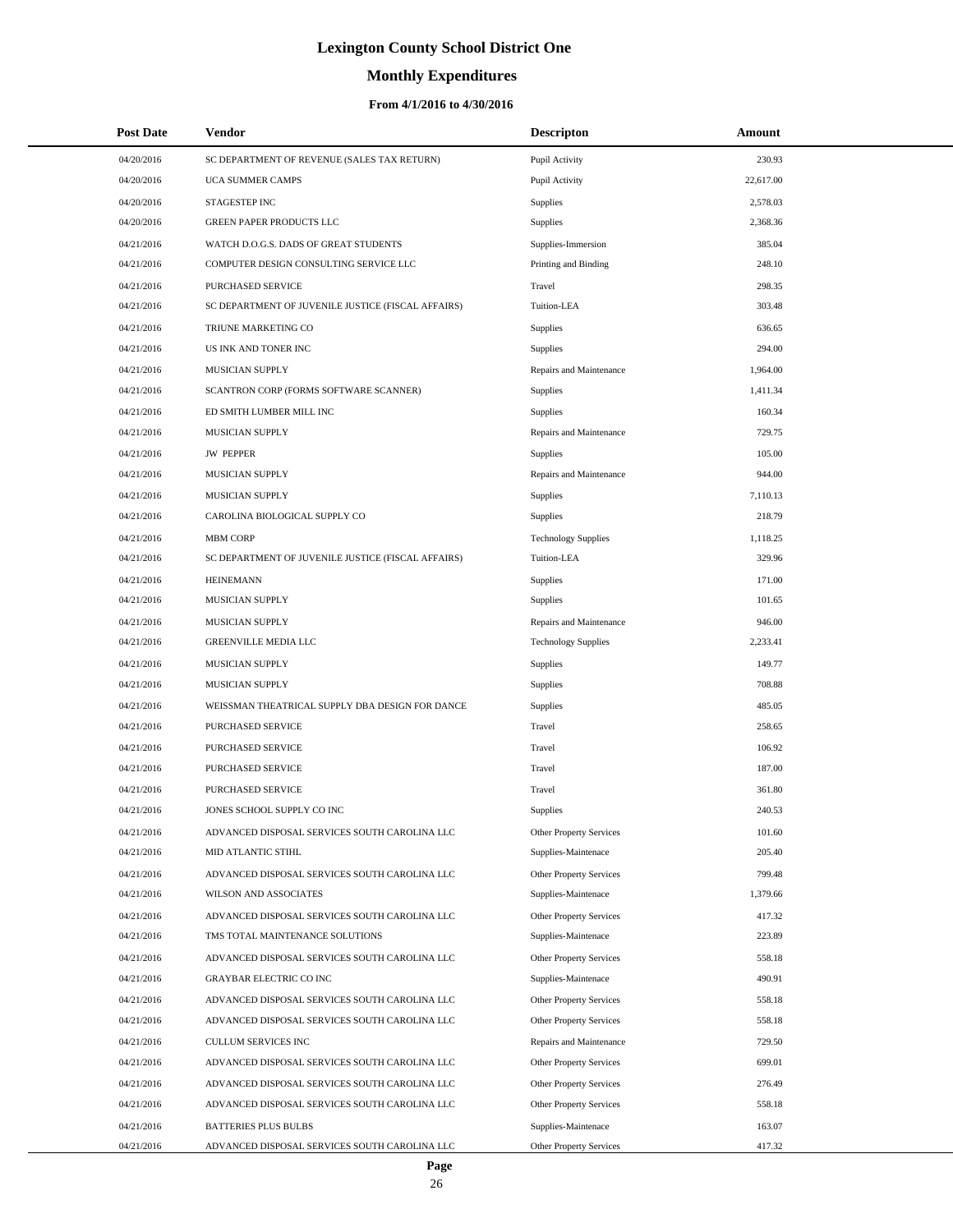# **Monthly Expenditures**

| <b>Post Date</b> | Vendor                                        | <b>Descripton</b>              | Amount   |
|------------------|-----------------------------------------------|--------------------------------|----------|
| 04/21/2016       | CAROLINA MOTOR SERVICE INC                    | Supplies-Maintenace            | 1,220.00 |
| 04/21/2016       | <b>GRAYBAR ELECTRIC CO INC</b>                | Supplies-Maintenace            | 245.46   |
| 04/21/2016       | ADVANCED DISPOSAL SERVICES SOUTH CAROLINA LLC | Other Property Services        | 417.32   |
| 04/21/2016       | ADVANCED DISPOSAL SERVICES SOUTH CAROLINA LLC | Supplies-Maintenace            | 800.00   |
| 04/21/2016       | PELLA WINDOW AND DOOR CO                      | Repairs and Maintenance        | 448.55   |
| 04/21/2016       | ADVANCED DISPOSAL SERVICES SOUTH CAROLINA LLC | Other Property Services        | 276.49   |
| 04/21/2016       | ADVANCED DISPOSAL SERVICES SOUTH CAROLINA LLC | Other Property Services        | 417.32   |
| 04/21/2016       | ADVANCED DISPOSAL SERVICES SOUTH CAROLINA LLC | Other Property Services        | 517.79   |
| 04/21/2016       | ADVANCED DISPOSAL SERVICES SOUTH CAROLINA LLC | Other Property Services        | 558.18   |
| 04/21/2016       | ADVANCED DISPOSAL SERVICES SOUTH CAROLINA LLC | <b>Other Property Services</b> | 558.18   |
| 04/21/2016       | <b>GRAYBAR ELECTRIC CO INC</b>                | Supplies-Maintenace            | 490.92   |
| 04/21/2016       | ADVANCED DISPOSAL SERVICES SOUTH CAROLINA LLC | Other Property Services        | 417.32   |
| 04/21/2016       | ADVANCED DISPOSAL SERVICES SOUTH CAROLINA LLC | Other Property Services        | 417.32   |
| 04/21/2016       | ADVANCED DISPOSAL SERVICES SOUTH CAROLINA LLC | Other Property Services        | 417.32   |
| 04/21/2016       | ADVANCED DISPOSAL SERVICES SOUTH CAROLINA LLC | Other Property Services        | 417.32   |
| 04/21/2016       | ADVANCED DISPOSAL SERVICES SOUTH CAROLINA LLC | Other Property Services        | 558.10   |
| 04/21/2016       | ADVANCED DISPOSAL SERVICES SOUTH CAROLINA LLC | Other Property Services        | 417.32   |
| 04/21/2016       | <b>INTERSTATE SOLUTIONS</b>                   | Supplies-Maintenace            | 127.11   |
| 04/21/2016       | ADVANCED DISPOSAL SERVICES SOUTH CAROLINA LLC | Other Property Services        | 417.32   |
| 04/21/2016       | ADVANCED DISPOSAL SERVICES SOUTH CAROLINA LLC | <b>Other Property Services</b> | 417.32   |
| 04/21/2016       | ADVANCED DISPOSAL SERVICES SOUTH CAROLINA LLC | Other Property Services        | 417.32   |
| 04/21/2016       | ADVANCED DISPOSAL SERVICES SOUTH CAROLINA LLC | Other Property Services        | 417.32   |
| 04/21/2016       | ADVANCED DISPOSAL SERVICES SOUTH CAROLINA LLC | Other Property Services        | 417.32   |
| 04/21/2016       | ADVANCED DISPOSAL SERVICES SOUTH CAROLINA LLC | Other Property Services        | 417.32   |
| 04/21/2016       | <b>INTERSTATE SOLUTIONS</b>                   | Supplies-Maintenace            | 125.57   |
| 04/21/2016       | ADVANCED DISPOSAL SERVICES SOUTH CAROLINA LLC | Other Property Services        | 417.32   |
| 04/21/2016       | <b>GRAYBAR ELECTRIC CO INC</b>                | Supplies-Maintenace            | 194.84   |
| 04/21/2016       | ADVANCED DISPOSAL SERVICES SOUTH CAROLINA LLC | Other Property Services        | 417.32   |
| 04/21/2016       | <b>GRAYBAR ELECTRIC CO INC</b>                | Supplies-Maintenace            | 194.85   |
| 04/21/2016       | ADVANCED DISPOSAL SERVICES SOUTH CAROLINA LLC | Other Property Services        | 417.32   |
| 04/21/2016       | <b>BATTERIES PLUS BULBS</b>                   | Supplies-Maintenace            | 265.36   |
| 04/21/2016       | <b>GRAYBAR ELECTRIC CO INC</b>                | Supplies-Maintenace            | 286.65   |
| 04/21/2016       | ADVANCED DISPOSAL SERVICES SOUTH CAROLINA LLC | Other Property Services        | 417.32   |
| 04/21/2016       | PURCHASED SERVICE                             | Travel                         | 140.94   |
| 04/21/2016       | PURCHASED SERVICE                             | Travel                         | 444.42   |
| 04/21/2016       | RICCIARDI, CHRISTOPHER                        | Other Prof & Tech Service      | 180.00   |
| 04/21/2016       | CAMCOR                                        | Supplies                       | 1,247.99 |
| 04/21/2016       | TELCOM OF SOUTH CAROLINA INC                  | Repairs and Maintenance        | 262.50   |
| 04/21/2016       | PURCHASED SERVICE                             | Travel                         | 113.40   |
| 04/21/2016       | <b>EXCENT CORPORATION</b>                     | Other Prof & Tech Service      | 600.00   |
| 04/21/2016       | DIGITAL OFFICE SOLUTIONS INC                  | Repairs and Maintenance        | 708.08   |
| 04/21/2016       | CLASSROOM SUPPLY MART QUALITY PRODUCTS INC    | <b>Supplies</b>                | 482.00   |
| 04/21/2016       | PINE PRESS OF LEXINGTON INC                   | Supplies                       | 250.96   |
| 04/21/2016       | DEMCO INC                                     | Supplies                       | 1,628.51 |
| 04/21/2016       | PURCHASED SERVICE                             | Travel                         | 201.69   |
| 04/21/2016       | PURCHASED SERVICE                             | Travel                         | 100.71   |
| 04/21/2016       | PURCHASED SERVICE                             | Travel                         | 169.83   |
| 04/21/2016       | PURCHASED SERVICE                             | Travel                         | 208.55   |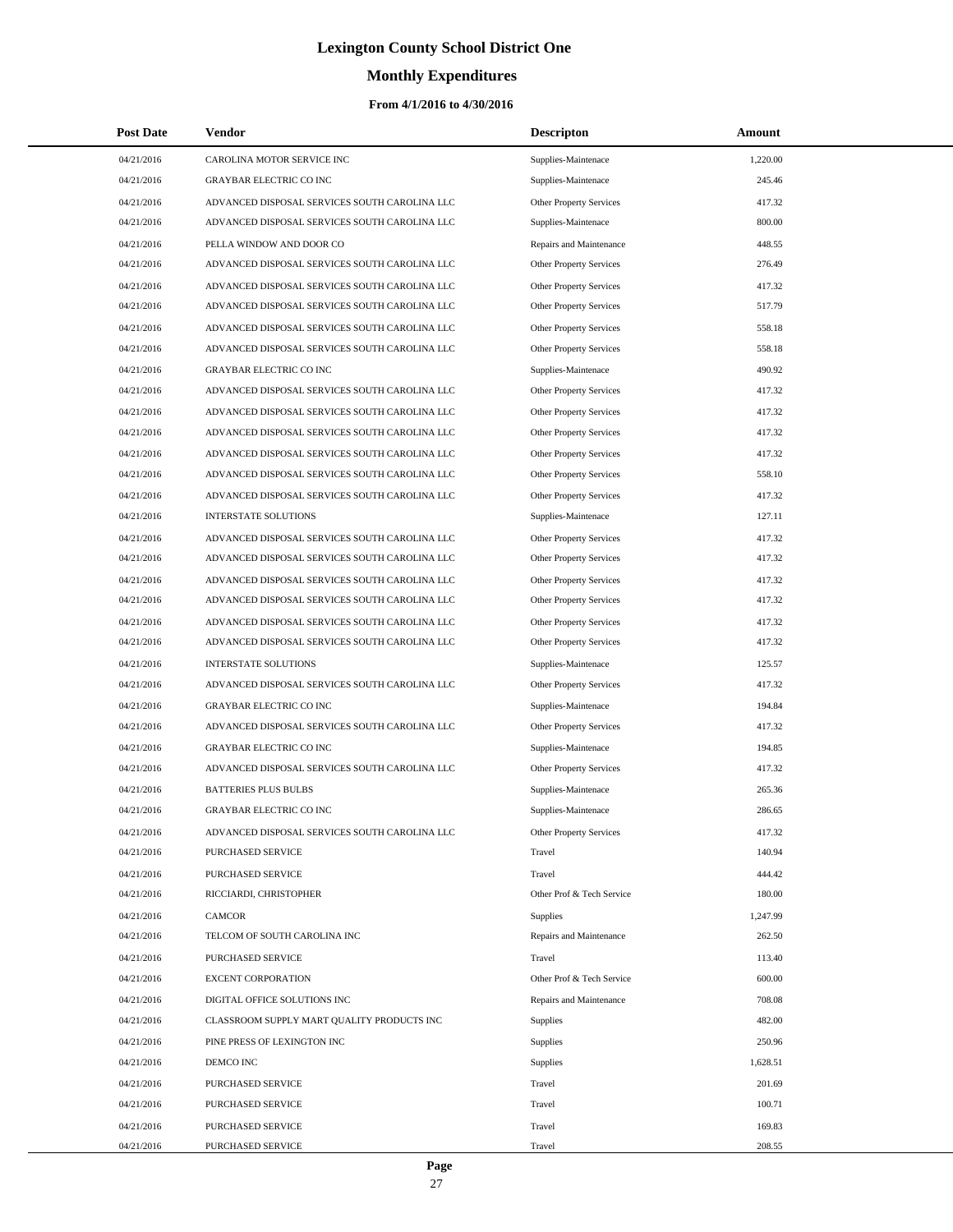# **Monthly Expenditures**

### **From 4/1/2016 to 4/30/2016**

| <b>Post Date</b> | Vendor                                   | <b>Descripton</b>              | Amount   |
|------------------|------------------------------------------|--------------------------------|----------|
| 04/21/2016       | PURCHASED SERVICE                        | Travel                         | 149.31   |
| 04/21/2016       | PURCHASED SERVICE                        | Travel                         | 233.28   |
| 04/21/2016       | PURCHASED SERVICE                        | Travel                         | 221.94   |
| 04/21/2016       | PURCHASED SERVICE                        | Travel                         | 120.96   |
| 04/21/2016       | PURCHASED SERVICE                        | Travel                         | 112.86   |
| 04/21/2016       | HAWTHORNE EDUCATIONAL SERVICES           | Supplies                       | 254.00   |
| 04/21/2016       | PURCHASED SERVICE                        | Travel                         | 143.64   |
| 04/21/2016       | PURCHASED SERVICE                        | Travel                         | 613.17   |
| 04/21/2016       | PURCHASED SERVICE                        | Travel                         | 185.22   |
| 04/21/2016       | <b>EXCENT CORPORATION</b>                | Other Prof & Tech Service      | 600.00   |
| 04/21/2016       | SWALLIE, LEE                             | Other Prof & Tech Service      | 300.00   |
| 04/21/2016       | <b>SWALLIE, LEE</b>                      | Other Prof & Tech Service      | 480.00   |
| 04/21/2016       | PURCHASED SERVICE                        | Supplies                       | 219.07   |
| 04/21/2016       | PURCHASED SERVICE                        | Other Objects                  | 133.74   |
| 04/21/2016       | SCHOOL OUTFITTERS LLC                    | Supplies                       | 341.60   |
| 04/21/2016       | SOUTHERN REGIONAL EDUCATION BD (SREB)    | Software Renewal/Agreemen      | 450.00   |
| 04/21/2016       | AECOM TECHNICAL SERVICES INC             | Other Prof & Tech Service      | 2,860.00 |
| 04/21/2016       | HERSHEYS ICE CREAM                       | Food                           | 276.00   |
| 04/21/2016       | HERSHEYS ICE CREAM                       | Food                           | 120.00   |
| 04/21/2016       | HERSHEYS ICE CREAM                       | Food                           | 849.60   |
| 04/21/2016       | GILBERT MIDDLE SCHOOL                    | Pupil Act-Fee/Collection Refnd | 338.00   |
| 04/21/2016       | MUSICIAN SUPPLY                          | Pupil Activity                 | 212.95   |
| 04/21/2016       | TOWNSEND PRESS BOOK CENTER               | Pupil Activity                 | 751.97   |
| 04/21/2016       | MUSICIAN SUPPLY                          | Pupil Activity                 | 347.73   |
| 04/21/2016       | T AND T SPORTS                           | Pupil Activity                 | 776.18   |
| 04/21/2016       | ADA BADMINTON AND TENNIS                 | Pupil Activity                 | 125.00   |
| 04/21/2016       | <b>BSN SPORTS</b>                        | Pupil Activity                 | 684.70   |
| 04/21/2016       | PROJECT ADVENTURE INC                    | Pupil Activity                 | 1,380.00 |
| 04/21/2016       | HENRY SCHEIN INC MEDICAL SPECIAL MARKETS | Pupil Activity                 | 1,485.10 |
| 04/21/2016       | THE TROPHY & AWARDS CENTER               | Pupil Activity                 | 398.04   |
| 04/21/2016       | T AND T SPORTS                           | Pupil Activity                 | 107.00   |
| 04/21/2016       | <b>TAND T SPORTS</b>                     | Pupil Activity                 | 1,926.00 |
| 04/21/2016       | <b>BSN SPORTS</b>                        | Pupil Activity                 | 1,736.56 |
| 04/21/2016       | <b>BSN SPORTS</b>                        | Pupil Activity                 | 112.35   |
| 04/21/2016       | <b>BSN SPORTS</b>                        | Pupil Activity                 | 1,011.13 |
| 04/21/2016       | SCHOOL CUTS SCREENING AND EMBROIDERY     | Pupil Activity                 | 385.20   |
| 04/21/2016       | <b>BSN SPORTS</b>                        | Pupil Activity                 | 1,707.72 |
| 04/21/2016       | MUSICIAN SUPPLY                          | Supplies                       | 2,011.60 |
| 04/21/2016       | <b>SHAR PRODUCTS</b>                     | Supplies                       | 1,035.50 |
| 04/21/2016       | LEXIA LEARNING SYSTEMS INC               | Inst Prog Improvement          | 7,500.00 |
| 04/22/2016       | H L SHEALY CO                            | Supplies                       | 1,091.40 |
| 04/22/2016       | DELL COMPUTERS                           | Supplies                       | 2,436.28 |
| 04/22/2016       | <b>APPLIED VIDEO</b>                     | Supplies                       | 1,006.34 |
| 04/22/2016       | <b>EBSCO</b>                             | Periodicals                    | 378.18   |
| 04/22/2016       | FOLLETT SCHOOL SOLUTIONS INC             | <b>Library Books</b>           | 684.17   |
| 04/22/2016       | FORMS AND SUPPLY INC (FSI)               | Supplies                       | 318.80   |
| 04/22/2016       | APPLIED VIDEO                            | Supplies                       | 196.26   |
| 04/22/2016       | DADE PAPER AND BAG CO                    | Supplies-Maintenace            | 300.97   |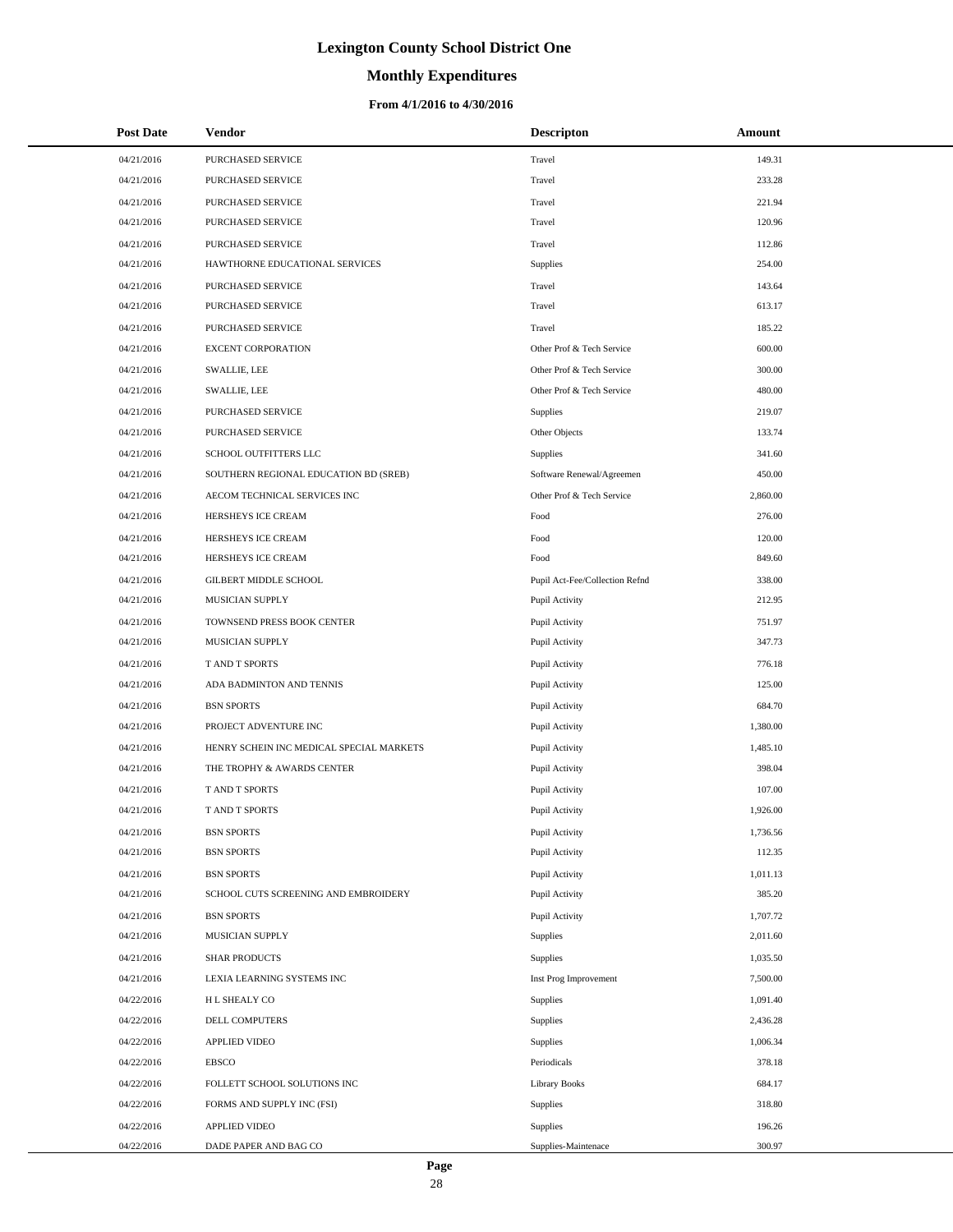# **Monthly Expenditures**

| <b>Post Date</b> | Vendor                                            | <b>Descripton</b>          | Amount   |
|------------------|---------------------------------------------------|----------------------------|----------|
| 04/22/2016       | A Z LAWN MOWER PARTS                              | Supplies-Maintenace        | 242.76   |
| 04/22/2016       | A Z LAWN MOWER PARTS                              | Supplies-Maintenace        | 562.69   |
| 04/22/2016       | MID ATLANTIC STIHL                                | Supplies-Maintenace        | 770.32   |
| 04/22/2016       | DADE PAPER AND BAG CO                             | Supplies-Maintenace        | 931.97   |
| 04/22/2016       | <b>CARTS PLUS</b>                                 | Supplies-Maintenace        | 196.88   |
| 04/22/2016       | DADE PAPER AND BAG CO                             | Supplies-Maintenace        | 372.79   |
| 04/22/2016       | DADE PAPER AND BAG CO                             | Supplies-Maintenace        | 447.35   |
| 04/22/2016       | A Z LAWN MOWER PARTS                              | Supplies-Maintenace        | 242.76   |
| 04/22/2016       | FERGUSON ENTERPRISES INC FEI 27                   | Supplies-Maintenace        | 182.97   |
| 04/22/2016       | GOVAN, TERRY                                      | Other Prof & Tech Service  | 180.00   |
| 04/22/2016       | ROZIER, GARRY B                                   | Other Prof & Tech Service  | 120.00   |
| 04/22/2016       | WILFONG, MICHAEL BRIAN                            | Other Prof & Tech Service  | 120.00   |
| 04/22/2016       | MEDLIN, MICHAEL LAWRENCE                          | Other Prof & Tech Service  | 120.00   |
| 04/22/2016       | BLACK, CALEB JAMES                                | Other Prof & Tech Service  | 120.00   |
| 04/22/2016       | RICCIARDI, CHRISTOPHER                            | Other Prof & Tech Service  | 180.00   |
| 04/22/2016       | FRANKLIN, TIMOTHY WILLIAM                         | Other Prof & Tech Service  | 120.00   |
| 04/22/2016       | SPIVEY, STEPHEN J                                 | Other Prof & Tech Service  | 180.00   |
| 04/22/2016       | <b>GATTIS PRO AUDIO</b>                           | Rentals                    | 631.30   |
| 04/22/2016       | <b>READ IT ONCE AGAIN</b>                         | Supplies                   | 267.50   |
| 04/22/2016       | <b>APPLIED VIDEO</b>                              | Pupil Activity             | 593.86   |
| 04/22/2016       | <b>BSN SPORTS</b>                                 | Pupil Activity             | 299.60   |
| 04/22/2016       | PROED INC                                         | Supplies                   | 221.00   |
| 04/25/2016       | FORMS AND SUPPLY INC (FSI)                        | Supplies                   | 2,446.56 |
| 04/25/2016       | DELL COMPUTERS                                    | <b>Technology Supplies</b> | 1,238.80 |
| 04/25/2016       | TRIUNE MARKETING CO                               | Supplies                   | 679.45   |
| 04/25/2016       | FORMS AND SUPPLY INC (FSI)                        | Supplies                   | 258.60   |
| 04/25/2016       | PURCHASED SERVICE                                 | Travel                     | 150.00   |
| 04/25/2016       | FISHER SCIENTIFIC COMPANY LLC                     | Supplies                   | 580.67   |
| 04/25/2016       | THE LIBRARY STORE                                 | Supplies                   | 147.61   |
| 04/25/2016       | EDLEADER21                                        | Periodicals                | 7,000.00 |
| 04/25/2016       | DUFF WHITE AND TURNER LLC                         | <b>Legal Services</b>      | 3,142.65 |
| 04/25/2016       | FORMS AND SUPPLY INC (FSI)                        | Supplies                   | 269.08   |
| 04/25/2016       | US INK AND TONER INC                              | Supplies                   | 539.43   |
| 04/25/2016       | DADE PAPER AND BAG CO                             | Supplies-Maintenace        | 1,502.11 |
| 04/25/2016       | <b>GRAYBAR ELECTRIC CO INC</b>                    | Supplies-Maintenace        | 195.28   |
| 04/25/2016       | DADE PAPER AND BAG CO                             | Supplies-Maintenace        | 1,863.94 |
| 04/25/2016       | SMITH AND JONES JANITORIAL SUPPLIES AND EQUIP INC | Supplies-Maintenace        | 329.70   |
| 04/25/2016       | <b>WW GRAINGER</b>                                | Supplies-Maintenace        | 475.50   |
| 04/25/2016       | SMITH AND JONES JANITORIAL SUPPLIES AND EQUIP INC | Supplies-Maintenace        | 203.30   |
| 04/25/2016       | <b>WW GRAINGER</b>                                | Supplies-Maintenace        | 652.04   |
| 04/25/2016       | SMITH AND JONES JANITORIAL SUPPLIES AND EQUIP INC | Supplies-Maintenace        | 1,217.87 |
| 04/25/2016       | DADE PAPER AND BAG CO                             | Supplies-Maintenace        | 250.81   |
| 04/25/2016       | SMITH AND JONES JANITORIAL SUPPLIES AND EQUIP INC | Supplies-Maintenace        | 545.32   |
| 04/25/2016       | DADE PAPER AND BAG CO                             | Supplies-Maintenace        | 279.59   |
| 04/25/2016       | <b>INTERSTATE SOLUTIONS</b>                       | Supplies-Maintenace        | 124.12   |
| 04/25/2016       | SMITH AND JONES JANITORIAL SUPPLIES AND EQUIP INC | Supplies-Maintenace        | 2,573.08 |
| 04/25/2016       | DADE PAPER AND BAG CO                             | Supplies-Maintenace        | 376.21   |
| 04/25/2016       | INTERSTATE SOLUTIONS                              | Supplies-Maintenace        | 186.18   |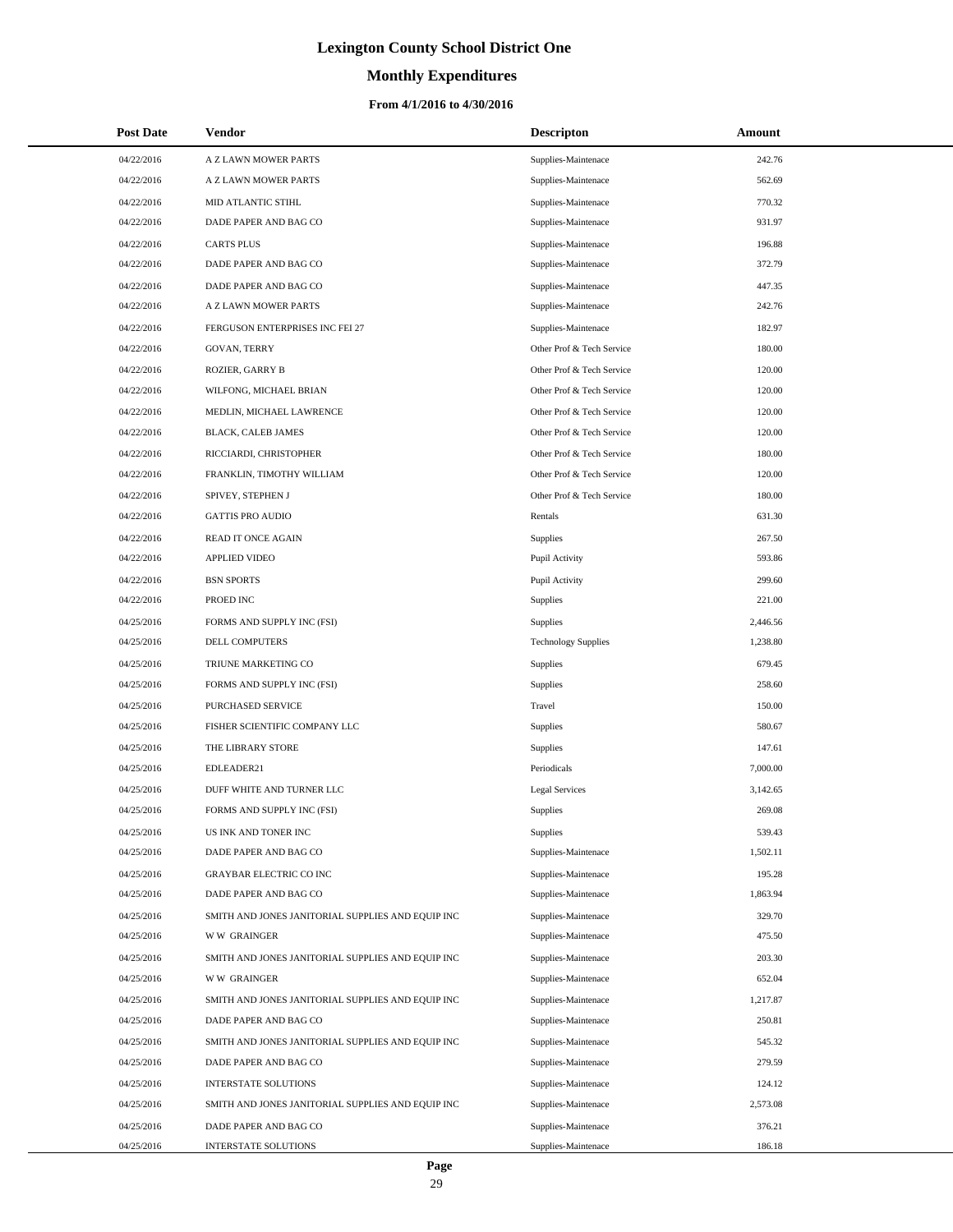# **Monthly Expenditures**

| <b>Post Date</b> | Vendor                                             | <b>Descripton</b>             | Amount   |
|------------------|----------------------------------------------------|-------------------------------|----------|
| 04/25/2016       | CALICO INDUSTRIES INC                              | Supplies-Maintenace           | 549.45   |
| 04/25/2016       | GRAYBAR ELECTRIC CO INC                            | Supplies-Maintenace           | 117.70   |
| 04/25/2016       | <b>GRAYBAR ELECTRIC CO INC</b>                     | Supplies-Maintenace           | 117.70   |
| 04/25/2016       | SMITH AND JONES JANITORIAL SUPPLIES AND EQUIP INC  | Supplies-Maintenace           | 4,866.36 |
| 04/25/2016       | SMITH AND JONES JANITORIAL SUPPLIES AND EQUIP INC  | Supplies-Maintenace           | 1,902.30 |
| 04/25/2016       | <b>INTERSTATE SOLUTIONS</b>                        | Supplies-Maintenace           | 124.12   |
| 04/25/2016       | SMITH AND JONES JANITORIAL SUPPLIES AND EQUIP INC  | Supplies-Maintenace           | 411.31   |
| 04/25/2016       | <b>WW GRAINGER</b>                                 | Supplies-Maintenace           | 1,937.97 |
| 04/25/2016       | INTERSTATE SOLUTIONS                               | Supplies-Maintenace           | 117.70   |
| 04/25/2016       | SNUFFER, ROBERT                                    | Other Prof & Tech Service     | 120.00   |
| 04/25/2016       | WILFONG, MICHAEL BRIAN                             | Other Prof & Tech Service     | 120.00   |
| 04/25/2016       | BLACK, CALEB JAMES                                 | Other Prof & Tech Service     | 180.00   |
| 04/25/2016       | FRANKLIN, TIMOTHY WILLIAM                          | Other Prof & Tech Service     | 180.00   |
| 04/25/2016       | HART, MICHAEL JOSEPH                               | Other Prof & Tech Service     | 180.00   |
| 04/25/2016       | FORMS AND SUPPLY INC (FSI)                         | Supplies                      | 1,189.07 |
| 04/25/2016       | CDWG ACCT 305089                                   | <b>Technology Supplies</b>    | 190.67   |
| 04/25/2016       | DELL COMPUTERS                                     | <b>Technology Supplies</b>    | 422.41   |
| 04/25/2016       | DIGITAL OFFICE SOLUTIONS INC                       | Repairs and Maintenance       | 3,261.68 |
| 04/25/2016       | ACE EDUCATIONAL SUPPLIES INC                       | Supplies                      | 214.91   |
| 04/25/2016       | <b>GEIGER CAROLINAS</b>                            | Supplies                      | 1,406.66 |
| 04/25/2016       | 806 TECHNOLOGIES INC                               | Software Renewal/Agreemen     | 450.00   |
| 04/25/2016       | 806 TECHNOLOGIES INC                               | Software Renewal/Agreemen     | 450.00   |
| 04/25/2016       | DELL COMPUTERS                                     | <b>Technology Supplies</b>    | 298.74   |
| 04/25/2016       | 806 TECHNOLOGIES INC                               | Software Renewal/Agreemen     | 450.00   |
| 04/25/2016       | DELL COMPUTERS                                     | <b>Technology Supplies</b>    | 298.74   |
| 04/25/2016       | 806 TECHNOLOGIES INC                               | Software Renewal/Agreemen     | 450.00   |
| 04/25/2016       | 806 TECHNOLOGIES INC                               | Software Renewal/Agreemen     | 450.00   |
| 04/25/2016       | 806 TECHNOLOGIES INC                               | Software Renewal/Agreemen     | 450.00   |
| 04/25/2016       | 806 TECHNOLOGIES INC                               | Inst Prog Improvement         | 1,000.00 |
| 04/25/2016       | TROXELL COMMUNICATIONS INC                         | Supplies                      | 714.33   |
| 04/25/2016       | NANCY K PERRY CHILDREN'S SHELTER                   | <b>Instructional Services</b> | 300.00   |
| 04/25/2016       | AIKIDO ACADEMY OF SELF DEFENSE                     | Other Prof & Tech Service     | 150.00   |
| 04/25/2016       | MOORE MEDICAL CORP                                 | Supplies                      | 3,150.00 |
| 04/25/2016       | TROXELL COMMUNICATIONS INC                         | Supplies                      | 565.51   |
| 04/25/2016       | SCHOOL SPECIALTY INC                               | Supplies                      | 113.89   |
| 04/25/2016       | HANDWRITING WITHOUT TEARS BY JAN Z OLSEN OTR       | Supplies                      | 428.00   |
| 04/25/2016       | TEACHING STRATEGIES INC                            | Supplies                      | 2,575.36 |
| 04/25/2016       | SCHOOL SPECIALTY INC                               | Supplies                      | 172.27   |
| 04/25/2016       | HANDWRITING WITHOUT TEARS BY JAN Z OLSEN OTR       | Supplies                      | 340.00   |
| 04/25/2016       | THE BANK OF NEW YORK FINANCIAL CONTROL BILLING DEP | Dues and Fees                 | 750.00   |
| 04/25/2016       | COMMUNICATION MANAGEMENT INC                       | <b>Technology Supplies</b>    | 4,788.00 |
| 04/25/2016       | FORMS AND SUPPLY INC (FSI)                         | Pupil Activity                | 190.29   |
| 04/25/2016       | FORMS AND SUPPLY INC (FSI)                         | Pupil Activity                | 326.21   |
| 04/25/2016       | PRESENTATION SYSTEMS SOUTH INC                     | Pupil Activity                | 699.43   |
| 04/25/2016       | FORMS AND SUPPLY INC (FSI)                         | Pupil Activity                | 1,151.32 |
| 04/25/2016       | CASH                                               | Pupil Activity                | 217.00   |
| 04/25/2016       | SMITH, BRIAN                                       | Pupil Activity                | 360.00   |
| 04/25/2016       | STOKES, JAMES LEE                                  | Pupil Activity                | 120.00   |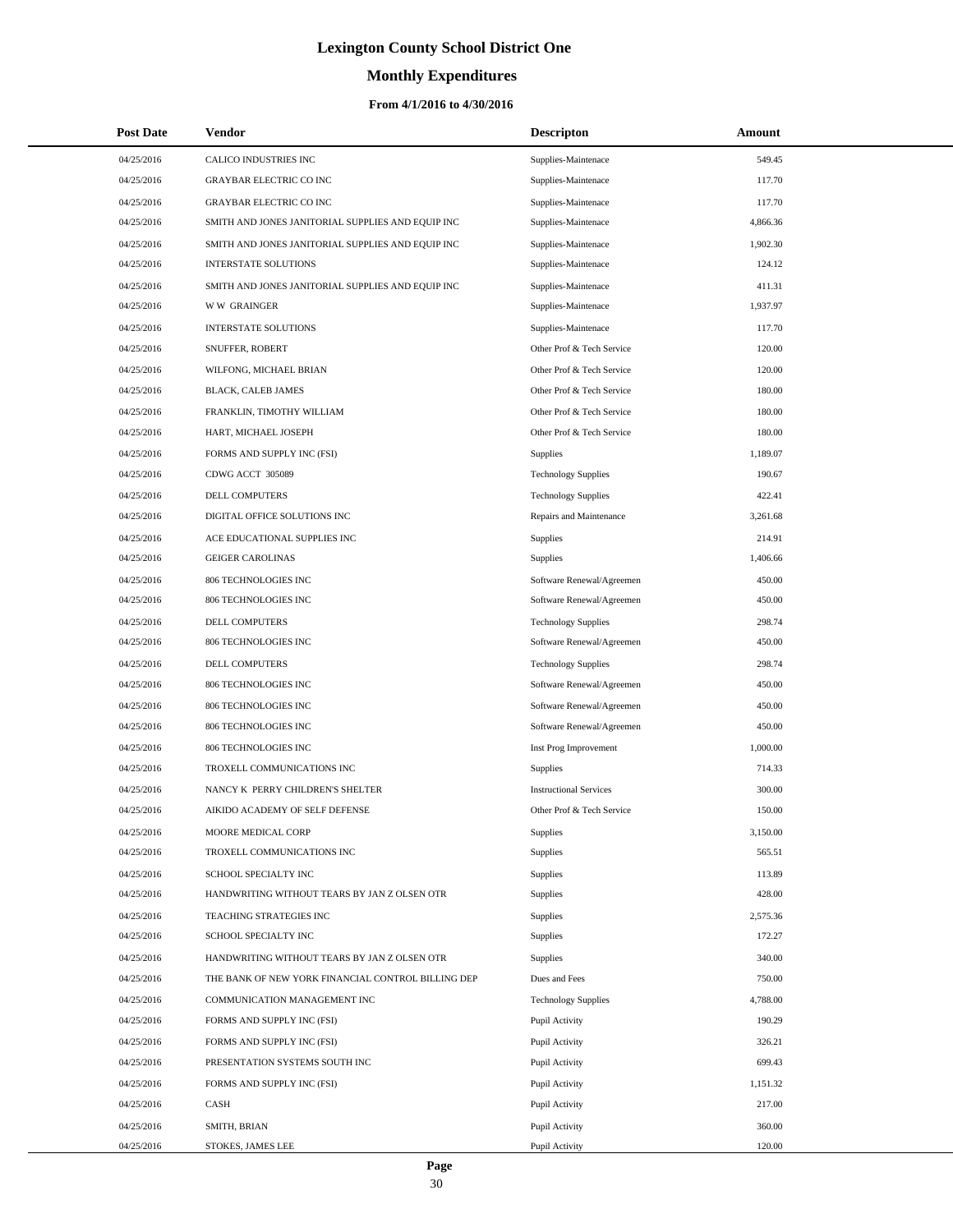# **Monthly Expenditures**

| <b>Post Date</b> | <b>Vendor</b>                                   | <b>Descripton</b>          | Amount    |
|------------------|-------------------------------------------------|----------------------------|-----------|
| 04/25/2016       | AZAD, KAMRAN                                    | Pupil Activity             | 107.70    |
| 04/25/2016       | FRYE, AARON BRADLEY                             | Pupil Activity             | 130.00    |
| 04/25/2016       | MANN, ROB                                       | Pupil Activity             | 105.00    |
| 04/25/2016       | SHOBERT, BRENT                                  | Pupil Activity             | 130.00    |
| 04/25/2016       | CROMER, ANTHONY                                 | Pupil Activity             | 130.00    |
| 04/25/2016       | HOOVER, MARK STEVEN                             | Pupil Activity             | 130.00    |
| 04/25/2016       | PENSA, BART                                     | Pupil Activity             | 140.00    |
| 04/25/2016       | SMITH, JAMES ASHLEY                             | Pupil Activity             | 140.00    |
| 04/25/2016       | BURGER, BRADLEY L                               | Pupil Activity             | 130.00    |
| 04/25/2016       | RAMIREZ, JESSE J                                | Pupil Activity             | 130.00    |
| 04/25/2016       | <b>BSN SPORTS</b>                               | Pupil Activity             | 1,230.35  |
| 04/25/2016       | MURNANE, MATTHEW JOSEPH                         | Pupil Activity             | 240.00    |
| 04/25/2016       | MIXON, CHRISTOPHER DOUGLAS                      | Pupil Activity             | 105.00    |
| 04/25/2016       | GASAN, DUMITRU                                  | Pupil Activity             | 105.00    |
| 04/25/2016       | SHULL, MARION                                   | Pupil Activity             | 105.00    |
| 04/25/2016       | TRIANO, GUY                                     | Pupil Activity             | 120.00    |
| 04/25/2016       | DAVIS, WILLIAM                                  | Pupil Activity             | 102.30    |
| 04/25/2016       | RIDGEWAY, DOUGLAS JAMES                         | Pupil Activity             | 130.00    |
| 04/25/2016       | <b>BSN SPORTS</b>                               | Pupil Activity             | 1,203.75  |
| 04/25/2016       | <b>BSN SPORTS</b>                               | Pupil Activity             | 112.35    |
| 04/25/2016       | <b>BATES, CHARLES DAVID</b>                     | Pupil Activity             | 103.00    |
| 04/25/2016       | ATOMIK CLIMBING HOLDS INC                       | Pupil Activity             | 776.43    |
| 04/25/2016       | HENRY SCHEIN INC MEDICAL SPECIAL MARKETS        | Pupil Activity             | 385.20    |
| 04/25/2016       | <b>BSN SPORTS</b>                               | Pupil Activity             | 5,678.23  |
| 04/25/2016       | PRINTSOUTH PRINTING INC                         | Pupil Activity             | 155.15    |
| 04/25/2016       | A3 COMMUNICATIONS INC                           | <b>Technology Supplies</b> | 2,080.75  |
| 04/26/2016       | <b>WW GRAINGER</b>                              | Supplies-Maintenace        | 110.85    |
| 04/27/2016       | BENCHMARK EDUCATION CO                          | Supplies-Immersion         | 201.56    |
| 04/27/2016       | <b>HEINEMANN</b>                                | Supplies                   | 16,054.75 |
| 04/27/2016       | LAKESHORE LEARNING MATERIALS                    | Supplies                   | 120.97    |
| 04/27/2016       | BLICK ART MATERIALS LLC                         | Supplies                   | 244.03    |
| 04/27/2016       | SCHOOL SPECIALTY INC                            | Supplies                   | 328.37    |
| 04/27/2016       | HP INC                                          | Supplies                   | 585.12    |
| 04/27/2016       | APPLE INC                                       | <b>Technology Supplies</b> | 147.66    |
| 04/27/2016       | DELL COMPUTERS                                  | Supplies                   | 1,027.76  |
| 04/27/2016       | APPLE INC                                       | <b>Technology Supplies</b> | 738.30    |
| 04/27/2016       | <b>NASCO</b>                                    | Supplies                   | 1,175.55  |
| 04/27/2016       | TROXELL COMMUNICATIONS INC                      | <b>Technology Supplies</b> | 888.59    |
| 04/27/2016       | FORMS AND SUPPLY INC (FSI)                      | Supplies                   | 152.48    |
| 04/27/2016       | APPLE INC                                       | <b>Technology Supplies</b> | 2,214.90  |
| 04/27/2016       | FORMS AND SUPPLY INC (FSI)                      | Supplies                   | 883.57    |
| 04/27/2016       | APPLE INC                                       | <b>Technology Supplies</b> | 147.66    |
| 04/27/2016       | PALMETTO STRINGS                                | Repairs and Maintenance    | 2,475.00  |
| 04/27/2016       | STATE AUTO PAINT CO                             | Supplies                   | 710.87    |
| 04/27/2016       | WEISSMAN THEATRICAL SUPPLY DBA DESIGN FOR DANCE | Supplies                   | 199.07    |
| 04/27/2016       | CHANNING BETE COMPANY                           | Supplies                   | 408.75    |
| 04/27/2016       | SC DEPARTMENT OF REVENUE (SALES TAX RETURN)     | Supplies                   | 167.65    |
| 04/27/2016       | SCHOOL NURSE SUPPLY INC                         | Supplies                   | 2,395.00  |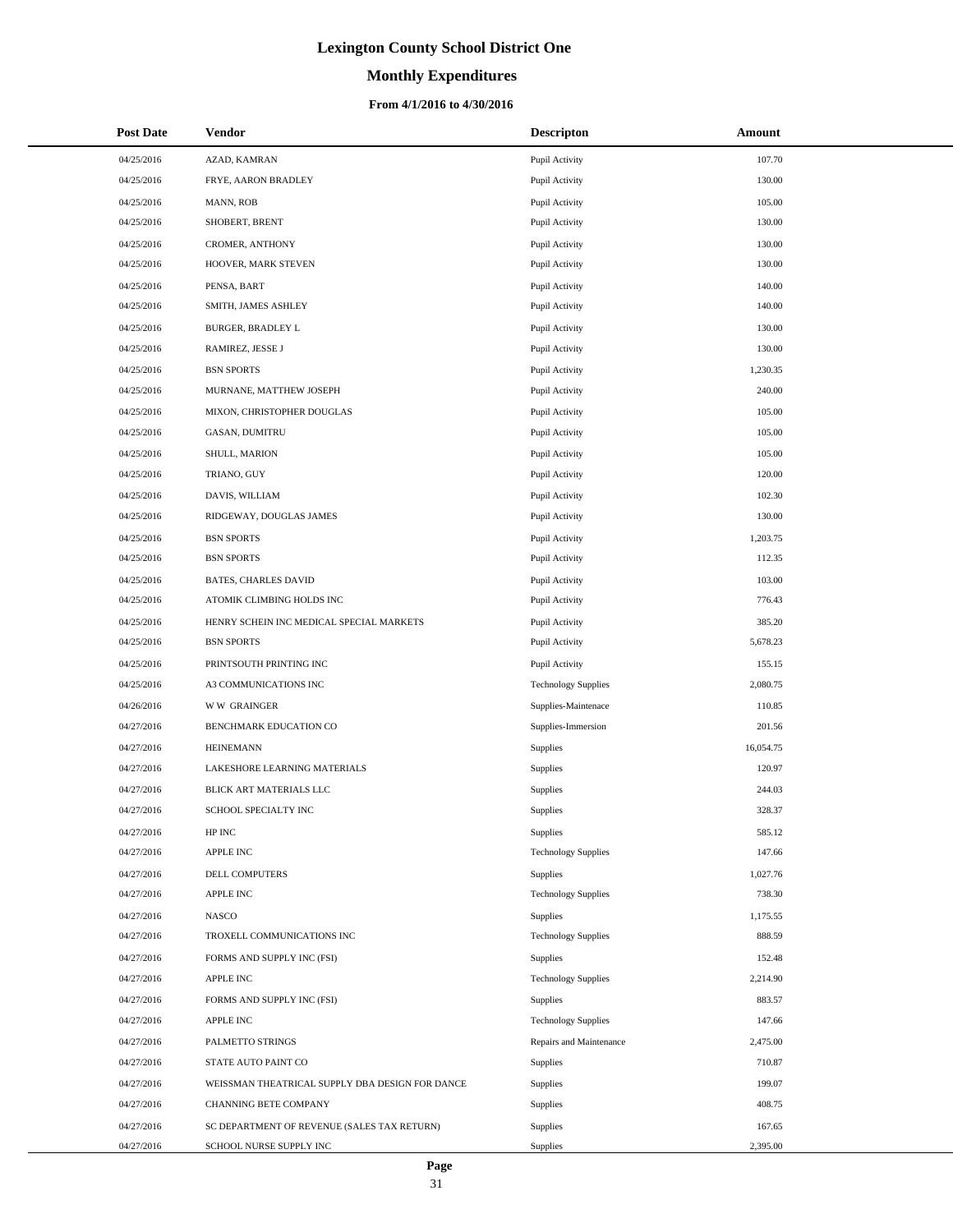# **Monthly Expenditures**

| <b>Post Date</b> | <b>Vendor</b>                    | <b>Descripton</b>          | Amount    |
|------------------|----------------------------------|----------------------------|-----------|
| 04/27/2016       | SCHOOL NURSE SUPPLY INC          | Supplies                   | 174.90    |
| 04/27/2016       | FOLLETT SCHOOL SOLUTIONS INC     | <b>Library Books</b>       | 674.09    |
| 04/27/2016       | SIMPLY SOUTHERN CATERING LLC     | Other Objects              | 223.63    |
| 04/27/2016       | PURCHASED SERVICE                | Travel                     | 626.90    |
| 04/27/2016       | FORMS AND SUPPLY INC (FSI)       | Supplies                   | 437.59    |
| 04/27/2016       | FORMS AND SUPPLY INC (FSI)       | <b>Supplies</b>            | 656.43    |
| 04/27/2016       | TRITEK FIRE AND SECURITY LLC     | Repairs and Maintenance    | 411.10    |
| 04/27/2016       | DELL COMPUTERS                   | Supplies-Maintenace        | 720.25    |
| 04/27/2016       | SOUTHEASTERN PAPER               | Supplies-Maintenace        | 505.20    |
| 04/27/2016       | INTERIOR SYSTEMS INC             | Supplies                   | 3,383.34  |
| 04/27/2016       | SOUTHEASTERN PAPER               | Supplies-Maintenace        | 2,118.49  |
| 04/27/2016       | <b>WW GRAINGER</b>               | Supplies-Maintenace        | 1,548.32  |
| 04/27/2016       | CITY ELECTRIC SUPPLY CO          | Supplies-Maintenace        | 1,382.12  |
| 04/27/2016       | <b>GRAYBAR ELECTRIC CO INC</b>   | Supplies-Maintenace        | 445.65    |
| 04/27/2016       | <b>WW GRAINGER</b>               | Supplies-Maintenace        | 1,080.57  |
| 04/27/2016       | CALICO INDUSTRIES INC            | Supplies-Maintenace        | 549.45    |
| 04/27/2016       | <b>GRAYBAR ELECTRIC CO INC</b>   | Supplies-Maintenace        | 381.99    |
| 04/27/2016       | EA SERVICES INC                  | Repairs and Maintenance    | 1,438.80  |
| 04/27/2016       | <b>CK SUPPLY</b>                 | Supplies-Maintenace        | 435.53    |
| 04/27/2016       | SOUTHEASTERN PAPER               | Supplies-Maintenace        | 677.52    |
| 04/27/2016       | CALICO INDUSTRIES INC            | Supplies-Maintenace        | 274.72    |
| 04/27/2016       | SOUTHEASTERN PAPER               | Supplies-Maintenace        | 542.76    |
| 04/27/2016       | <b>WW GRAINGER</b>               | Supplies-Maintenace        | 156.02    |
| 04/27/2016       | <b>WW GRAINGER</b>               | Supplies-Maintenace        | 332.56    |
| 04/27/2016       | <b>WW GRAINGER</b>               | Supplies-Maintenace        | 125.18    |
| 04/27/2016       | <b>INTERSTATE SOLUTIONS</b>      | Supplies-Maintenace        | 248.24    |
| 04/27/2016       | SOUTHEASTERN PAPER               | Supplies-Maintenace        | 2,608.32  |
| 04/27/2016       | <b>GRAYBAR ELECTRIC CO INC</b>   | Supplies-Maintenace        | 445.66    |
| 04/27/2016       | SOUTHEASTERN PAPER               | Supplies-Maintenace        | 1,082.57  |
| 04/27/2016       | <b>WW GRAINGER</b>               | Supplies-Maintenace        | 522.91    |
| 04/27/2016       | ACE GLASS CO INC                 | Repairs and Maintenance    | 125.00    |
| 04/27/2016       | <b>GRAYBAR ELECTRIC CO INC</b>   | Supplies-Maintenace        | 940.26    |
| 04/27/2016       | <b>GRAYBAR ELECTRIC CO INC</b>   | Supplies-Maintenace        | 422.65    |
| 04/27/2016       | FRANKLIN, TIMOTHY WILLIAM        | Other Prof & Tech Service  | 180.00    |
| 04/27/2016       | MCMANUS, JOHN-PATRICK A.         | Other Prof & Tech Service  | 180.00    |
| 04/27/2016       | PARKER, NICHOLAS                 | Other Prof & Tech Service  | 180.00    |
| 04/27/2016       | YOUNG, MATTHEW                   | Other Prof & Tech Service  | 120.00    |
| 04/27/2016       | HAIGLER III, THOMAS I            | Other Prof & Tech Service  | 180.00    |
| 04/27/2016       | TAYLOR, MICHAEL HAMPTON          | Other Prof & Tech Service  | 180.00    |
| 04/27/2016       | COOPER, JOEL L                   | Other Prof & Tech Service  | 180.00    |
| 04/27/2016       | STEEN, BRANDON JAMES             | Other Prof & Tech Service  | 180.00    |
| 04/27/2016       | <b>APPLE INC</b>                 | <b>Technology Supplies</b> | 33,127.20 |
| 04/27/2016       | CABLE AND CONNECTIONS            | <b>Technology Supplies</b> | 235.40    |
| 04/27/2016       | DIGITAL OFFICE SOLUTIONS INC     | Repairs and Maintenance    | 940.54    |
| 04/27/2016       | SCHOOL SPECIALTY INC             | <b>Supplies</b>            | 250.70    |
| 04/27/2016       | <b>GEIGER CAROLINAS</b>          | <b>Supplies</b>            | 187.25    |
| 04/27/2016       | SC SCHOOL FOR THE DEAF AND BLIND | <b>Pupil Services</b>      | 1,833.34  |
| 04/27/2016       | CROSS COUNTRY TOURS INC          | Pupil Transportation       | 635.00    |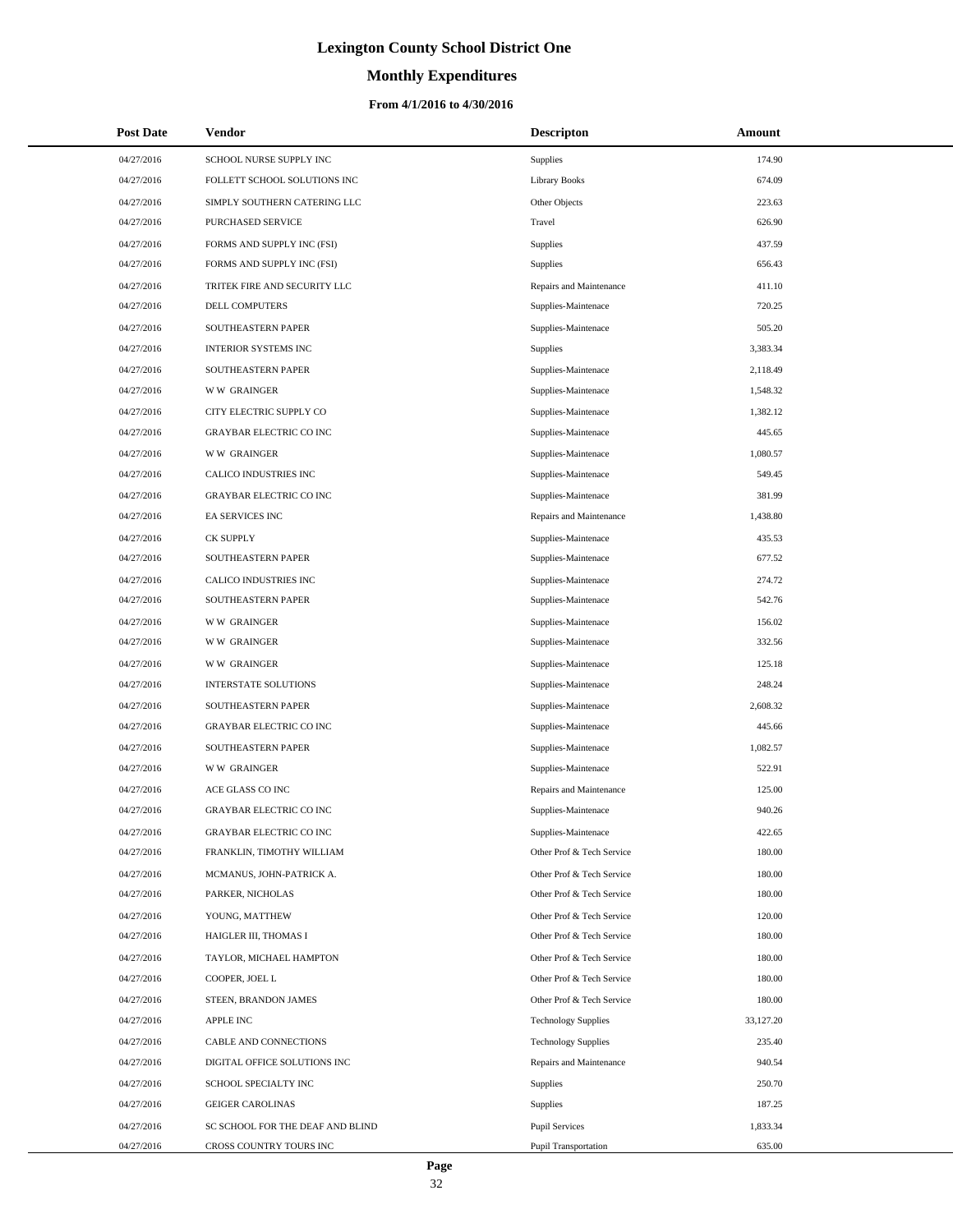# **Monthly Expenditures**

### **From 4/1/2016 to 4/30/2016**

| <b>Post Date</b> | Vendor                                             | <b>Descripton</b>                    | Amount   |
|------------------|----------------------------------------------------|--------------------------------------|----------|
| 04/27/2016       | FBLA/PBL NLC                                       | Pupil Transportation                 | 1,260.00 |
| 04/27/2016       | LAKESHORE LEARNING MATERIALS                       | Supplies                             | 556.06   |
| 04/27/2016       | LAKESHORE LEARNING MATERIALS                       | Supplies                             | 375.07   |
| 04/27/2016       | LAKESHORE LEARNING MATERIALS                       | Supplies                             | 837.44   |
| 04/27/2016       | FBLA/PBL NLC                                       | Travel                               | 210.00   |
| 04/27/2016       | THE BANK OF NEW YORK FINANCIAL CONTROL BILLING DEP | Dues and Fees                        | 2,231.29 |
| 04/27/2016       | SOUTHMED INC                                       | <b>Technology Supplies</b>           | 2,240.20 |
| 04/27/2016       | CDWG ACCT 305089                                   | <b>Technology Supplies</b>           | 1,781.55 |
| 04/27/2016       | CDWG ACCT 305089                                   | <b>Technology Supplies</b>           | 593.85   |
| 04/27/2016       | CDWG ACCT 305089                                   | <b>Technology Supplies</b>           | 593.85   |
| 04/27/2016       | CDWG ACCT 305089                                   | <b>Technology Supplies</b>           | 2,969.25 |
| 04/27/2016       | CDWG ACCT 305089                                   | <b>Technology Supplies</b>           | 2,375.40 |
| 04/27/2016       | CDWG ACCT 305089                                   | <b>Technology Supplies</b>           | 1,187.70 |
| 04/27/2016       | <b>US FOODS</b>                                    | Supplies                             | 1,102.23 |
| 04/27/2016       | EARTHGRAINS BAKING COMPANIES INC                   | <b>Bread</b>                         | 213.25   |
| 04/27/2016       | BORDEN DAIRY CO OF SC LLC                          | Milk                                 | 817.96   |
| 04/27/2016       | SENN BROTHERS INC                                  | Produce                              | 1,060.54 |
| 04/27/2016       | <b>US FOODS</b>                                    | Supplies                             | 709.29   |
| 04/27/2016       | EARTHGRAINS BAKING COMPANIES INC                   | <b>Bread</b>                         | 110.00   |
| 04/27/2016       | BORDEN DAIRY CO OF SC LLC                          | Milk                                 | 745.29   |
| 04/27/2016       | SENN BROTHERS INC                                  | Produce                              | 649.01   |
| 04/27/2016       | <b>US FOODS</b>                                    | Supplies                             | 836.22   |
| 04/27/2016       | BORDEN DAIRY CO OF SC LLC                          | Milk                                 | 461.74   |
| 04/27/2016       | SENN BROTHERS INC                                  | Produce                              | 344.48   |
| 04/27/2016       | <b>US FOODS</b>                                    | Supplies                             | 727.95   |
| 04/27/2016       | <b>WW GRAINGER</b>                                 | Supplies                             | 499.16   |
| 04/27/2016       | BORDEN DAIRY CO OF SC LLC                          | Milk                                 | 1,787.28 |
| 04/27/2016       | SENN BROTHERS INC                                  | Produce                              | 924.73   |
| 04/27/2016       | <b>US FOODS</b>                                    | Supplies                             | 365.54   |
| 04/27/2016       | BORDEN DAIRY CO OF SC LLC                          | Milk                                 | 653.45   |
| 04/27/2016       | SENN BROTHERS INC                                  | Produce                              | 624.13   |
| 04/27/2016       | <b>US FOODS</b>                                    | Supplies                             | 632.42   |
| 04/27/2016       | <b>WW GRAINGER</b>                                 | Supplies                             | 499.16   |
| 04/27/2016       | EARTHGRAINS BAKING COMPANIES INC                   | <b>Bread</b>                         | 103.75   |
| 04/27/2016       | BORDEN DAIRY CO OF SC LLC                          | Milk                                 | 797.16   |
| 04/27/2016       | SENN BROTHERS INC                                  | Produce                              | 1,169.70 |
| 04/27/2016       | SENN BROTHERS INC                                  | Produce                              | 274.58   |
| 04/27/2016       | <b>US FOODS</b>                                    | Supplies                             | 680.35   |
| 04/27/2016       | SENN BROTHERS INC                                  | Produce                              | 1,455.34 |
| 04/27/2016       | <b>US FOODS</b>                                    | <b>Commodity Distribution Charge</b> | 163.24   |
| 04/27/2016       | <b>GENERAL SALES COMPANY</b>                       | Supplies                             | 2,954.60 |
| 04/27/2016       | <b>US FOODS</b>                                    | Supplies                             | 762.53   |
| 04/27/2016       | BORDEN DAIRY CO OF SC LLC                          | Milk                                 | 824.99   |
| 04/27/2016       | SENN BROTHERS INC                                  | Produce                              | 572.14   |
| 04/27/2016       | <b>US FOODS</b>                                    | Supplies                             | 492.00   |
| 04/27/2016       | <b>WW GRAINGER</b>                                 | Supplies                             | 499.16   |
| 04/27/2016       | EARTHGRAINS BAKING COMPANIES INC                   | <b>Bread</b>                         | 297.50   |
| 04/27/2016       | BORDEN DAIRY CO OF SC LLC                          | Milk                                 | 2,020.12 |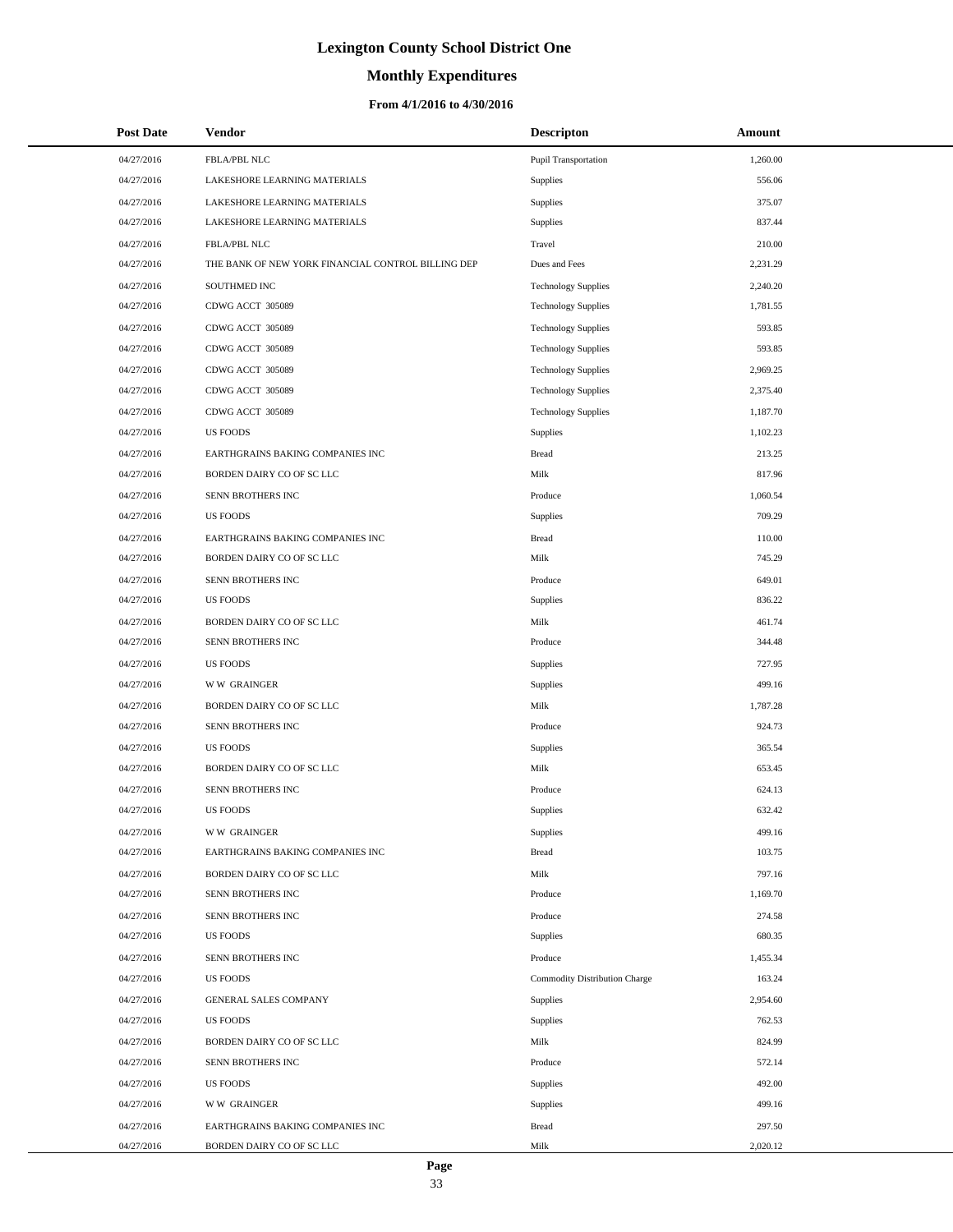# **Monthly Expenditures**

| <b>Post Date</b> | Vendor                           | <b>Descripton</b>             | Amount   |
|------------------|----------------------------------|-------------------------------|----------|
| 04/27/2016       | SENN BROTHERS INC                | Produce                       | 1,129.35 |
| 04/27/2016       | <b>US FOODS</b>                  | Supplies                      | 481.37   |
| 04/27/2016       | <b>WW GRAINGER</b>               | Supplies                      | 499.16   |
| 04/27/2016       | BORDEN DAIRY CO OF SC LLC        | Milk                          | 1,341.01 |
| 04/27/2016       | SENN BROTHERS INC                | Produce                       | 474.25   |
| 04/27/2016       | <b>US FOODS</b>                  | Supplies                      | 962.71   |
| 04/27/2016       | EARTHGRAINS BAKING COMPANIES INC | <b>Bread</b>                  | 105.00   |
| 04/27/2016       | BORDEN DAIRY CO OF SC LLC        | Milk                          | 1,090.27 |
| 04/27/2016       | SENN BROTHERS INC                | Produce                       | 1,117.11 |
| 04/27/2016       | <b>US FOODS</b>                  | Supplies                      | 617.69   |
| 04/27/2016       | BORDEN DAIRY CO OF SC LLC        | Milk                          | 654.09   |
| 04/27/2016       | SENN BROTHERS INC                | Produce                       | 251.42   |
| 04/27/2016       | <b>US FOODS</b>                  | Supplies                      | 945.68   |
| 04/27/2016       | EARTHGRAINS BAKING COMPANIES INC | <b>Bread</b>                  | 147.50   |
| 04/27/2016       | BORDEN DAIRY CO OF SC LLC        | Milk                          | 1,026.22 |
| 04/27/2016       | SENN BROTHERS INC                | Produce                       | 1,327.23 |
| 04/27/2016       | <b>US FOODS</b>                  | Supplies                      | 182.39   |
| 04/27/2016       | EARTHGRAINS BAKING COMPANIES INC | <b>Bread</b>                  | 130.00   |
| 04/27/2016       | BORDEN DAIRY CO OF SC LLC        | Milk                          | 498.20   |
| 04/27/2016       | SENN BROTHERS INC                | Produce                       | 666.42   |
| 04/27/2016       | <b>US FOODS</b>                  | Supplies                      | 595.02   |
| 04/27/2016       | BORDEN DAIRY CO OF SC LLC        | Milk                          | 804.44   |
| 04/27/2016       | SENN BROTHERS INC                | Produce                       | 1,342.10 |
| 04/27/2016       | <b>US FOODS</b>                  | Supplies                      | 438.79   |
| 04/27/2016       | BORDEN DAIRY CO OF SC LLC        | Milk                          | 577.14   |
| 04/27/2016       | SENN BROTHERS INC                | Produce                       | 592.83   |
| 04/27/2016       | <b>US FOODS</b>                  | Supplies                      | 391.56   |
| 04/27/2016       | BORDEN DAIRY CO OF SC LLC        | Milk                          | 660.82   |
| 04/27/2016       | SENN BROTHERS INC                | Produce                       | 846.81   |
| 04/27/2016       | <b>US FOODS</b>                  | Supplies                      | 627.37   |
| 04/27/2016       | <b>WW GRAINGER</b>               | Supplies                      | 499.16   |
| 04/27/2016       | EARTHGRAINS BAKING COMPANIES INC | <b>Bread</b>                  | $-15.00$ |
| 04/27/2016       | BORDEN DAIRY CO OF SC LLC        | Milk                          | 1,678.71 |
| 04/27/2016       | SENN BROTHERS INC                | Produce                       | 869.13   |
| 04/27/2016       | <b>US FOODS</b>                  | Supplies                      | 626.19   |
| 04/27/2016       | BORDEN DAIRY CO OF SC LLC        | Milk                          | 290.04   |
| 04/27/2016       | SENN BROTHERS INC                | Produce                       | 1,000.16 |
| 04/27/2016       | <b>US FOODS</b>                  | Supplies                      | 430.59   |
| 04/27/2016       | BORDEN DAIRY CO OF SC LLC        | Milk                          | 723.10   |
| 04/27/2016       | SENN BROTHERS INC                | Produce                       | 738.28   |
| 04/27/2016       | <b>US FOODS</b>                  | Supplies                      | 554.14   |
| 04/27/2016       | BORDEN DAIRY CO OF SC LLC        | Milk                          | 568.91   |
| 04/27/2016       | SENN BROTHERS INC                | Produce                       | 977.67   |
| 04/27/2016       | <b>US FOODS</b>                  | Commodity Distribution Charge | 131.44   |
| 04/27/2016       | <b>US FOODS</b>                  | Supplies                      | 466.68   |
| 04/27/2016       | BORDEN DAIRY CO OF SC LLC        | Milk                          | 1,123.59 |
| 04/27/2016       | SENN BROTHERS INC                | Produce                       | 1,117.33 |
| 04/27/2016       | <b>US FOODS</b>                  | Supplies                      | 709.09   |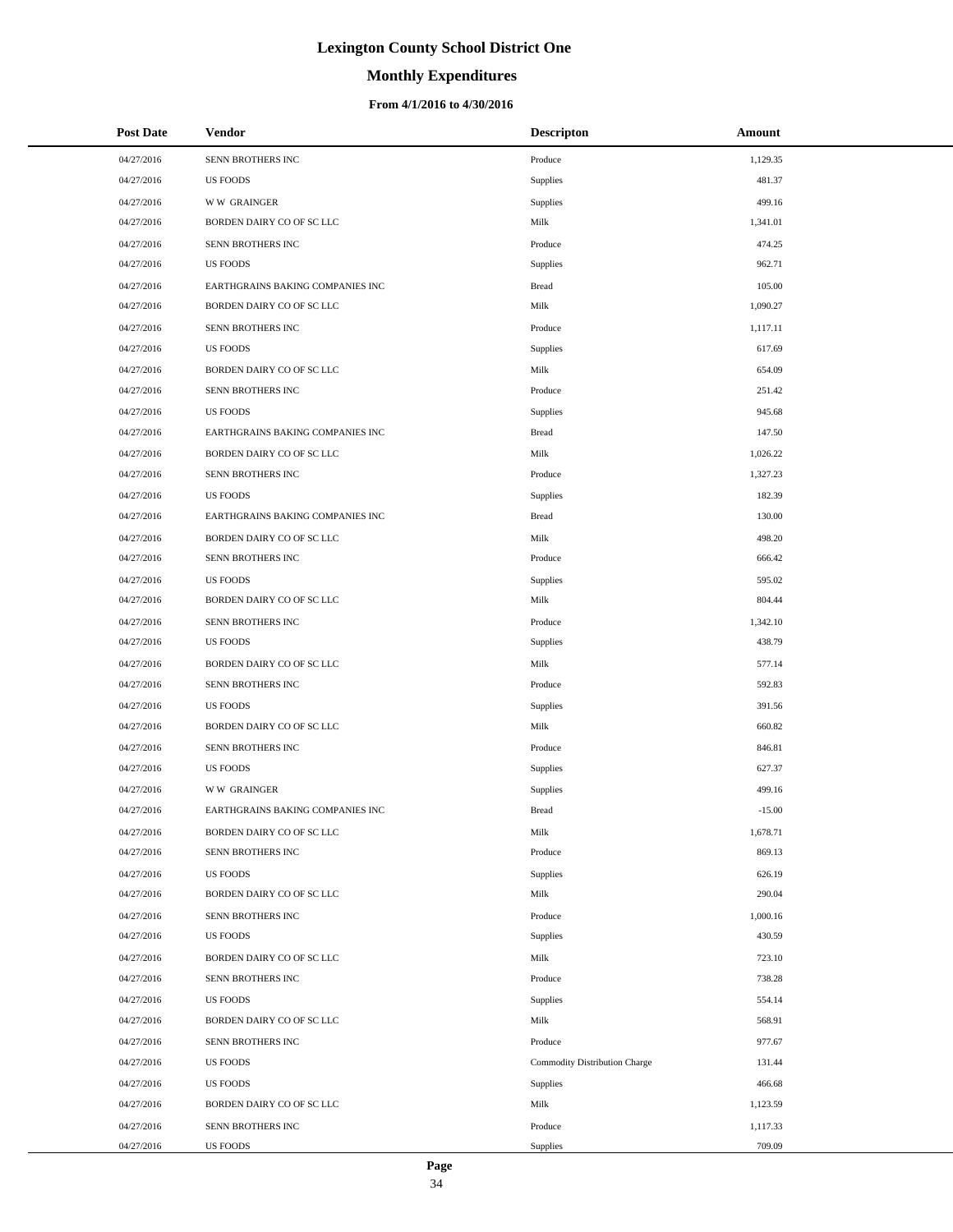# **Monthly Expenditures**

### **From 4/1/2016 to 4/30/2016**

| <b>Post Date</b> | <b>Vendor</b>                               | <b>Descripton</b>             | Amount   |
|------------------|---------------------------------------------|-------------------------------|----------|
| 04/27/2016       | <b>WW GRAINGER</b>                          | Supplies                      | 499.16   |
| 04/27/2016       | BORDEN DAIRY CO OF SC LLC                   | Milk                          | 1,273.79 |
| 04/27/2016       | SENN BROTHERS INC                           | Produce                       | 1,296.60 |
| 04/27/2016       | <b>US FOODS</b>                             | Supplies                      | 339.25   |
| 04/27/2016       | EARTHGRAINS BAKING COMPANIES INC            | <b>Bread</b>                  | $-4.50$  |
| 04/27/2016       | BORDEN DAIRY CO OF SC LLC                   | Milk                          | 518.78   |
| 04/27/2016       | SENN BROTHERS INC                           | Produce                       | 1,061.70 |
| 04/27/2016       | <b>US FOODS</b>                             | Supplies                      | 461.41   |
| 04/27/2016       | EARTHGRAINS BAKING COMPANIES INC            | <b>Bread</b>                  | $-6.25$  |
| 04/27/2016       | BORDEN DAIRY CO OF SC LLC                   | Milk                          | 770.53   |
| 04/27/2016       | SENN BROTHERS INC                           | Produce                       | 713.05   |
| 04/27/2016       | <b>US FOODS</b>                             | Supplies                      | 1,038.05 |
| 04/27/2016       | EARTHGRAINS BAKING COMPANIES INC            | <b>Bread</b>                  | 116.50   |
| 04/27/2016       | BORDEN DAIRY CO OF SC LLC                   | Milk                          | 1,046.45 |
| 04/27/2016       | SENN BROTHERS INC                           | Produce                       | 1,093.47 |
| 04/27/2016       | <b>US FOODS</b>                             | Supplies                      | 485.85   |
| 04/27/2016       | BORDEN DAIRY CO OF SC LLC                   | Milk                          | 220.69   |
| 04/27/2016       | SENN BROTHERS INC                           | Produce                       | 642.46   |
| 04/27/2016       | <b>US FOODS</b>                             | Supplies                      | 1,010.52 |
| 04/27/2016       | BORDEN DAIRY CO OF SC LLC                   | Milk                          | 848.14   |
| 04/27/2016       | SENN BROTHERS INC                           | Produce                       | 1,587.41 |
| 04/27/2016       | <b>US FOODS</b>                             | Commodity Distribution Charge | $-2.12$  |
| 04/27/2016       | <b>US FOODS</b>                             | Supplies                      | 478.63   |
| 04/27/2016       | BORDEN DAIRY CO OF SC LLC                   | Milk                          | 820.91   |
| 04/27/2016       | SENN BROTHERS INC                           | Produce                       | 1,040.92 |
| 04/27/2016       | SMARTPHONE MEDIC LLC                        | Pupil Activity                | 645.00   |
| 04/27/2016       | SMARTPHONE MEDIC LLC                        | Pupil Activity                | 694.00   |
| 04/27/2016       | SMARTPHONE MEDIC LLC                        | Pupil Activity                | 198.00   |
| 04/27/2016       | SMARTPHONE MEDIC LLC                        | Pupil Activity                | 198.00   |
| 04/27/2016       | SMARTPHONE MEDIC LLC                        | Pupil Activity                | 149.00   |
| 04/27/2016       | SMARTPHONE MEDIC LLC                        | Pupil Activity                | 496.00   |
| 04/27/2016       | SMARTPHONE MEDIC LLC                        | Pupil Activity                | 198.00   |
| 04/27/2016       | WP LAW INC                                  | Pupil Activity                | 610.00   |
| 04/27/2016       | SARGENT WELCH LLC A VWR CO                  | Pupil Activity                | 770.33   |
| 04/27/2016       | DISCOUNT DANCE SUPPLY                       | Pupil Activity                | 1,190.82 |
| 04/27/2016       | <b>BSN SPORTS</b>                           | Pupil Activity                | 1,867.42 |
| 04/27/2016       | <b>BSN SPORTS</b>                           | Pupil Activity                | 1,605.00 |
| 04/27/2016       | <b>BSN SPORTS</b>                           | Pupil Activity                | 1,724.84 |
| 04/27/2016       | EASTMAN, JAMES ALLEN                        | Pupil Activity                | 120.00   |
| 04/27/2016       | <b>BSN SPORTS</b>                           | Pupil Activity                | 2,131.44 |
| 04/27/2016       | <b>BSN SPORTS</b>                           | Pupil Activity                | 577.80   |
| 04/27/2016       | SC DEPARTMENT OF REVENUE (SALES TAX RETURN) | Pupil Activity                | 195.72   |
| 04/27/2016       | <b>WAREHOUSE FITNESS</b>                    | Pupil Activity                | 3,006.00 |
| 04/27/2016       | FREY SCIENTIFIC                             | Supplies                      | 770.38   |
| 04/27/2016       | MUSICIAN SUPPLY                             | Supplies                      | 1,647.80 |
| 04/27/2016       | SCHOOL HEALTH CORP                          | Supplies                      | 110.66   |
| 04/27/2016       | MIDDLEBURY INTERACTIVE LANGUAGE LLC         | Software Renewal/Agreemen     | 178.00   |
| 04/28/2016       | PURCHASED SERVICE                           | Travel                        | 390.42   |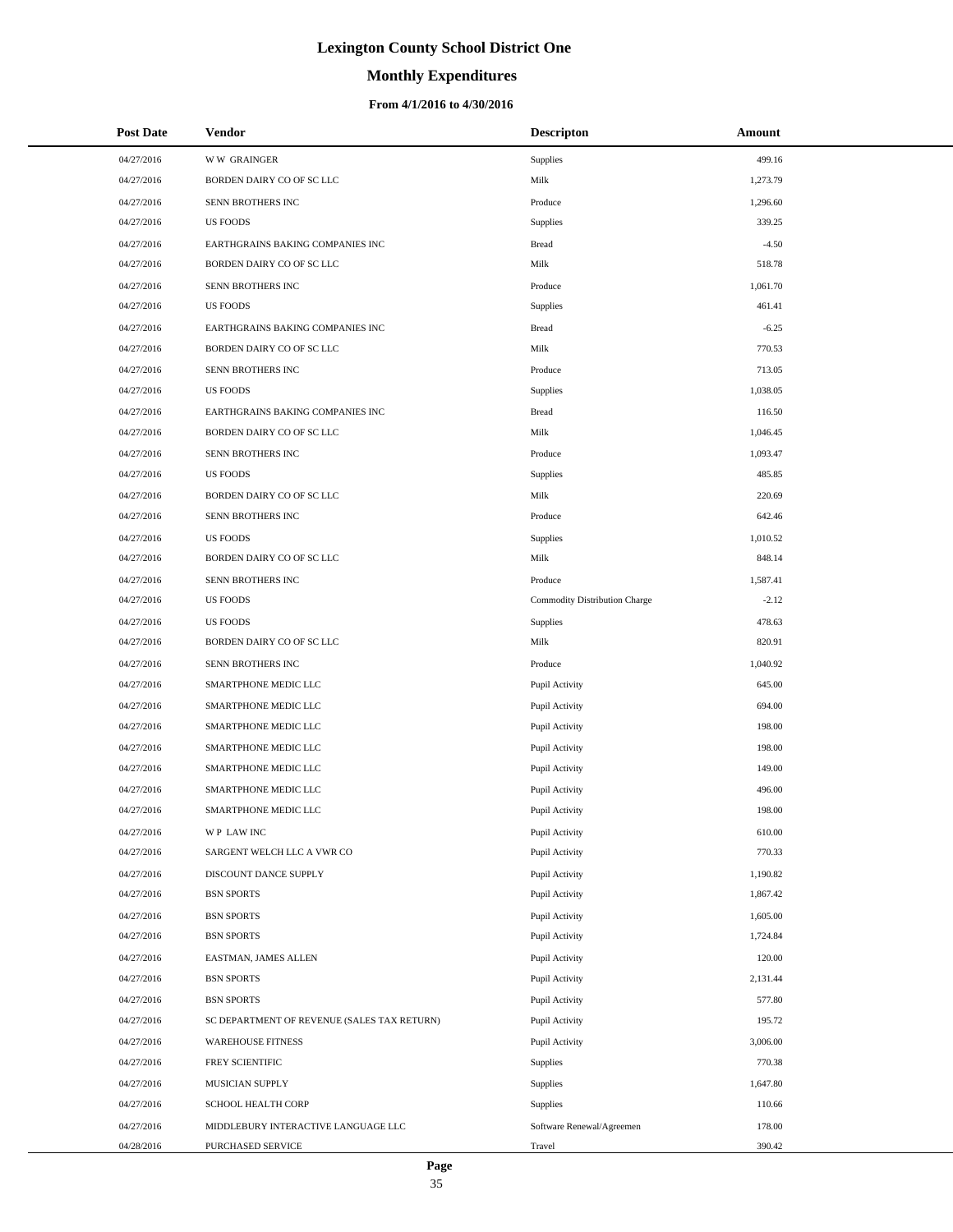# **Monthly Expenditures**

| <b>Post Date</b> | <b>Vendor</b>                                     | <b>Descripton</b>          | Amount   |
|------------------|---------------------------------------------------|----------------------------|----------|
| 04/28/2016       | <b>APPLE INC</b>                                  | <b>Technology Supplies</b> | 147.66   |
| 04/28/2016       | <b>APPLE INC</b>                                  | <b>Technology Supplies</b> | 1,122.43 |
| 04/28/2016       | <b>APPLE INC</b>                                  | Supplies                   | 609.90   |
| 04/28/2016       | MANAGEDPRINT                                      | <b>Supplies</b>            | 134.82   |
| 04/28/2016       | SAFETY BASICS AND SUPPLY INC                      | <b>Supplies</b>            | 159.00   |
| 04/28/2016       | <b>APPLE INC</b>                                  | <b>Technology Supplies</b> | 2,499.52 |
| 04/28/2016       | <b>PURCHASED SERVICE</b>                          | Travel                     | 239.06   |
| 04/28/2016       | PURCHASED SERVICE                                 | Travel                     | 162.54   |
| 04/28/2016       | PURCHASED SERVICE                                 | Travel                     | 158.76   |
| 04/28/2016       | <b>SOLIANT HEALTH</b>                             | Other Prof & Tech Service  | 4,800.00 |
| 04/28/2016       | FOLLETT SCHOOL SOLUTIONS INC                      | <b>Library Books</b>       | 1,926.80 |
| 04/28/2016       | <b>APPLE INC</b>                                  | <b>Technology Supplies</b> | 1,817.93 |
| 04/28/2016       | MANAGEDPRINT                                      | <b>Supplies</b>            | 107.00   |
| 04/28/2016       | PURCHASED SERVICE                                 | Travel                     | 149.82   |
| 04/28/2016       | SMITH AND JONES JANITORIAL SUPPLIES AND EQUIP INC | Supplies-Maintenace        | 134.82   |
| 04/28/2016       | <b>GENERAL SALES COMPANY</b>                      | Supplies-Maintenace        | 3.066.64 |
| 04/28/2016       | ADVANCED DOOR SYSTEMS INC                         | Supplies-Maintenace        | 480.43   |
| 04/28/2016       | SMITH AND JONES JANITORIAL SUPPLIES AND EQUIP INC | Supplies-Maintenace        | 986.46   |
| 04/28/2016       | SMITH AND JONES JANITORIAL SUPPLIES AND EQUIP INC | Supplies-Maintenace        | 167.07   |
| 04/28/2016       | CHARRON SPORTS SERVICES INC                       | Repairs and Maintenance    | 1,011.90 |
| 04/28/2016       | SMITH AND JONES JANITORIAL SUPPLIES AND EQUIP INC | Supplies-Maintenace        | 695.24   |
| 04/28/2016       | SMITH AND JONES JANITORIAL SUPPLIES AND EQUIP INC | Supplies-Maintenace        | 695.25   |
| 04/28/2016       | <b>WW GRAINGER</b>                                | Supplies-Maintenace        | 197.42   |
| 04/28/2016       | SMITH AND JONES JANITORIAL SUPPLIES AND EQUIP INC | Supplies-Maintenace        | 3,557.75 |
| 04/28/2016       | SMITH AND JONES JANITORIAL SUPPLIES AND EQUIP INC | Supplies-Maintenace        | 3,070.90 |
| 04/28/2016       | <b>WW GRAINGER</b>                                | Supplies-Maintenace        | 104.75   |
| 04/28/2016       | WISEMAN, DARREN MARK                              | Other Prof & Tech Service  | 180.00   |
| 04/28/2016       | BLACK, CALEB JAMES                                | Other Prof & Tech Service  | 180.00   |
| 04/28/2016       | LEXINGTON PRINTING LLC                            | Printing and Binding       | 345.61   |
| 04/28/2016       | MANAGEDPRINT                                      | Supplies                   | 321.00   |
| 04/28/2016       | DIGITAL OFFICE SOLUTIONS INC                      | Repairs and Maintenance    | 254.92   |
| 04/28/2016       | UNIFIED AV SYSTEMS INC DBA MULTI MEDIA SERVICES   | <b>Technology Supplies</b> | 607.01   |
| 04/28/2016       | DIGITAL OFFICE SOLUTIONS INC                      | Repairs and Maintenance    | 1,773.46 |
| 04/28/2016       | DIGITAL OFFICE SOLUTIONS INC                      | Repairs and Maintenance    | 326.32   |
| 04/28/2016       | DIGITAL OFFICE SOLUTIONS INC                      | Repairs and Maintenance    | 926.11   |
| 04/28/2016       | DIGITAL OFFICE SOLUTIONS INC                      | Repairs and Maintenance    | 504.72   |
| 04/28/2016       | DIGITAL OFFICE SOLUTIONS INC                      | Repairs and Maintenance    | 566.09   |
| 04/28/2016       | DIGITAL OFFICE SOLUTIONS INC                      | Repairs and Maintenance    | 326.55   |
| 04/28/2016       | DIGITAL OFFICE SOLUTIONS INC                      | Repairs and Maintenance    | 129.97   |
| 04/28/2016       | DIGITAL OFFICE SOLUTIONS INC                      | Repairs and Maintenance    | 1,449.30 |
| 04/28/2016       | DIGITAL OFFICE SOLUTIONS INC                      | Repairs and Maintenance    | 211.77   |
| 04/28/2016       | DIGITAL OFFICE SOLUTIONS INC                      | Repairs and Maintenance    | 775.33   |
| 04/28/2016       | DIGITAL OFFICE SOLUTIONS INC                      | Repairs and Maintenance    | 447.56   |
| 04/28/2016       | DIGITAL OFFICE SOLUTIONS INC                      | Repairs and Maintenance    | 282.08   |
| 04/28/2016       | DIGITAL OFFICE SOLUTIONS INC                      | Repairs and Maintenance    | 525.95   |
| 04/28/2016       | DIGITAL OFFICE SOLUTIONS INC                      | Repairs and Maintenance    | 1,508.31 |
| 04/28/2016       | DIGITAL OFFICE SOLUTIONS INC                      | Repairs and Maintenance    | 900.19   |
| 04/28/2016       | DIGITAL OFFICE SOLUTIONS INC                      | Repairs and Maintenance    | 977.00   |